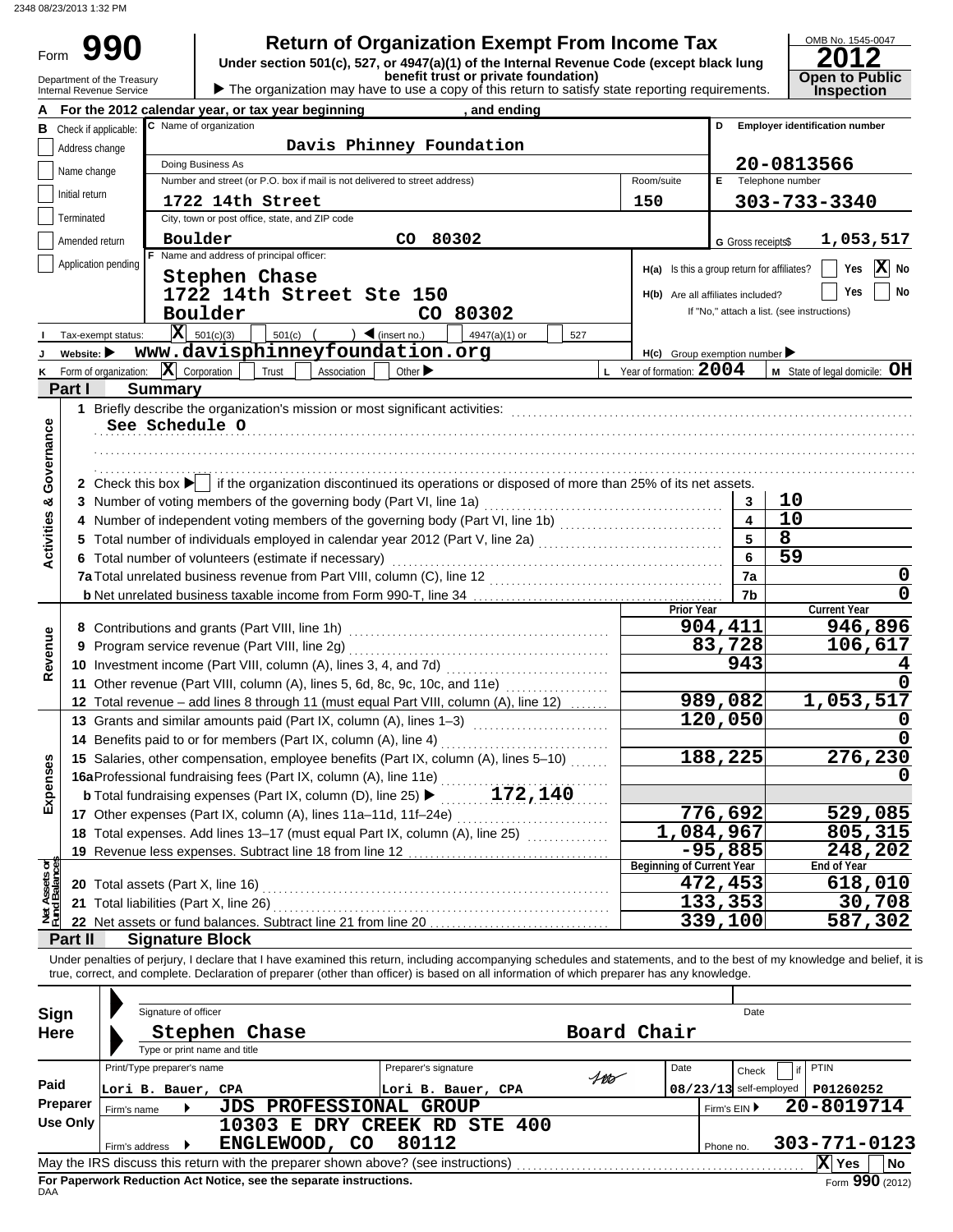| Form 990 (2012) Davis Phinney Foundation                                                                                                                                                                                                                                                                                                                       |                                                            |                                                                          | Page 2                      |
|----------------------------------------------------------------------------------------------------------------------------------------------------------------------------------------------------------------------------------------------------------------------------------------------------------------------------------------------------------------|------------------------------------------------------------|--------------------------------------------------------------------------|-----------------------------|
| <b>Statement of Program Service Accomplishments</b><br>Part III                                                                                                                                                                                                                                                                                                |                                                            |                                                                          | $ \mathbf{X} $              |
| 1 Briefly describe the organization's mission:                                                                                                                                                                                                                                                                                                                 |                                                            | Check if Schedule O contains a response to any question in this Part III |                             |
| See Schedule O                                                                                                                                                                                                                                                                                                                                                 |                                                            |                                                                          |                             |
|                                                                                                                                                                                                                                                                                                                                                                |                                                            |                                                                          |                             |
|                                                                                                                                                                                                                                                                                                                                                                |                                                            |                                                                          |                             |
|                                                                                                                                                                                                                                                                                                                                                                |                                                            |                                                                          |                             |
| Did the organization undertake any significant program services during the year which were not listed on the<br>$\mathbf{2}$                                                                                                                                                                                                                                   |                                                            |                                                                          |                             |
| prior Form 990 or 990-EZ?                                                                                                                                                                                                                                                                                                                                      |                                                            |                                                                          | Yes $\overline{X}$ No       |
| If "Yes," describe these new services on Schedule O.                                                                                                                                                                                                                                                                                                           |                                                            |                                                                          |                             |
| Did the organization cease conducting, or make significant changes in how it conducts, any program                                                                                                                                                                                                                                                             |                                                            |                                                                          |                             |
| services?                                                                                                                                                                                                                                                                                                                                                      |                                                            |                                                                          | Yes $\overline{X}$ No       |
| If "Yes," describe these changes on Schedule O.                                                                                                                                                                                                                                                                                                                |                                                            |                                                                          |                             |
| Describe the organization's program service accomplishments for each of its three largest program services, as measured by                                                                                                                                                                                                                                     |                                                            |                                                                          |                             |
| expenses. Section 501(c)(3) and 501(c)(4) organizations are required to report the amount of grants and allocations to others,                                                                                                                                                                                                                                 |                                                            |                                                                          |                             |
| the total expenses, and revenue, if any, for each program service reported.                                                                                                                                                                                                                                                                                    |                                                            |                                                                          |                             |
|                                                                                                                                                                                                                                                                                                                                                                |                                                            |                                                                          |                             |
| ) (Expenses \$<br>4a (Code:                                                                                                                                                                                                                                                                                                                                    | $\frac{434}{1904}$ including grants of \$                  |                                                                          | $78,075$ )<br>) (Revenue \$ |
| information and practical tools that people with Parkinson's can<br>use to live well today. Participation in TheVictory Summit is free, and the<br>events are open to all members of the Parkinson's community.                                                                                                                                                |                                                            |                                                                          |                             |
|                                                                                                                                                                                                                                                                                                                                                                |                                                            |                                                                          |                             |
|                                                                                                                                                                                                                                                                                                                                                                |                                                            |                                                                          |                             |
|                                                                                                                                                                                                                                                                                                                                                                |                                                            |                                                                          |                             |
|                                                                                                                                                                                                                                                                                                                                                                |                                                            |                                                                          |                             |
| <b>4b</b> (Code:<br>Every Victory Counts® program, a manual and essential guide for living well                                                                                                                                                                                                                                                                | ) (Expenses $\frac{1}{2}$ , 94, 846 including grants of \$ |                                                                          | 23,412<br>) (Revenue \$     |
| with Parkinson's. Unique in the world of Parkinson's resources, the Every<br>Victory Counts program informs and inspires people living with the disease<br>including caregivers and family members - to take control of their own<br>Parkinson's treatment through proactive self-care.                                                                        |                                                            |                                                                          |                             |
|                                                                                                                                                                                                                                                                                                                                                                |                                                            |                                                                          |                             |
|                                                                                                                                                                                                                                                                                                                                                                |                                                            |                                                                          |                             |
|                                                                                                                                                                                                                                                                                                                                                                |                                                            |                                                                          |                             |
|                                                                                                                                                                                                                                                                                                                                                                |                                                            |                                                                          |                             |
|                                                                                                                                                                                                                                                                                                                                                                |                                                            |                                                                          |                             |
|                                                                                                                                                                                                                                                                                                                                                                |                                                            |                                                                          |                             |
|                                                                                                                                                                                                                                                                                                                                                                |                                                            |                                                                          |                             |
| ) (Expenses \$                                                                                                                                                                                                                                                                                                                                                 | $14,964$ including grants of \$                            |                                                                          | ) (Revenue \$               |
|                                                                                                                                                                                                                                                                                                                                                                |                                                            |                                                                          |                             |
|                                                                                                                                                                                                                                                                                                                                                                |                                                            |                                                                          |                             |
|                                                                                                                                                                                                                                                                                                                                                                |                                                            |                                                                          |                             |
|                                                                                                                                                                                                                                                                                                                                                                |                                                            |                                                                          |                             |
|                                                                                                                                                                                                                                                                                                                                                                |                                                            |                                                                          |                             |
|                                                                                                                                                                                                                                                                                                                                                                |                                                            |                                                                          |                             |
|                                                                                                                                                                                                                                                                                                                                                                |                                                            |                                                                          |                             |
|                                                                                                                                                                                                                                                                                                                                                                |                                                            |                                                                          |                             |
|                                                                                                                                                                                                                                                                                                                                                                |                                                            |                                                                          |                             |
| 4c (Code:<br>The Living Well Challenge <sup>™</sup> is a free, educational webinar series featuring<br>movement disorder experts speaking on topics of interest to people affected<br>by Parkinson's disease. New webisodes air bi-monthly on the Davis Phinney<br>Foundation website.<br>4d Other program services. (Describe in Schedule O.)<br>(Expenses \$ | 35, 150 including grants of \$<br>579,864                  | ) (Revenue \$                                                            | 5,130                       |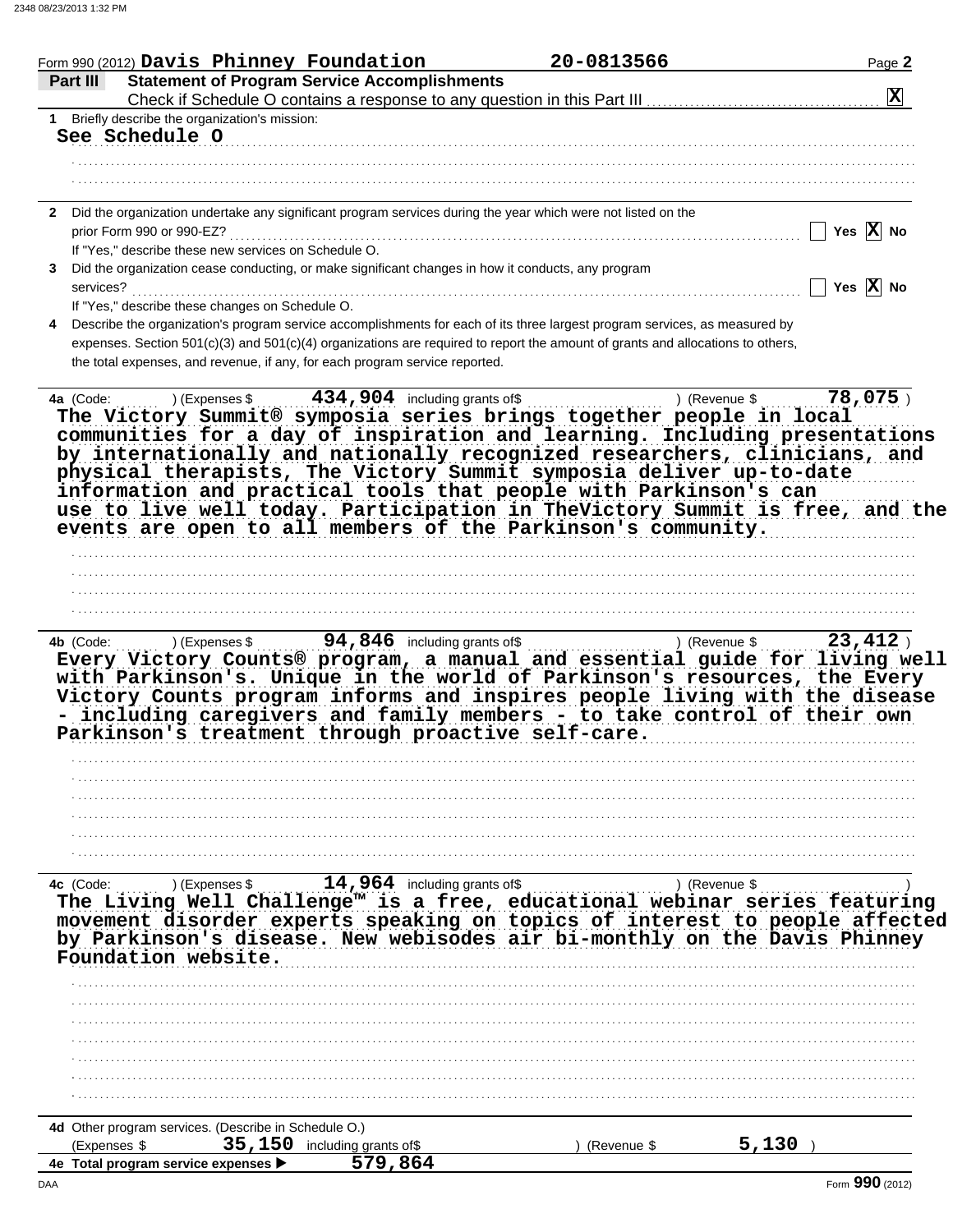## Form 990 (2012) Page **3 Davis Phinney Foundation 20-0813566**

**Part IV Checklist of Required Schedules**

|              |                                                                                                                              |                        | Yes         | No                      |
|--------------|------------------------------------------------------------------------------------------------------------------------------|------------------------|-------------|-------------------------|
| 1            | Is the organization described in section $501(c)(3)$ or $4947(a)(1)$ (other than a private foundation)? If "Yes,"            |                        |             |                         |
|              | complete Schedule A                                                                                                          | 1                      | $\mathbf x$ |                         |
| $\mathbf{2}$ | Is the organization required to complete Schedule B, Schedule of Contributors (see instructions)?                            | $\overline{2}$         | $\mathbf x$ |                         |
| 3            | Did the organization engage in direct or indirect political campaign activities on behalf of or in opposition to             |                        |             |                         |
|              | candidates for public office? If "Yes," complete Schedule C, Part I                                                          | 3                      |             | x                       |
| 4            | Section 501(c)(3) organizations. Did the organization engage in lobbying activities, or have a section 501(h)                |                        |             |                         |
|              | election in effect during the tax year? If "Yes," complete Schedule C, Part II                                               | 4                      |             | X                       |
| 5            | Is the organization a section $501(c)(4)$ , $501(c)(5)$ , or $501(c)(6)$ organization that receives membership dues,         |                        |             |                         |
|              | assessments, or similar amounts as defined in Revenue Procedure 98-19? If "Yes," complete Schedule C,                        |                        |             |                         |
|              | Part III                                                                                                                     | 5                      |             | X                       |
| 6            | Did the organization maintain any donor advised funds or any similar funds or accounts for which donors                      |                        |             |                         |
|              | have the right to provide advice on the distribution or investment of amounts in such funds or accounts? If                  |                        |             |                         |
|              | "Yes," complete Schedule D, Part I                                                                                           | 6                      |             | X                       |
| 7            | Did the organization receive or hold a conservation easement, including easements to preserve open space,                    |                        |             |                         |
|              | the environment, historic land areas, or historic structures? If "Yes," complete Schedule D, Part II                         | 7                      |             | x                       |
| 8            | Did the organization maintain collections of works of art, historical treasures, or other similar assets? If "Yes,"          |                        |             |                         |
|              | complete Schedule D, Part III                                                                                                | 8                      |             | X                       |
| 9            | Did the organization report an amount in Part X, line 21, for escrow or custodial account liability; serve as a              |                        |             |                         |
|              | custodian for amounts not listed in Part X; or provide credit counseling, debt management, credit repair, or                 |                        |             |                         |
|              | debt negotiation services? If "Yes," complete Schedule D, Part IV                                                            | 9                      |             | x                       |
| 10           | Did the organization, directly or through a related organization, hold assets in temporarily restricted                      |                        |             |                         |
|              | endowments, permanent endowments, or quasi-endowments? If "Yes," complete Schedule D, Part V                                 | 10                     |             | x                       |
| 11           | If the organization's answer to any of the following questions is "Yes," then complete Schedule D, Parts VI,                 |                        |             |                         |
|              | VII, VIII, IX, or X as applicable.                                                                                           |                        |             |                         |
| a            | Did the organization report an amount for land, buildings, and equipment in Part X, line 10? If "Yes,"                       |                        |             |                         |
|              | complete Schedule D, Part VI                                                                                                 | 11a                    | $\mathbf X$ |                         |
|              | <b>b</b> Did the organization report an amount for investments—other securities in Part X, line 12 that is 5% or more        |                        |             |                         |
|              | of its total assets reported in Part X, line 16? If "Yes," complete Schedule D, Part VII                                     | 11b                    |             | X                       |
|              | c Did the organization report an amount for investments—program related in Part X, line 13 that is 5% or more                |                        |             |                         |
|              | of its total assets reported in Part X, line 16? If "Yes," complete Schedule D, Part VIII [[[[[[[[[[[[[[[[[[[[               | 11c                    |             | x                       |
|              | d Did the organization report an amount for other assets in Part X, line 15 that is 5% or more of its total assets           |                        |             |                         |
|              | reported in Part X, line 16? If "Yes," complete Schedule D, Part IX                                                          | 11d                    |             | X                       |
|              | e Did the organization report an amount for other liabilities in Part X, line 25? If "Yes," complete Schedule D, Part X      | 11e                    |             | $\overline{\mathbf{x}}$ |
| f            | Did the organization's separate or consolidated financial statements for the tax year include a footnote that addresses      |                        |             |                         |
|              | the organization's liability for uncertain tax positions under FIN 48 (ASC 740)? If "Yes," complete Schedule D, Part X       | 11f                    | $\mathbf X$ |                         |
|              | 12a Did the organization obtain separate, independent audited financial statements for the tax year? If "Yes," complete      |                        |             |                         |
|              |                                                                                                                              | 12a                    | x           |                         |
|              | b Was the organization included in consolidated, independent audited financial statements for the tax year? If "Yes," and if |                        |             |                         |
|              | the organization answered "No" to line 12a, then completing Schedule D, Parts XI and XII is optional                         | 12b                    |             | X                       |
| 13           |                                                                                                                              | 13                     |             | X                       |
| 14a          |                                                                                                                              | 14a                    |             | $\mathbf x$             |
| b            | Did the organization have aggregate revenues or expenses of more than \$10,000 from grantmaking,                             |                        |             |                         |
|              | fundraising, business, investment, and program service activities outside the United States, or aggregate                    |                        |             |                         |
|              | foreign investments valued at \$100,000 or more? If "Yes," complete Schedule F, Parts I and IV [[[[[[[[[[[[[[[[              | 14b                    |             | X                       |
| 15           | Did the organization report on Part IX, column (A), line 3, more than \$5,000 of grants or assistance to any                 |                        |             |                         |
|              |                                                                                                                              | 15                     |             | X                       |
| 16           | Did the organization report on Part IX, column (A), line 3, more than \$5,000 of aggregate grants or assistance              |                        |             |                         |
|              | to individuals located outside the United States? If "Yes," complete Schedule F, Parts III and IV [[[[[[[[[[[                | 16                     |             | X                       |
| 17           | Did the organization report a total of more than \$15,000 of expenses for professional fundraising services on               |                        |             |                         |
|              |                                                                                                                              | 17                     |             | X                       |
| 18           | Did the organization report more than \$15,000 total of fundraising event gross income and contributions on                  |                        |             |                         |
|              | Part VIII, lines 1c and 8a? If "Yes," complete Schedule G, Part II                                                           | 18                     |             | X                       |
| 19           | Did the organization report more than \$15,000 of gross income from gaming activities on Part VIII, line 9a?                 |                        |             |                         |
|              | If "Yes," complete Schedule G, Part III                                                                                      | 19                     |             | X<br>X                  |
|              |                                                                                                                              | 20a<br>20 <sub>b</sub> |             |                         |
|              |                                                                                                                              |                        |             |                         |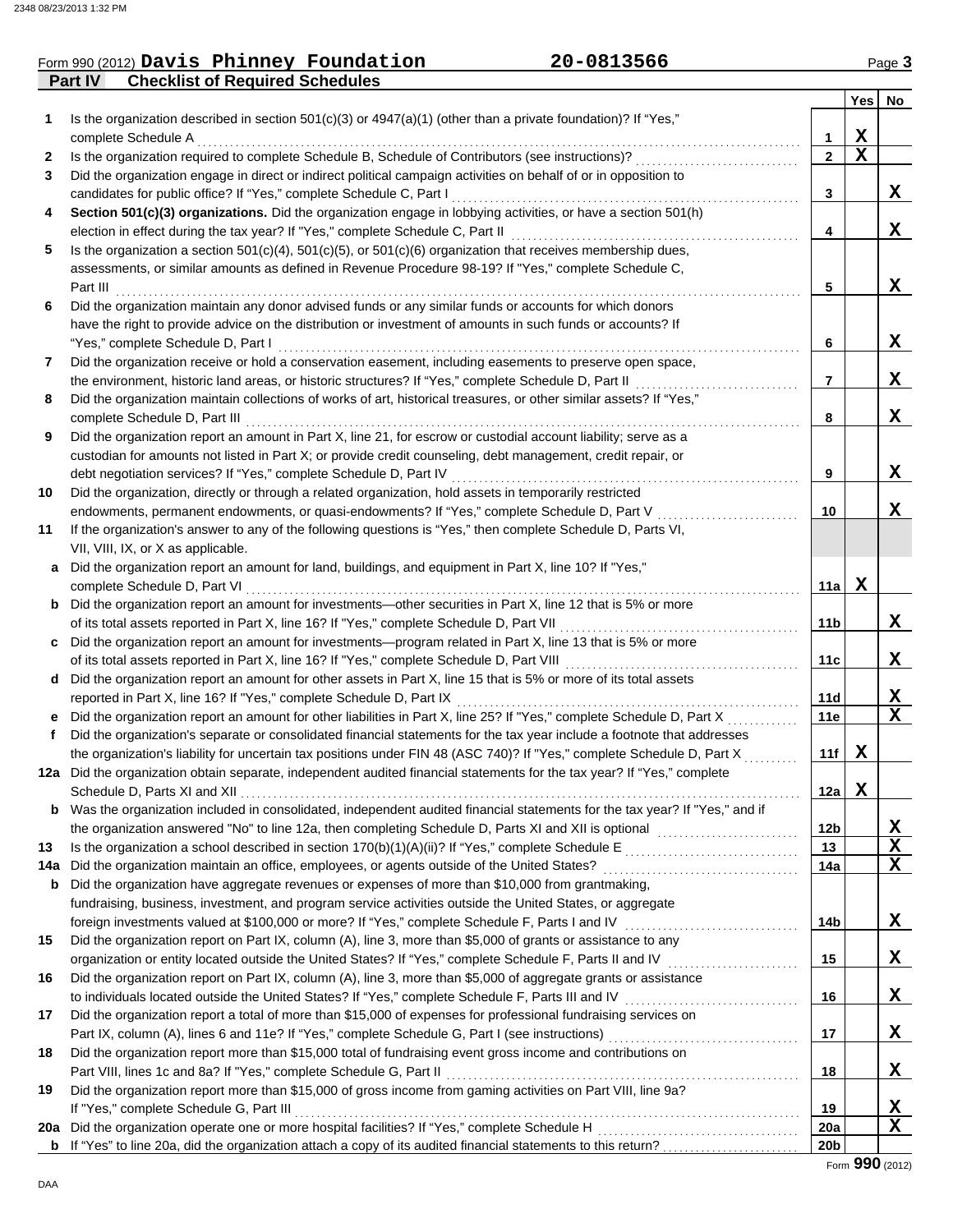|     | 20-0813566<br>Form 990 (2012) Davis Phinney Foundation                                                               |                 |        | Page 4      |
|-----|----------------------------------------------------------------------------------------------------------------------|-----------------|--------|-------------|
|     | <b>Part IV</b><br><b>Checklist of Required Schedules (continued)</b>                                                 |                 |        |             |
|     |                                                                                                                      |                 | Yes No |             |
| 21  | Did the organization report more than \$5,000 of grants and other assistance to any government or organization       |                 |        |             |
|     | in the United States on Part IX, column (A), line 1? If "Yes," complete Schedule I, Parts I and II                   | 21              |        | X           |
| 22  | Did the organization report more than \$5,000 of grants and other assistance to individuals in the United States     |                 |        |             |
|     | on Part IX, column (A), line 2? If "Yes," complete Schedule I, Parts I and III                                       | 22              |        | X           |
| 23  | Did the organization answer "Yes" to Part VII, Section A, line 3, 4, or 5 about compensation of the                  |                 |        |             |
|     | organization's current and former officers, directors, trustees, key employees, and highest compensated              |                 |        |             |
|     | employees? If "Yes," complete Schedule J                                                                             | 23              |        | X           |
|     | 24a Did the organization have a tax-exempt bond issue with an outstanding principal amount of more than              |                 |        |             |
|     | \$100,000 as of the last day of the year, that was issued after December 31, 2002? If "Yes," answer lines 24b        |                 |        |             |
|     | through 24d and complete Schedule K. If "No," go to line 25                                                          | 24a             |        | X           |
| b   | Did the organization invest any proceeds of tax-exempt bonds beyond a temporary period exception?                    | 24b             |        |             |
|     | c Did the organization maintain an escrow account other than a refunding escrow at any time during the year          |                 |        |             |
|     | to defease any tax-exempt bonds?                                                                                     | 24c             |        |             |
|     | d Did the organization act as an "on behalf of" issuer for bonds outstanding at any time during the year?            | 24d             |        |             |
|     | 25a Section 501(c)(3) and 501(c)(4) organizations. Did the organization engage in an excess benefit transaction      |                 |        |             |
|     | with a disqualified person during the year? If "Yes," complete Schedule L, Part I                                    | 25a             |        | X           |
| b   | Is the organization aware that it engaged in an excess benefit transaction with a disqualified person in a prior     |                 |        |             |
|     | year, and that the transaction has not been reported on any of the organization's prior Forms 990 or 990-EZ?         |                 |        |             |
|     | If "Yes," complete Schedule L, Part I                                                                                | 25 <sub>b</sub> |        | X           |
| 26  | Was a loan to or by a current or former officer, director, trustee, key employee, highest compensated employee, or   |                 |        |             |
|     | disqualified person outstanding as of the end of the organization's tax year? If "Yes," complete Schedule L, Part II | 26              |        | X           |
| 27  | Did the organization provide a grant or other assistance to an officer, director, trustee, key employee,             |                 |        |             |
|     | substantial contributor or employee thereof, a grant selection committee member, or to a 35% controlled              |                 |        |             |
|     | entity or family member of any of these persons? If "Yes," complete Schedule L, Part III                             | 27              |        | X           |
| 28  | Was the organization a party to a business transaction with one of the following parties (see Schedule L,            |                 |        |             |
|     | Part IV instructions for applicable filing thresholds, conditions, and exceptions):                                  |                 |        |             |
| а   | A current or former officer, director, trustee, or key employee? If "Yes," complete Schedule L, Part IV              | 28a             |        | X           |
| b   | A family member of a current or former officer, director, trustee, or key employee? If "Yes," complete               |                 |        |             |
|     | Schedule L, Part IV                                                                                                  | 28b             |        | X           |
| c   | An entity of which a current or former officer, director, trustee, or key employee (or a family member thereof)      |                 |        |             |
|     | was an officer, director, trustee, or direct or indirect owner? If "Yes," complete Schedule L, Part IV               | 28c             |        | X           |
| 29  | Did the organization receive more than \$25,000 in non-cash contributions? If "Yes," complete Schedule M             | 29              |        | $\mathbf X$ |
| 30  | Did the organization receive contributions of art, historical treasures, or other similar assets, or qualified       |                 |        |             |
|     | conservation contributions? If "Yes," complete Schedule M                                                            | 30              |        | X           |
| 31  | Did the organization liquidate, terminate, or dissolve and cease operations? If "Yes," complete Schedule N,          |                 |        |             |
|     | Part I                                                                                                               | 31              |        | X           |
| 32  | Did the organization sell, exchange, dispose of, or transfer more than 25% of its net assets? If "Yes,"              |                 |        |             |
|     | complete Schedule N, Part II                                                                                         | 32              |        | X           |
| 33  | Did the organization own 100% of an entity disregarded as separate from the organization under Regulations           |                 |        |             |
|     | sections 301.7701-2 and 301.7701-3? If "Yes," complete Schedule R, Part I                                            | 33              |        | X           |
| 34  | Was the organization related to any tax-exempt or taxable entity? If "Yes," complete Schedule R, Parts II, III,      |                 |        |             |
|     | or IV, and Part V, line 1                                                                                            | 34              |        | <u>x</u>    |
| 35a | Did the organization have a controlled entity within the meaning of section 512(b)(13)?                              | 35a             |        | $\mathbf X$ |
| b   | If "Yes" to line 35a, did the organization receive any payment from or engage in any transaction with a              |                 |        |             |
|     | controlled entity within the meaning of section 512(b)(13)? If "Yes," complete Schedule R, Part V, line 2            | 35b             |        |             |
| 36  | Section 501(c)(3) organizations. Did the organization make any transfers to an exempt non-charitable                 |                 |        |             |
|     | related organization? If "Yes," complete Schedule R, Part V, line 2                                                  | 36              |        | X           |
| 37  | Did the organization conduct more than 5% of its activities through an entity that is not a related organization     |                 |        |             |
|     | and that is treated as a partnership for federal income tax purposes? If "Yes," complete Schedule R,                 |                 |        |             |
|     | Part VI                                                                                                              | 37              |        | X           |
| 38  | Did the organization complete Schedule O and provide explanations in Schedule O for Part VI, lines 11b and           |                 |        |             |
|     |                                                                                                                      | 38              | X      |             |
|     |                                                                                                                      |                 |        |             |

Form **990** (2012)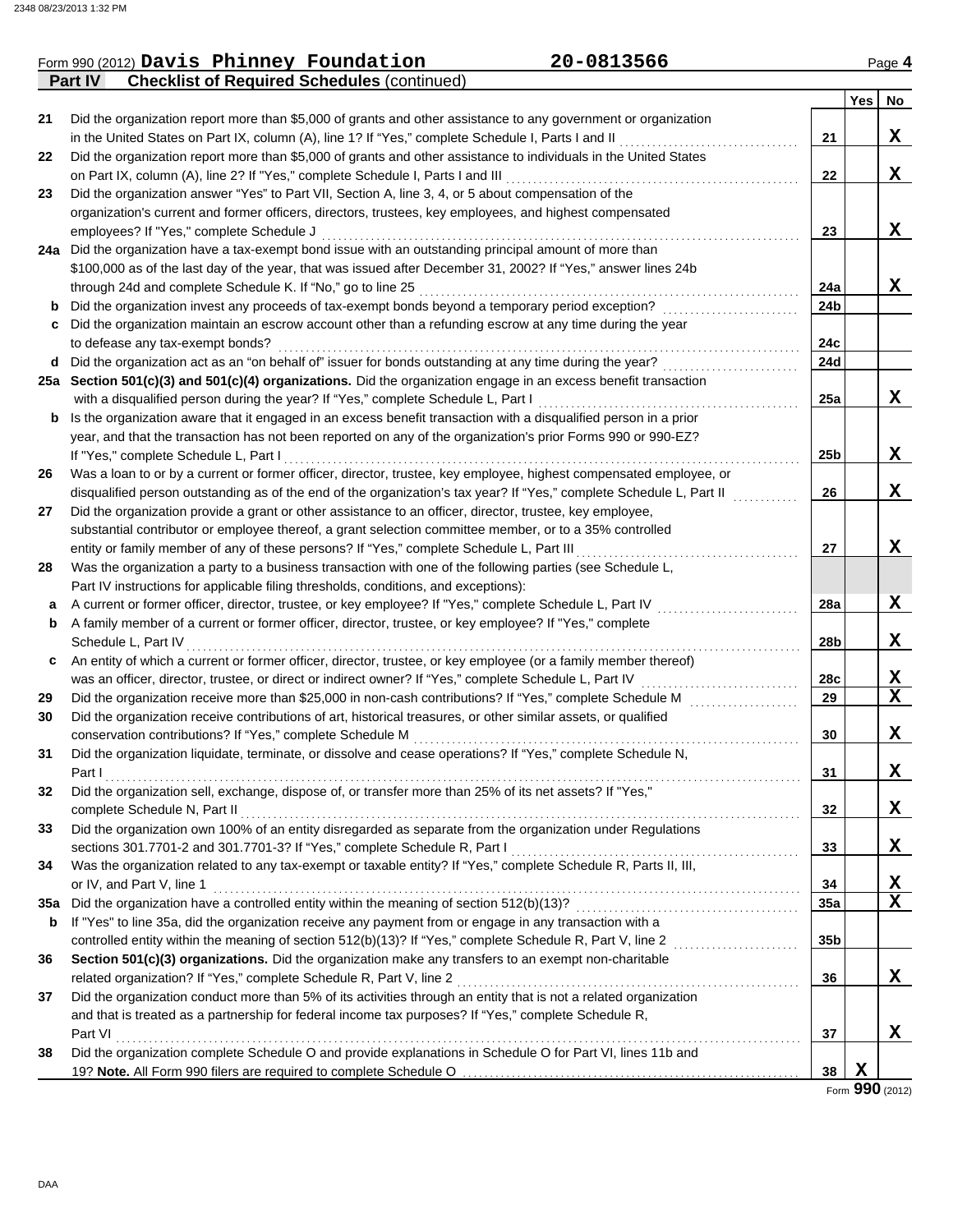|         | Form 990 (2012) Davis Phinney Foundation                                                                                                                  | 20-0813566 |                 |                |                 |                 | Page 5      |
|---------|-----------------------------------------------------------------------------------------------------------------------------------------------------------|------------|-----------------|----------------|-----------------|-----------------|-------------|
|         | <b>Statements Regarding Other IRS Filings and Tax Compliance</b><br>Part V                                                                                |            |                 |                |                 |                 |             |
|         | Check if Schedule O contains a response to any question in this Part V                                                                                    |            |                 |                |                 |                 |             |
|         |                                                                                                                                                           |            |                 |                |                 | <b>Yes</b>      | No          |
| 1a      | Enter the number reported in Box 3 of Form 1096. Enter -0- if not applicable                                                                              |            | 1a              | 11             |                 |                 |             |
| b       | Enter the number of Forms W-2G included in line 1a. Enter -0- if not applicable                                                                           |            | 1 <sub>b</sub>  | $\overline{0}$ |                 |                 |             |
| c       | Did the organization comply with backup withholding rules for reportable payments to vendors and                                                          |            |                 |                |                 |                 |             |
|         | reportable gaming (gambling) winnings to prize winners?                                                                                                   |            |                 |                | 1c              | $\mathbf X$     |             |
|         | 2a Enter the number of employees reported on Form W-3, Transmittal of Wage and Tax                                                                        |            |                 |                |                 |                 |             |
|         | Statements, filed for the calendar year ending with or within the year covered by this return                                                             |            | 2a              | 8              |                 |                 |             |
| b       | If at least one is reported on line 2a, did the organization file all required federal employment tax returns?                                            |            |                 |                | 2 <sub>b</sub>  | $\mathbf X$     |             |
|         | Note. If the sum of lines 1a and 2a is greater than 250, you may be required to e-file (see instructions)                                                 |            |                 |                |                 |                 |             |
| За      | Did the organization have unrelated business gross income of \$1,000 or more during the year?                                                             |            |                 |                | 3a              |                 | X           |
| b       | If "Yes," has it filed a Form 990-T for this year? If "No," provide an explanation in Schedule O                                                          |            |                 |                | 3b              |                 |             |
| 4a      | At any time during the calendar year, did the organization have an interest in, or a signature or other authority                                         |            |                 |                |                 |                 |             |
|         | over, a financial account in a foreign country (such as a bank account, securities account, or other financial                                            |            |                 |                |                 |                 | X           |
|         | account)?<br>If "Yes," enter the name of the foreign country: ▶                                                                                           |            |                 |                | 4a              |                 |             |
| b       | See instructions for filing requirements for Form TD F 90-22.1, Report of Foreign Bank and Financial Accounts.                                            |            |                 |                |                 |                 |             |
|         | Was the organization a party to a prohibited tax shelter transaction at any time during the tax year?                                                     |            |                 |                | 5a              |                 | X           |
| 5а<br>b | Did any taxable party notify the organization that it was or is a party to a prohibited tax shelter transaction?                                          |            |                 |                | 5 <sub>b</sub>  |                 | $\mathbf x$ |
| c       | If "Yes" to line 5a or 5b, did the organization file Form 8886-T?                                                                                         |            |                 |                | 5 <sub>c</sub>  |                 |             |
| 6a      | Does the organization have annual gross receipts that are normally greater than \$100,000, and did the                                                    |            |                 |                |                 |                 |             |
|         | organization solicit any contributions that were not tax deductible as charitable contributions?                                                          |            |                 |                | 6a              |                 | x           |
| b       | If "Yes," did the organization include with every solicitation an express statement that such contributions or                                            |            |                 |                |                 |                 |             |
|         | gifts were not tax deductible?                                                                                                                            |            |                 |                | 6b              |                 |             |
| 7       | Organizations that may receive deductible contributions under section 170(c).                                                                             |            |                 |                |                 |                 |             |
| a       | Did the organization receive a payment in excess of \$75 made partly as a contribution and partly for goods                                               |            |                 |                |                 |                 |             |
|         | and services provided to the payor?                                                                                                                       |            |                 |                | 7a              | X               |             |
| b       | If "Yes," did the organization notify the donor of the value of the goods or services provided?                                                           |            |                 |                | 7b              | $\mathbf x$     |             |
| c       | Did the organization sell, exchange, or otherwise dispose of tangible personal property for which it was                                                  |            |                 |                |                 |                 |             |
|         | required to file Form 8282?                                                                                                                               |            |                 |                | 7c              |                 | X           |
| d       | If "Yes," indicate the number of Forms 8282 filed during the year<br>.                                                                                    |            | 7d              |                |                 |                 |             |
| е       | Did the organization receive any funds, directly or indirectly, to pay premiums on a personal benefit contract?                                           |            |                 |                | 7e              |                 | X           |
| f       | Did the organization, during the year, pay premiums, directly or indirectly, on a personal benefit contract?                                              |            |                 |                | 7f              |                 | $\mathbf x$ |
| a       | If the organization received a contribution of qualified intellectual property, did the organization file Form 8899 as required?                          |            |                 |                | 7g              |                 |             |
| h       | If the organization received a contribution of cars, boats, airplanes, or other vehicles, did the organization file a Form 1098-C?                        |            |                 |                | 7h              |                 |             |
|         | Sponsoring organizations maintaining donor advised funds and section 509(a)(3) supporting                                                                 |            |                 |                |                 |                 |             |
|         | organizations. Did the supporting organization, or a donor advised fund maintained by a sponsoring                                                        |            |                 |                |                 |                 |             |
|         | organization, have excess business holdings at any time during the year?                                                                                  |            |                 |                | 8               |                 |             |
| 9       | Sponsoring organizations maintaining donor advised funds.                                                                                                 |            |                 |                |                 |                 |             |
| a       | Did the organization make any taxable distributions under section 4966?                                                                                   |            |                 |                | 9а              |                 |             |
| b       | Did the organization make a distribution to a donor, donor advisor, or related person?                                                                    |            |                 |                | 9b              |                 |             |
| 10      | Section 501(c)(7) organizations. Enter:                                                                                                                   |            |                 |                |                 |                 |             |
| a       | Initiation fees and capital contributions included on Part VIII, line 12                                                                                  |            | 10a             |                |                 |                 |             |
| b       | Gross receipts, included on Form 990, Part VIII, line 12, for public use of club facilities                                                               |            | 10 <sub>b</sub> |                |                 |                 |             |
| 11      | Section 501(c)(12) organizations. Enter:                                                                                                                  |            |                 |                |                 |                 |             |
| a       | Gross income from members or shareholders                                                                                                                 |            | 11a             |                |                 |                 |             |
| b       | Gross income from other sources (Do not net amounts due or paid to other sources                                                                          |            |                 |                |                 |                 |             |
|         | against amounts due or received from them.)<br>Section 4947(a)(1) non-exempt charitable trusts. Is the organization filing Form 990 in lieu of Form 1041? |            | 11 <sub>b</sub> |                | 12a             |                 |             |
| 12a     | If "Yes," enter the amount of tax-exempt interest received or accrued during the year                                                                     |            | 12 <sub>b</sub> |                |                 |                 |             |
| b<br>13 | Section 501(c)(29) qualified nonprofit health insurance issuers.                                                                                          |            |                 |                |                 |                 |             |
| a       | Is the organization licensed to issue qualified health plans in more than one state?                                                                      |            |                 |                | 13a             |                 |             |
|         | Note. See the instructions for additional information the organization must report on Schedule O.                                                         |            |                 |                |                 |                 |             |
| b       | Enter the amount of reserves the organization is required to maintain by the states in which                                                              |            |                 |                |                 |                 |             |
|         |                                                                                                                                                           |            | 13 <sub>b</sub> |                |                 |                 |             |
| c       | Enter the amount of reserves on hand                                                                                                                      |            | 13c             |                |                 |                 |             |
| 14a     | Did the organization receive any payments for indoor tanning services during the tax year?                                                                |            |                 |                | 14a             |                 | x           |
| b       | If "Yes," has it filed a Form 720 to report these payments? If "No," provide an explanation in Schedule O                                                 |            |                 |                | 14 <sub>b</sub> |                 |             |
| DAA     |                                                                                                                                                           |            |                 |                |                 | Form 990 (2012) |             |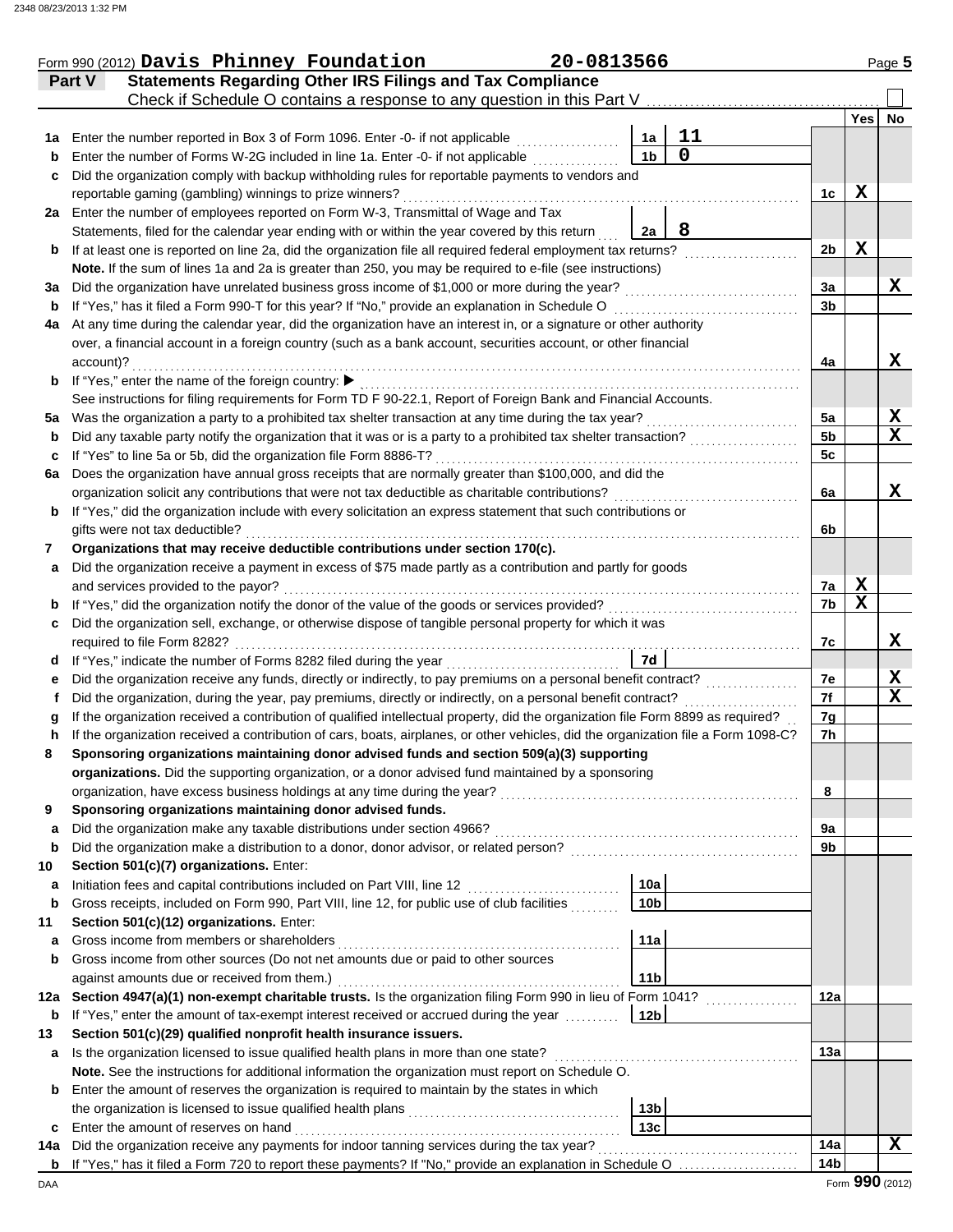|     | Part VI<br>Governance, Management, and Disclosure For each "Yes" response to lines 2 through 7b below, and for a "No"               |          |    |                 |             |                                 |  |
|-----|-------------------------------------------------------------------------------------------------------------------------------------|----------|----|-----------------|-------------|---------------------------------|--|
|     | response to line 8a, 8b, or 10b below, describe the circumstances, processes, or changes in Schedule O. See instructions.           |          |    |                 |             |                                 |  |
|     |                                                                                                                                     |          |    |                 |             | $ {\bf X} $                     |  |
|     | <b>Section A. Governing Body and Management</b>                                                                                     |          |    |                 |             |                                 |  |
|     |                                                                                                                                     |          |    |                 | Yes         | No                              |  |
| 1a  | Enter the number of voting members of the governing body at the end of the tax year                                                 | 1a       | 10 |                 |             |                                 |  |
|     | If there are material differences in voting rights among members of the governing body, or                                          |          |    |                 |             |                                 |  |
|     | if the governing body delegated broad authority to an executive committee or similar                                                |          |    |                 |             |                                 |  |
|     | committee, explain in Schedule O.                                                                                                   |          |    |                 |             |                                 |  |
| b   | Enter the number of voting members included in line 1a, above, who are independent                                                  | 1b       | 10 |                 |             |                                 |  |
| 2   | Did any officer, director, trustee, or key employee have a family relationship or a business relationship with                      |          |    |                 |             |                                 |  |
|     | any other officer, director, trustee, or key employee?                                                                              |          |    | 2               | X           |                                 |  |
| 3   | Did the organization delegate control over management duties customarily performed by or under the direct                           |          |    |                 |             |                                 |  |
|     | supervision of officers, directors, or trustees, or key employees to a management company or other person?                          |          |    | 3               |             | $\frac{\mathbf{X}}{\mathbf{X}}$ |  |
| 4   | Did the organization make any significant changes to its governing documents since the prior Form 990 was filed?                    |          |    | 4               |             |                                 |  |
| 5   | Did the organization become aware during the year of a significant diversion of the organization's assets?                          |          |    | 5               |             | X                               |  |
| 6   | Did the organization have members or stockholders?                                                                                  |          |    | 6               |             | $\mathbf x$                     |  |
| 7a  | Did the organization have members, stockholders, or other persons who had the power to elect or appoint                             |          |    |                 |             |                                 |  |
|     | one or more members of the governing body?                                                                                          |          |    | 7a              |             | X                               |  |
| b   | Are any governance decisions of the organization reserved to (or subject to approval by) members,                                   |          |    |                 |             |                                 |  |
|     | stockholders, or persons other than the governing body?                                                                             |          |    | 7b              |             | X                               |  |
| 8   | Did the organization contemporaneously document the meetings held or written actions undertaken during the year by the following:   |          |    |                 |             |                                 |  |
| a   | The governing body?                                                                                                                 |          |    | 8a              | x           |                                 |  |
| b   | Each committee with authority to act on behalf of the governing body?                                                               |          |    | 8b              | $\mathbf X$ |                                 |  |
| 9   | Is there any officer, director, trustee, or key employee listed in Part VII, Section A, who cannot be reached at                    |          |    |                 |             |                                 |  |
|     | the organization's mailing address? If "Yes," provide the names and addresses in Schedule O                                         |          |    |                 |             | X                               |  |
|     | Section B. Policies (This Section B requests information about policies not required by the Internal Revenue Code.)                 |          |    |                 |             |                                 |  |
|     |                                                                                                                                     |          |    |                 | Yes         | No                              |  |
| 10a | Did the organization have local chapters, branches, or affiliates?                                                                  |          |    | 10a             |             | X                               |  |
| b   | If "Yes," did the organization have written policies and procedures governing the activities of such chapters,                      |          |    |                 |             |                                 |  |
|     | affiliates, and branches to ensure their operations are consistent with the organization's exempt purposes?                         |          |    | 10 <sub>b</sub> |             |                                 |  |
| 11a | Has the organization provided a complete copy of this Form 990 to all members of its governing body before filing the form?         |          |    | 11a             | $\mathbf X$ |                                 |  |
| b   | Describe in Schedule O the process, if any, used by the organization to review this Form 990.                                       |          |    |                 |             |                                 |  |
| 12a | Did the organization have a written conflict of interest policy? If "No," go to line 13                                             |          |    | 12a             | X           |                                 |  |
| b   | Were officers, directors, or trustees, and key employees required to disclose annually interests that could give rise to conflicts? |          |    | 12 <sub>b</sub> | $\mathbf x$ |                                 |  |
| c   | Did the organization regularly and consistently monitor and enforce compliance with the policy? If "Yes,"                           |          |    |                 |             |                                 |  |
|     | describe in Schedule O how this was done                                                                                            |          |    | 12c             | Х           |                                 |  |
| 13  | Did the organization have a written whistleblower policy?                                                                           |          |    | 13              | X           |                                 |  |
| 14  | Did the organization have a written document retention and destruction policy?                                                      |          |    | 14              | X           |                                 |  |
| 15  | Did the process for determining compensation of the following persons include a review and approval by                              |          |    |                 |             |                                 |  |
|     | independent persons, comparability data, and contemporaneous substantiation of the deliberation and decision?                       |          |    |                 |             |                                 |  |
| a   | The organization's CEO, Executive Director, or top management official                                                              |          |    | 15a             | X           |                                 |  |
| b   | Other officers or key employees of the organization                                                                                 |          |    | 15b             | X           |                                 |  |
|     | If "Yes" to line 15a or 15b, describe the process in Schedule O (see instructions).                                                 |          |    |                 |             |                                 |  |
|     | 16a Did the organization invest in, contribute assets to, or participate in a joint venture or similar arrangement                  |          |    |                 |             |                                 |  |
|     | with a taxable entity during the year?                                                                                              |          |    | 16a             |             | X                               |  |
| b   | If "Yes," did the organization follow a written policy or procedure requiring the organization to evaluate its                      |          |    |                 |             |                                 |  |
|     | participation in joint venture arrangements under applicable federal tax law, and take steps to safeguard the                       |          |    |                 |             |                                 |  |
|     |                                                                                                                                     |          |    | 16b             |             |                                 |  |
|     | <b>Section C. Disclosure</b>                                                                                                        |          |    |                 |             |                                 |  |
| 17  | List the states with which a copy of this Form 990 is required to be filed ▶ CO, OH, AZ, AR, CA, CT, DC, GA, HI, IL, KS, KY, ME     |          |    |                 |             |                                 |  |
| 18  | Section 6104 requires an organization to make its Forms 1023 (or 1024 if applicable), 990, and 990-T (Section 501(c)(3)s only)      |          |    |                 |             |                                 |  |
|     | available for public inspection. Indicate how you made these available. Check all that apply.                                       |          |    |                 |             |                                 |  |
|     | Own website $ \mathbf{X} $ Another's website $ \mathbf{X} $ Upon request<br>Other (explain in Schedule O)                           |          |    |                 |             |                                 |  |
| 19  | Describe in Schedule O whether (and if so, how), the organization made its governing documents, conflict of interest policy,        |          |    |                 |             |                                 |  |
|     | and financial statements available to the public during the tax year.                                                               |          |    |                 |             |                                 |  |
| 20  | State the name, physical address, and telephone number of the person who possesses the books and records of the                     |          |    |                 |             |                                 |  |
|     | 1722 14th Street Suite 150<br>organization: > The Organization                                                                      |          |    |                 |             |                                 |  |
|     | Boulder                                                                                                                             | CO 80304 |    |                 |             | $303 - 733 - 3340$              |  |
| DAA |                                                                                                                                     |          |    |                 |             | Form 990 (2012)                 |  |
|     |                                                                                                                                     |          |    |                 |             |                                 |  |

Form 990 (2012) Page **6**

**Davis Phinney Foundation 20-0813566**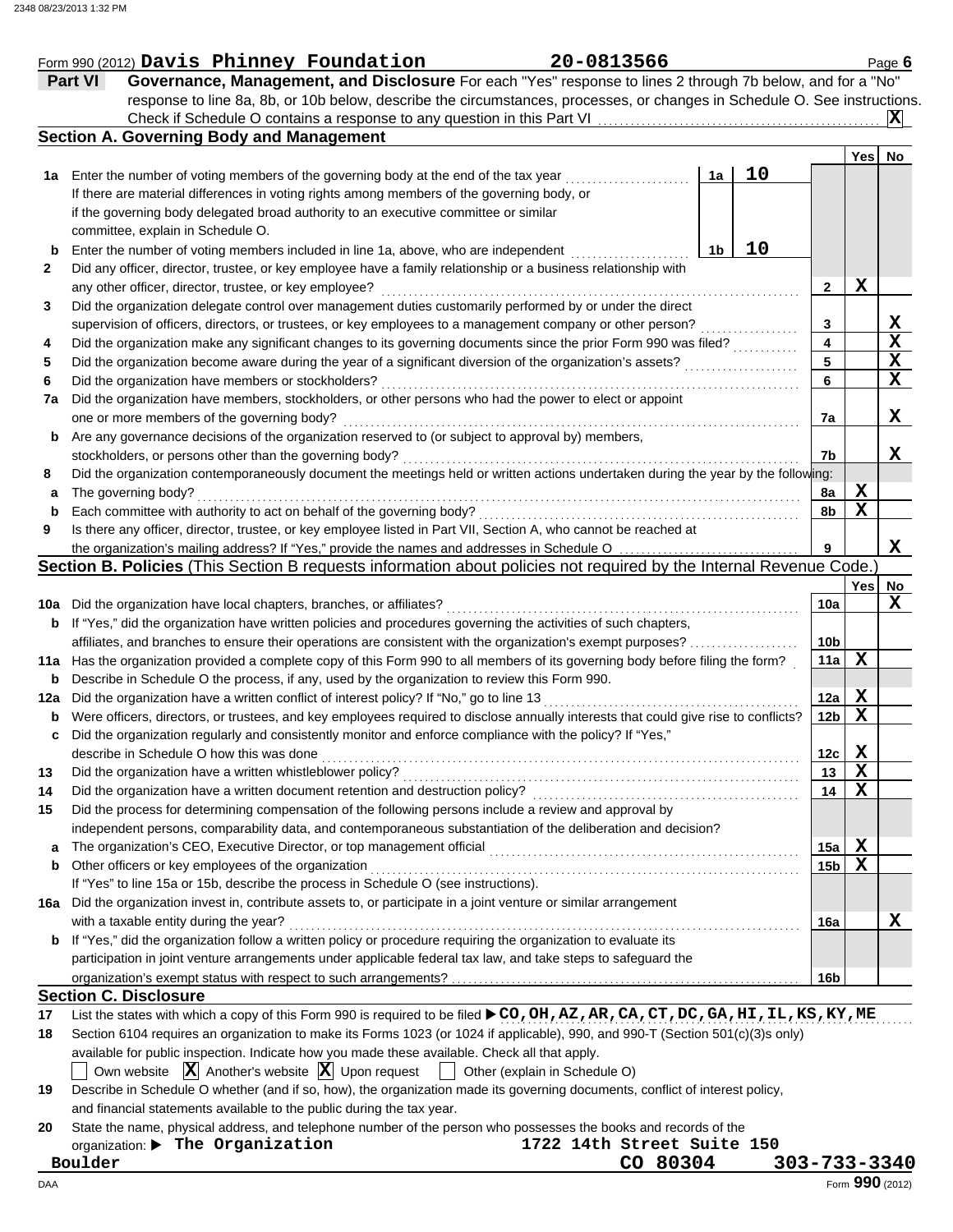|                 | Form 990 (2012) Davis Phinney Foundation                                                                                                                      | 20-0813566                                                                                       | Page 7 |  |  |  |  |  |  |  |  |
|-----------------|---------------------------------------------------------------------------------------------------------------------------------------------------------------|--------------------------------------------------------------------------------------------------|--------|--|--|--|--|--|--|--|--|
| <b>Part VII</b> |                                                                                                                                                               | Compensation of Officers, Directors, Trustees, Key Employees, Highest Compensated Employees, and |        |  |  |  |  |  |  |  |  |
|                 | <b>Independent Contractors</b>                                                                                                                                |                                                                                                  |        |  |  |  |  |  |  |  |  |
|                 | Check if Schedule O contains a response to any question in this Part VII.                                                                                     |                                                                                                  |        |  |  |  |  |  |  |  |  |
| Section A.      | Officers, Directors, Trustees, Key Employees, and Highest Compensated Employees                                                                               |                                                                                                  |        |  |  |  |  |  |  |  |  |
|                 | 1a Complete this table for all persons required to be listed. Report compensation for the calendar year ending with or within the<br>organization's tax year. |                                                                                                  |        |  |  |  |  |  |  |  |  |

■ List all of the organization's **current** officers, directors, trustees (whether individuals or organizations), regardless of amount of compensation. Enter -0- in columns (D), (E), and (F) if no compensation was paid.

● List all of the organization's **current** key employees, if any. See instructions for definition of "key employee."

 $\bullet$  List the organization's five **current** highest compensated employees (other than an officer, director, trustee, or key employee)<br>a received reportable compensation (Box 5 of Form  $M-2$  and/or Box 7 of Form 1000-MISC)

who received reportable compensation (Box 5 of Form W-2 and/or Box 7 of Form 1099-MISC) of more than \$100,000 from the organization and any related organizations.

• List all of the organization's **former** officers, key employees, and highest compensated employees who received more than<br>00,000 of reportable compensation from the erganization and any related erganizations. \$100,000 of reportable compensation from the organization and any related organizations.

List all of the organization's **former directors or trustees** that received, in the capacity as a former director or trustee of the • List all of the organization's **former directors or trustees** that received, in the capacity as a former director organization, more than \$10,000 of reportable compensation from the organization and any related organizat List persons in the following order: individual trustees or directors; institutional trustees; officers; key employees; highest compensated employees; and former such persons.

Check this box if neither the organization nor any related organizations compensated any current officer, director, or trustee.

| (A)<br>Name and Title       | (B)<br>Average<br>hours per<br>week<br>(list any<br>hours for |                                   |                      | (C)<br>Position |              | (do not check more than one<br>box, unless person is both an<br>officer and a director/trustee) | (D)<br>Reportable<br>compensation<br>from<br>the<br>organization | (E)<br>Reportable<br>compensation from<br>related<br>organizations<br>(W-2/1099-MISC) | (F)<br>Estimated<br>amount of<br>other<br>compensation<br>from the |
|-----------------------------|---------------------------------------------------------------|-----------------------------------|----------------------|-----------------|--------------|-------------------------------------------------------------------------------------------------|------------------------------------------------------------------|---------------------------------------------------------------------------------------|--------------------------------------------------------------------|
|                             | related<br>organizations<br>below dotted<br>line)             | Individual trustee<br>or director | nstitutional trustee | Officer         | Key employee | Former<br>Highest compensated<br><sup>employee</sup>                                            | (W-2/1099-MISC)                                                  |                                                                                       | organization<br>and related<br>organizations                       |
| $(1)$ Bill Bell             |                                                               |                                   |                      |                 |              |                                                                                                 |                                                                  |                                                                                       |                                                                    |
| Director                    | 1.50<br>0.00                                                  | $\mathbf x$                       |                      |                 |              |                                                                                                 | 0                                                                | 0                                                                                     | 0                                                                  |
| (2) Stephen Chase           |                                                               |                                   |                      |                 |              |                                                                                                 |                                                                  |                                                                                       |                                                                    |
|                             | 2.50                                                          |                                   |                      |                 |              |                                                                                                 |                                                                  |                                                                                       |                                                                    |
| Chair                       | 0.00                                                          | $\mathbf x$                       |                      | $\mathbf x$     |              |                                                                                                 | 0                                                                | 0                                                                                     | $\mathbf 0$                                                        |
| (3) Kara Beasley            |                                                               |                                   |                      |                 |              |                                                                                                 |                                                                  |                                                                                       |                                                                    |
|                             | 1.50                                                          |                                   |                      |                 |              |                                                                                                 |                                                                  |                                                                                       |                                                                    |
| Director                    | 0.00                                                          | $\mathbf x$                       |                      |                 |              |                                                                                                 | 0                                                                | 0                                                                                     | $\mathbf 0$                                                        |
| (4) Carin Cutler            | 2.50                                                          |                                   |                      |                 |              |                                                                                                 |                                                                  |                                                                                       |                                                                    |
| Director                    | 0.00                                                          | $\mathbf x$                       |                      |                 |              |                                                                                                 | 0                                                                | 0                                                                                     | $\mathbf 0$                                                        |
| (5) Scott Coe               |                                                               |                                   |                      |                 |              |                                                                                                 |                                                                  |                                                                                       |                                                                    |
|                             | 2.00                                                          |                                   |                      |                 |              |                                                                                                 |                                                                  |                                                                                       |                                                                    |
| Director                    | 0.00                                                          | $\mathbf x$                       |                      |                 |              |                                                                                                 | 0                                                                | 0                                                                                     | $\mathbf 0$                                                        |
| (6) Connie Carpenter        | Phinney                                                       |                                   |                      |                 |              |                                                                                                 |                                                                  |                                                                                       |                                                                    |
|                             | 2.50                                                          |                                   |                      |                 |              |                                                                                                 |                                                                  |                                                                                       |                                                                    |
| Director                    | 0.00                                                          | $\mathbf x$                       |                      |                 |              |                                                                                                 | 0                                                                | 0                                                                                     | $\mathbf 0$                                                        |
| (7) Davis Phinney           |                                                               |                                   |                      |                 |              |                                                                                                 |                                                                  |                                                                                       |                                                                    |
|                             | 6.25                                                          |                                   |                      |                 |              |                                                                                                 |                                                                  |                                                                                       |                                                                    |
| Vice-Chair                  | 0.00                                                          | $\mathbf x$                       |                      | $\mathbf X$     |              |                                                                                                 | 0                                                                | 0                                                                                     | 0                                                                  |
| (8) Glen Sibley             |                                                               |                                   |                      |                 |              |                                                                                                 |                                                                  |                                                                                       |                                                                    |
|                             | 3.00                                                          |                                   |                      |                 |              |                                                                                                 | 0                                                                |                                                                                       | $\mathbf 0$                                                        |
| Director<br>(9) Anders Hyde | 0.00                                                          | $\mathbf x$                       |                      |                 |              |                                                                                                 |                                                                  | 0                                                                                     |                                                                    |
|                             | 2.50                                                          |                                   |                      |                 |              |                                                                                                 |                                                                  |                                                                                       |                                                                    |
| Secretary                   | 0.00                                                          | $\mathbf x$                       |                      | $\mathbf x$     |              |                                                                                                 | 0                                                                | 0                                                                                     | $\mathbf 0$                                                        |
| (10) Jonathan Thorne        |                                                               |                                   |                      |                 |              |                                                                                                 |                                                                  |                                                                                       |                                                                    |
|                             | 2.50                                                          |                                   |                      |                 |              |                                                                                                 |                                                                  |                                                                                       |                                                                    |
| Treasurer                   | 0.00                                                          | $\mathbf x$                       |                      | $\mathbf x$     |              |                                                                                                 | 0                                                                | 0                                                                                     | $\mathbf 0$                                                        |
| (11) Polly Dawkins          |                                                               |                                   |                      |                 |              |                                                                                                 |                                                                  |                                                                                       |                                                                    |
|                             | 40.00                                                         |                                   |                      |                 |              |                                                                                                 |                                                                  |                                                                                       |                                                                    |
| Executive Director          | 0.00                                                          |                                   |                      | $\mathbf x$     |              |                                                                                                 | 90,000                                                           | 0                                                                                     | O                                                                  |
| <b>DAA</b>                  |                                                               |                                   |                      |                 |              |                                                                                                 |                                                                  |                                                                                       | Form 990 (2012)                                                    |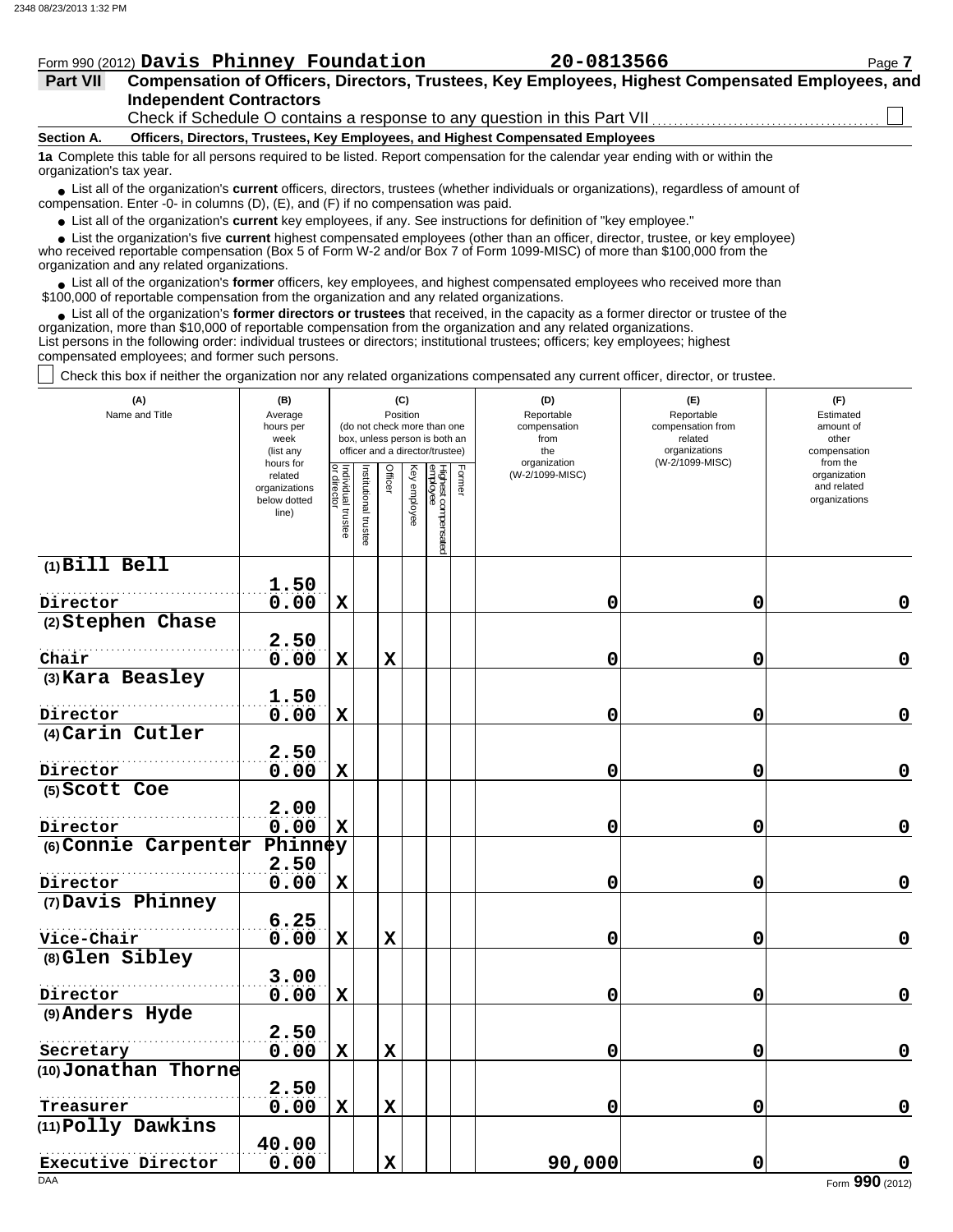|              | Form 990 (2012) Davis Phinney Foundation                                                                                                                                                                                                                                                       |                                                               |                                   |                       |         |                 |                                                                                                 |        | 20-0813566                                                                                             |                                                                                       | Page 8                                                             |
|--------------|------------------------------------------------------------------------------------------------------------------------------------------------------------------------------------------------------------------------------------------------------------------------------------------------|---------------------------------------------------------------|-----------------------------------|-----------------------|---------|-----------------|-------------------------------------------------------------------------------------------------|--------|--------------------------------------------------------------------------------------------------------|---------------------------------------------------------------------------------------|--------------------------------------------------------------------|
|              | Part VII                                                                                                                                                                                                                                                                                       |                                                               |                                   |                       |         |                 |                                                                                                 |        | Section A. Officers, Directors, Trustees, Key Employees, and Highest Compensated Employees (continued) |                                                                                       |                                                                    |
|              | (A)<br>Name and title                                                                                                                                                                                                                                                                          | (B)<br>Average<br>hours per<br>week<br>(list any<br>hours for |                                   |                       |         | (C)<br>Position | (do not check more than one<br>box, unless person is both an<br>officer and a director/trustee) |        | (D)<br>Reportable<br>compensation<br>from<br>the<br>organization                                       | (E)<br>Reportable<br>compensation from<br>related<br>organizations<br>(W-2/1099-MISC) | (F)<br>Estimated<br>amount of<br>other<br>compensation<br>from the |
|              |                                                                                                                                                                                                                                                                                                | related<br>organizations<br>below dotted<br>line)             | Individual trustee<br>or director | Institutional trustee | Officer | Key employee    | Highest compensate<br>employee                                                                  | Former | (W-2/1099-MISC)                                                                                        |                                                                                       | organization<br>and related<br>organizations                       |
| (12)         |                                                                                                                                                                                                                                                                                                |                                                               |                                   |                       |         |                 |                                                                                                 |        |                                                                                                        |                                                                                       |                                                                    |
|              |                                                                                                                                                                                                                                                                                                |                                                               |                                   |                       |         |                 |                                                                                                 |        |                                                                                                        |                                                                                       |                                                                    |
| (13)         |                                                                                                                                                                                                                                                                                                |                                                               |                                   |                       |         |                 |                                                                                                 |        |                                                                                                        |                                                                                       |                                                                    |
| (14)         |                                                                                                                                                                                                                                                                                                |                                                               |                                   |                       |         |                 |                                                                                                 |        |                                                                                                        |                                                                                       |                                                                    |
|              |                                                                                                                                                                                                                                                                                                |                                                               |                                   |                       |         |                 |                                                                                                 |        |                                                                                                        |                                                                                       |                                                                    |
| (15)         |                                                                                                                                                                                                                                                                                                |                                                               |                                   |                       |         |                 |                                                                                                 |        |                                                                                                        |                                                                                       |                                                                    |
|              |                                                                                                                                                                                                                                                                                                |                                                               |                                   |                       |         |                 |                                                                                                 |        |                                                                                                        |                                                                                       |                                                                    |
| (16)         |                                                                                                                                                                                                                                                                                                |                                                               |                                   |                       |         |                 |                                                                                                 |        |                                                                                                        |                                                                                       |                                                                    |
| (17)         |                                                                                                                                                                                                                                                                                                |                                                               |                                   |                       |         |                 |                                                                                                 |        |                                                                                                        |                                                                                       |                                                                    |
|              |                                                                                                                                                                                                                                                                                                |                                                               |                                   |                       |         |                 |                                                                                                 |        |                                                                                                        |                                                                                       |                                                                    |
| (18)         |                                                                                                                                                                                                                                                                                                |                                                               |                                   |                       |         |                 |                                                                                                 |        |                                                                                                        |                                                                                       |                                                                    |
| (19)         |                                                                                                                                                                                                                                                                                                |                                                               |                                   |                       |         |                 |                                                                                                 |        |                                                                                                        |                                                                                       |                                                                    |
|              |                                                                                                                                                                                                                                                                                                |                                                               |                                   |                       |         |                 |                                                                                                 |        |                                                                                                        |                                                                                       |                                                                    |
|              |                                                                                                                                                                                                                                                                                                |                                                               |                                   |                       |         |                 |                                                                                                 |        | 90,000                                                                                                 |                                                                                       |                                                                    |
|              | Total from continuation sheets to Part VII, Section A                                                                                                                                                                                                                                          |                                                               |                                   |                       |         |                 |                                                                                                 |        | 90,000                                                                                                 |                                                                                       |                                                                    |
| $\mathbf{2}$ | Total number of individuals (including but not limited to those listed above) who received more than \$100,000 in<br>reportable compensation from the organization $\triangleright$ 0                                                                                                          |                                                               |                                   |                       |         |                 |                                                                                                 |        |                                                                                                        |                                                                                       |                                                                    |
| 3            | Did the organization list any former officer, director, or trustee, key employee, or highest compensated                                                                                                                                                                                       |                                                               |                                   |                       |         |                 |                                                                                                 |        |                                                                                                        |                                                                                       | N <sub>o</sub><br><b>Yes</b>                                       |
| 4            | employee on line 1a? If "Yes," complete Schedule J for such individual<br>For any individual listed on line 1a, is the sum of reportable compensation and other compensation from the<br>organization and related organizations greater than \$150,000? If "Yes," complete Schedule J for such |                                                               |                                   |                       |         |                 |                                                                                                 |        |                                                                                                        |                                                                                       | X<br>3                                                             |
| 5            | individual<br>Did any person listed on line 1a receive or accrue compensation from any unrelated organization or individual<br>for services rendered to the organization? If "Yes," complete Schedule J for such person                                                                        |                                                               |                                   |                       |         |                 |                                                                                                 |        |                                                                                                        |                                                                                       | X<br>4<br>X<br>5                                                   |
| 1            | <b>Section B. Independent Contractors</b><br>Complete this table for your five highest compensated independent contractors that received more than \$100,000 of                                                                                                                                |                                                               |                                   |                       |         |                 |                                                                                                 |        |                                                                                                        |                                                                                       |                                                                    |
|              | compensation from the organization. Report compensation for the calendar year ending with or within the organization's tax year.                                                                                                                                                               |                                                               |                                   |                       |         |                 |                                                                                                 |        |                                                                                                        |                                                                                       |                                                                    |
|              |                                                                                                                                                                                                                                                                                                | (A)<br>Name and business address                              |                                   |                       |         |                 |                                                                                                 |        |                                                                                                        | (B)<br>Description of services                                                        | (C)<br>Compensation                                                |
|              |                                                                                                                                                                                                                                                                                                |                                                               |                                   |                       |         |                 |                                                                                                 |        |                                                                                                        |                                                                                       |                                                                    |
|              |                                                                                                                                                                                                                                                                                                |                                                               |                                   |                       |         |                 |                                                                                                 |        |                                                                                                        |                                                                                       |                                                                    |
|              |                                                                                                                                                                                                                                                                                                |                                                               |                                   |                       |         |                 |                                                                                                 |        |                                                                                                        |                                                                                       |                                                                    |
|              |                                                                                                                                                                                                                                                                                                |                                                               |                                   |                       |         |                 |                                                                                                 |        |                                                                                                        |                                                                                       |                                                                    |
| 2            | Total number of independent contractors (including but not limited to those listed above) who<br>received more than \$100,000 of compensation from the organization ▶                                                                                                                          |                                                               |                                   |                       |         |                 |                                                                                                 |        |                                                                                                        | 0                                                                                     |                                                                    |
| DAA          |                                                                                                                                                                                                                                                                                                |                                                               |                                   |                       |         |                 |                                                                                                 |        |                                                                                                        |                                                                                       | Form 990 (2012)                                                    |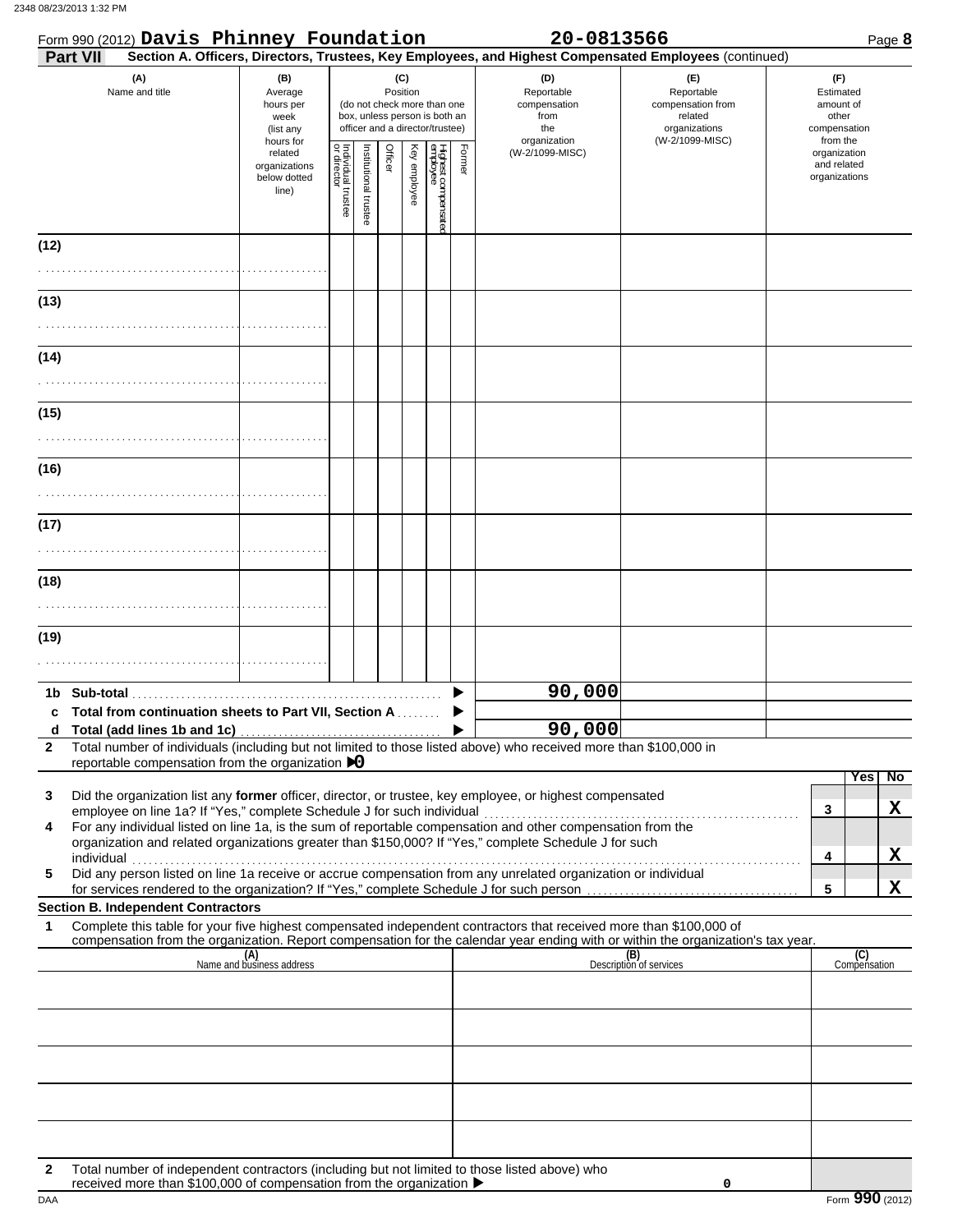|                  | Form 990 (2012) Davis Phinney Foundation                                                                  |               | 20-0813566           |                       | Page 9                              |
|------------------|-----------------------------------------------------------------------------------------------------------|---------------|----------------------|-----------------------|-------------------------------------|
| <b>Part VIII</b> | <b>Statement of Revenue</b><br>Check if Schedule O contains a response to any question in this Part VIII. |               |                      |                       |                                     |
|                  |                                                                                                           | Total revenue | Related or<br>exempt | Unrelated<br>business | (D)<br>Revenue<br>excluded from tax |

|                                                                    |    |                                                                  |                |                   | (A)<br>Total revenue | (B)<br>Related or<br>exempt | (C)<br>Unrelated<br>business | (D)<br>Revenue<br>excluded from tax |
|--------------------------------------------------------------------|----|------------------------------------------------------------------|----------------|-------------------|----------------------|-----------------------------|------------------------------|-------------------------------------|
|                                                                    |    |                                                                  |                |                   |                      | function<br>revenue         | revenue                      | under sections<br>512, 513, or 514  |
|                                                                    |    | 1a Federated campaigns                                           | 1a             |                   |                      |                             |                              |                                     |
|                                                                    |    | <b>b</b> Membership dues                                         | 1b             |                   |                      |                             |                              |                                     |
|                                                                    |    | c Fundraising events                                             | 1 <sub>c</sub> |                   |                      |                             |                              |                                     |
|                                                                    |    | d Related organizations                                          | 1d             |                   |                      |                             |                              |                                     |
|                                                                    |    | <b>e</b> Government grants (contributions)                       | 1e             |                   |                      |                             |                              |                                     |
|                                                                    |    | f All other contributions, gifts, grants,                        |                |                   |                      |                             |                              |                                     |
| Program Service Revenu <mark>eContributions, Gifts, Grant</mark> s |    | and similar amounts not included above                           | 1f             | 946,896           |                      |                             |                              |                                     |
|                                                                    |    |                                                                  |                |                   |                      |                             |                              |                                     |
|                                                                    |    |                                                                  |                |                   | 946,896              |                             |                              |                                     |
|                                                                    |    |                                                                  |                | <b>Busn. Code</b> |                      |                             |                              |                                     |
|                                                                    | 2a | Program Revenue                                                  |                |                   | 106,617              | 106,617                     |                              |                                     |
|                                                                    | b  |                                                                  | .              |                   |                      |                             |                              |                                     |
|                                                                    |    |                                                                  |                |                   |                      |                             |                              |                                     |
|                                                                    | c  |                                                                  |                |                   |                      |                             |                              |                                     |
|                                                                    | d  |                                                                  |                |                   |                      |                             |                              |                                     |
|                                                                    | е  |                                                                  |                |                   |                      |                             |                              |                                     |
|                                                                    |    | f All other program service revenue                              |                |                   |                      |                             |                              |                                     |
|                                                                    |    |                                                                  |                | ▶                 | 106,617              |                             |                              |                                     |
|                                                                    | 3  | Investment income (including dividends, interest,                |                |                   |                      |                             |                              |                                     |
|                                                                    |    | and other similar amounts)                                       |                | ▶                 | 4                    |                             |                              | 4                                   |
|                                                                    | 4  | Income from investment of tax-exempt bond proceed                |                |                   |                      |                             |                              |                                     |
|                                                                    | 5  |                                                                  |                |                   |                      |                             |                              |                                     |
|                                                                    |    | (i) Real                                                         |                | (ii) Personal     |                      |                             |                              |                                     |
|                                                                    |    | <b>6a</b> Gross rents                                            |                |                   |                      |                             |                              |                                     |
|                                                                    |    | <b>b</b> Less: rental exps.                                      |                |                   |                      |                             |                              |                                     |
|                                                                    |    | <b>c</b> Rental inc. or (loss)                                   |                |                   |                      |                             |                              |                                     |
|                                                                    |    |                                                                  |                | ▶                 |                      |                             |                              |                                     |
|                                                                    |    | <b>7a</b> Gross amount from<br>(i) Securities<br>sales of assets |                | (ii) Other        |                      |                             |                              |                                     |
|                                                                    |    | other than inventory                                             |                |                   |                      |                             |                              |                                     |
|                                                                    |    | <b>b</b> Less: cost or other                                     |                |                   |                      |                             |                              |                                     |
|                                                                    |    | basis & sales exps.                                              |                |                   |                      |                             |                              |                                     |
|                                                                    |    | c Gain or (loss)                                                 |                |                   |                      |                             |                              |                                     |
|                                                                    |    |                                                                  |                | ▶                 |                      |                             |                              |                                     |
| nue                                                                |    | 8a Gross income from fundraising events                          |                |                   |                      |                             |                              |                                     |
|                                                                    |    | (not including $\$\ldots$                                        |                |                   |                      |                             |                              |                                     |
|                                                                    |    | of contributions reported on line 1c).                           |                |                   |                      |                             |                              |                                     |
|                                                                    |    | See Part IV, line 18                                             | a              |                   |                      |                             |                              |                                     |
| Other Reve                                                         |    | <b>b</b> Less: direct expenses                                   | b              |                   |                      |                             |                              |                                     |
|                                                                    |    | c Net income or (loss) from fundraising events  ▶                |                |                   |                      |                             |                              |                                     |
|                                                                    |    | 9a Gross income from gaming activities.                          |                |                   |                      |                             |                              |                                     |
|                                                                    |    | See Part IV, line 19                                             | a              |                   |                      |                             |                              |                                     |
|                                                                    |    | <b>b</b> Less: direct expenses                                   | b              |                   |                      |                             |                              |                                     |
|                                                                    |    | c Net income or (loss) from gaming activities                    |                | ▶                 |                      |                             |                              |                                     |
|                                                                    |    | 10a Gross sales of inventory, less                               |                |                   |                      |                             |                              |                                     |
|                                                                    |    | returns and allowances                                           | a              |                   |                      |                             |                              |                                     |
|                                                                    |    | <b>b</b> Less: cost of goods sold                                | b              |                   |                      |                             |                              |                                     |
|                                                                    |    | c Net income or (loss) from sales of inventory                   |                | ▶                 |                      |                             |                              |                                     |
|                                                                    |    | Miscellaneous Revenue                                            |                | <b>Busn. Code</b> |                      |                             |                              |                                     |
|                                                                    |    |                                                                  |                |                   |                      |                             |                              |                                     |
|                                                                    | b  |                                                                  |                |                   |                      |                             |                              |                                     |
|                                                                    | с  |                                                                  |                |                   |                      |                             |                              |                                     |
|                                                                    |    |                                                                  |                |                   |                      |                             |                              |                                     |
|                                                                    |    |                                                                  |                | ▶                 |                      |                             |                              |                                     |
|                                                                    |    | 12 Total revenue. See instructions.                              |                | ▶                 | 1,053,517            | 106,617                     | 0                            | 4                                   |
|                                                                    |    |                                                                  |                |                   |                      |                             |                              |                                     |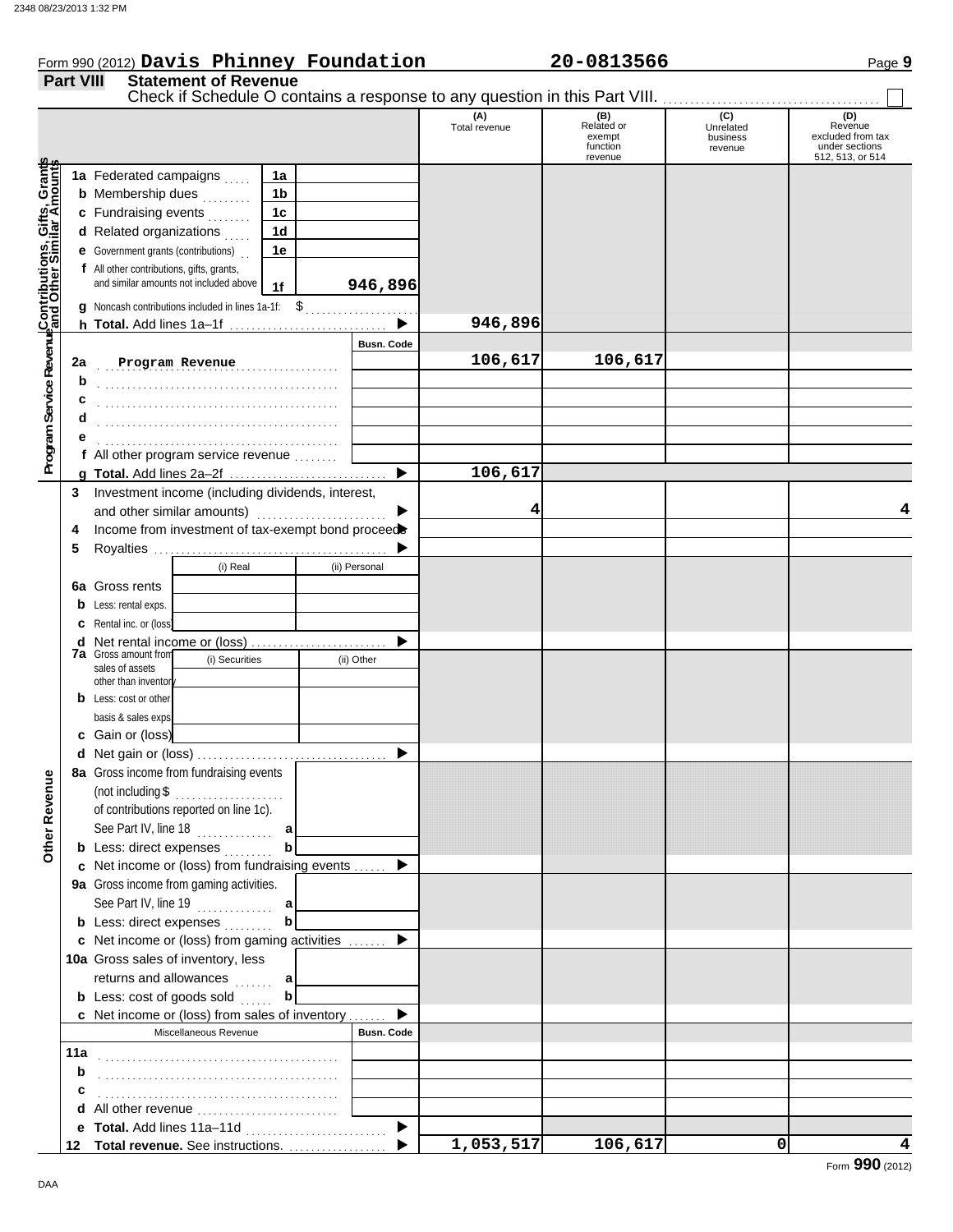#### **Part IX Statement of Functional Expenses** Form 990 (2012) Page **10 Davis Phinney Foundation 20-0813566** Section 501(c)(3) and 501(c)(4) organizations must complete all columns. All other organizations must complete column (A). **Do not include amounts reported on lines 6b, 7b, 8b, 9b, and 10b of Part VIII. 1 2 3 4 5 6 7 8 9 10 11 a** Management .............................. **b** Legal **c** Accounting . . . . . . . . . . . . . . . . . . . . . . . . . . . . . . . . **d** Lobbying . . . . . . . . . . . . . . . . . . . . . . . . . . . . . . . . . . . **e** Professional fundraising services. See Part IV, line 17 **f g** Other. (If line 11g amount exceeds 10% of line 25, column **12** Advertising and promotion . . . . . . . . . . . . . . **13 14 15 16 17 18 19 20 21 22 23 24 a b c d e** All other expenses . . . . . . . . . . . . . . . . . . . . . . . . **25 Total functional expenses.** Add lines 1 through 24e . . . **26** Grants and other assistance to governments and organizations in the U.S. See Part IV, line 21 Grants and other assistance to individuals in the U.S. See Part IV, line 22 ............... Grants and other assistance to governments, organizations, and individuals outside the U.S. See Part IV, lines 15 and 16  $\ldots$ ...... Benefits paid to or for members ........... Compensation of current officers, directors, trustees, and key employees . . . . . . . . Compensation not included above, to disqualified persons (as defined under section 4958(f)(1)) and persons described in section 4958(c)(3)(B) Other salaries and wages .................. Pension plan accruals and contributions (include section 401(k) and 403(b) employer contributions) Other employee benefits .................. Payroll taxes . . . . . . . . . . . . . . . . . . . . . . . . . . . . . . Fees for services (non-employees): Legal . . . . . . . . . . . . . . . . . . . . . . . . . . . . . . . . . . . . . . Investment management fees ............. Office expenses . . . . . . . . . . . . . . . . . . . . . . . . . . . Information technology . . . . . . . . . . . . . . . . . . . . Royalties . . . . . . . . . . . . . . . . . . . . . . . . . . . . . . . . . . Occupancy . . . . . . . . . . . . . . . . . . . . . . . . . . . . . . . . Travel . . . . . . . . . . . . . . . . . . . . . . . . . . . . . . . . . . . . . . Payments of travel or entertainment expenses for any federal, state, or local public officials Conferences, conventions, and meetings . Interest . . . . . . . . . . . . . . . . . . . . . . . . . . . . . . . . . . . . Payments to affiliates ...................... Depreciation, depletion, and amortization . Insurance . . . . . . . . . . . . . . . . . . . . . . . . . . . . . . . . . . Other expenses. Itemize expenses not covered above (List miscellaneous expenses in line 24e. If line 24e amount exceeds 10% of line 25, column (A) amount, list line 24e expenses on Schedule O.) fundraising solicitation. Check here  $\blacktriangleright$  | if organization reported in column (B) joint costs from a combined educational campaign and **(A) (B) (B)** (C) (C) (D)<br>Total expenses Program service Management and Fundrai expenses general expenses (D)<br>Fundraising expenses Materials **Credit card processing 13,814** 13,814 . . . . . . . . . . . . . . . . . . . . . . . . . . . . . . . . . . . . . . . . . . . . . . . . . . . . . . . . . . . . . . . . . . . . . . . . . . . . . . . . . . . . . . . . . . Check if Schedule O contains a response to any question in this Part IX **Joint costs.** Complete this line only if the (A) amount, list line 11g expenses on Schedule O.) . . . . . . **X 90,000 33,009 33,192 23,799 165,924 60,853 61,194 43,877 1,196 258 869 69 19,110 19,110 123,325 62,862 18,288 42,175 34,431 34,216 215** <u>13,133 876 3,502<br>23,147 1,471 6,586</u> **31,204 37,302 27,796 1,963 7,543 43,424 35,647 840 6,937 108,384 107,902 482 9,388 7,041 469 1,878 Materials 92,825 81,109 135 11,581 Other 12,862 6,297 4,405 2,160 Events 3,440 3,440 1,175 86,594 -103,315 17,896 805,315 579,864 53,311 172,140**

following SOP 98-2 (ASC 958-720)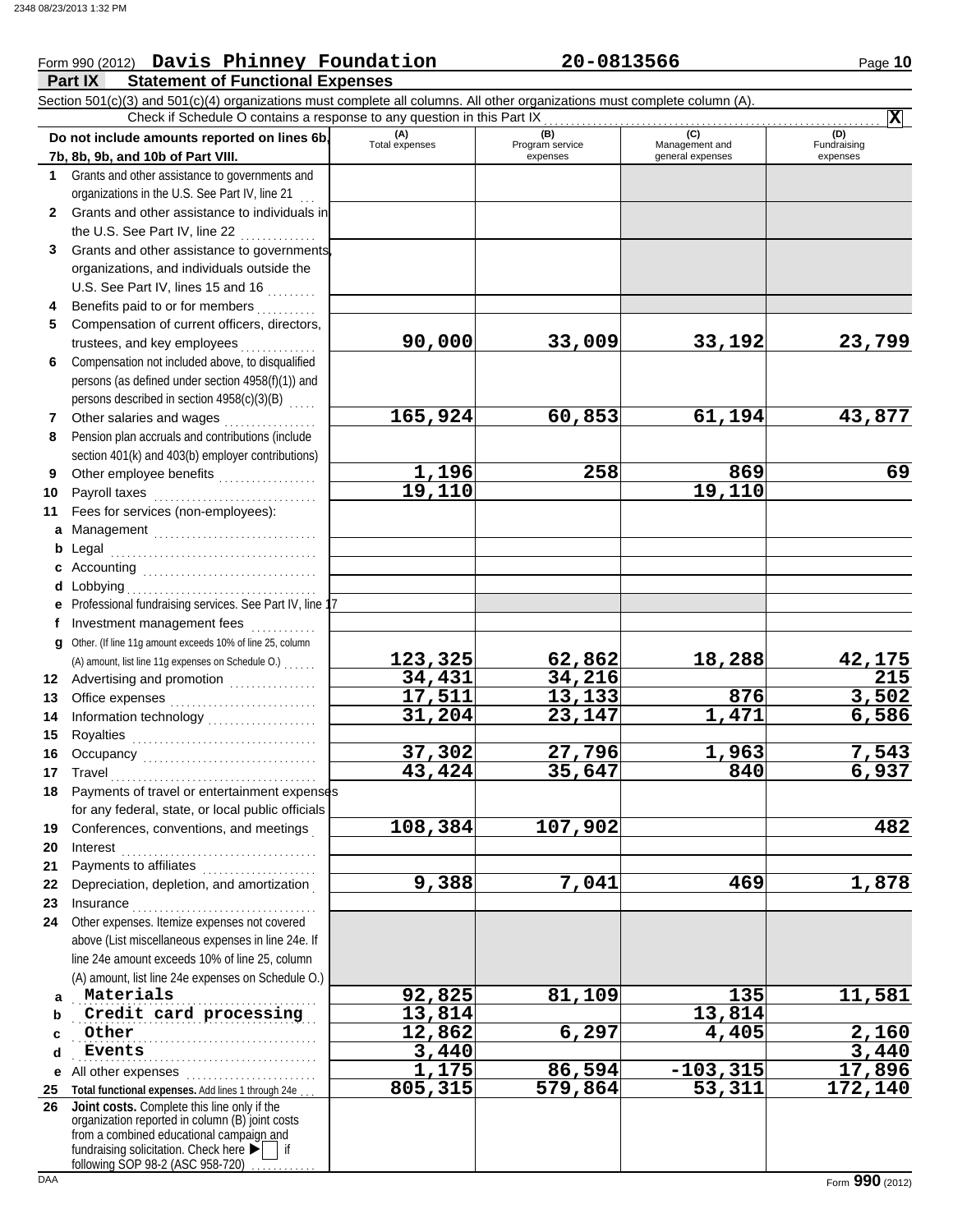### Form 990 (2012) Page **11 Davis Phinney Foundation 20-0813566**

|                                | Part X | <b>Balance Sheet</b>                                                                                                                                                                                                           |  |                       |                         |                |             |
|--------------------------------|--------|--------------------------------------------------------------------------------------------------------------------------------------------------------------------------------------------------------------------------------|--|-----------------------|-------------------------|----------------|-------------|
|                                |        |                                                                                                                                                                                                                                |  |                       |                         |                |             |
|                                |        |                                                                                                                                                                                                                                |  |                       | (A)                     |                | (B)         |
|                                |        |                                                                                                                                                                                                                                |  |                       | Beginning of year       |                | End of year |
|                                | 1      |                                                                                                                                                                                                                                |  |                       | 349,501                 | $\mathbf{1}$   | 423,699     |
|                                | 2      |                                                                                                                                                                                                                                |  | 42,538                | $\overline{\mathbf{2}}$ | 25,016         |             |
|                                | 3      |                                                                                                                                                                                                                                |  | $\overline{56}$ , 785 | $\overline{3}$          | 121,551        |             |
|                                | 4      |                                                                                                                                                                                                                                |  |                       | 1,100                   | 4              | 11,910      |
|                                | 5      | Loans and other receivables from current and former officers, directors,                                                                                                                                                       |  |                       |                         |                |             |
|                                |        | trustees, key employees, and highest compensated employees.                                                                                                                                                                    |  |                       |                         |                |             |
|                                |        | Complete Part II of Schedule L                                                                                                                                                                                                 |  |                       |                         | 5              |             |
|                                | 6      | Loans and other receivables from other disqualified persons (as defined under section                                                                                                                                          |  |                       |                         |                |             |
|                                |        | 4958(f)(1)), persons described in section 4958(c)(3)(B), and contributing employers and                                                                                                                                        |  |                       |                         |                |             |
|                                |        | sponsoring organizations of section 501(c)(9) voluntary employees' beneficiary                                                                                                                                                 |  |                       |                         |                |             |
|                                |        |                                                                                                                                                                                                                                |  |                       |                         | 6              |             |
| Assets                         | 7      |                                                                                                                                                                                                                                |  |                       |                         | $\overline{7}$ |             |
|                                | 8      | Inventories for sale or use contained and a series of the state of the state of the state of the state of the                                                                                                                  |  |                       |                         | 8              |             |
|                                | 9      |                                                                                                                                                                                                                                |  |                       | 1,700                   | 9              | 24,393      |
|                                |        | 10a Land, buildings, and equipment: cost or                                                                                                                                                                                    |  |                       |                         |                |             |
|                                |        | other basis. Complete Part VI of Schedule D  10a   52,050                                                                                                                                                                      |  |                       |                         |                |             |
|                                |        | b Less: accumulated depreciation<br>10b                                                                                                                                                                                        |  | 40,609                | 20,829                  | 10c            | 11,441      |
|                                | 11     |                                                                                                                                                                                                                                |  |                       |                         | 11             |             |
|                                | 12     |                                                                                                                                                                                                                                |  |                       |                         | 12             |             |
|                                | 13     |                                                                                                                                                                                                                                |  |                       |                         | 13             |             |
|                                | 14     | Intangible assets                                                                                                                                                                                                              |  |                       | 14                      |                |             |
|                                | 15     |                                                                                                                                                                                                                                |  |                       |                         | 15             |             |
|                                | 16     |                                                                                                                                                                                                                                |  |                       | 472,453                 | 16             | 618,010     |
|                                | 17     |                                                                                                                                                                                                                                |  |                       | 45,595 17               |                | 15,908      |
|                                | 18     |                                                                                                                                                                                                                                |  |                       | 87,758                  | 18             | 7,000       |
|                                | 19     | Deferred revenue information and contact the contract of the contract of the contract of the contract of the contract of the contract of the contract of the contract of the contract of the contract of the contract of the c |  |                       |                         | 19             | 7,800       |
|                                | 20     |                                                                                                                                                                                                                                |  |                       |                         | 20             |             |
|                                | 21     | Escrow or custodial account liability. Complete Part IV of Schedule D                                                                                                                                                          |  |                       |                         | 21             |             |
| Liabilities                    | 22     | Loans and other payables to current and former officers, directors,<br>trustees, key employees, highest compensated employees, and                                                                                             |  |                       |                         |                |             |
|                                |        | disqualified persons. Complete Part II of Schedule L                                                                                                                                                                           |  |                       |                         | 22             |             |
|                                | 23     | Secured mortgages and notes payable to unrelated third parties [[11, 11, 11, 11, 11, 11, 11, 11]                                                                                                                               |  |                       |                         | 23             |             |
|                                | 24     | Unsecured notes and loans payable to unrelated third parties                                                                                                                                                                   |  |                       |                         | 24             |             |
|                                | 25     | Other liabilities (including federal income tax, payables to related third                                                                                                                                                     |  |                       |                         |                |             |
|                                |        | parties, and other liabilities not included on lines 17-24). Complete Part X                                                                                                                                                   |  |                       |                         |                |             |
|                                |        |                                                                                                                                                                                                                                |  |                       |                         | 25             |             |
|                                | 26     |                                                                                                                                                                                                                                |  |                       | 133,353                 | 26             | 30,708      |
|                                |        | Organizations that follow SFAS 117 (ASC 958), check here ▶ X and                                                                                                                                                               |  |                       |                         |                |             |
|                                |        | complete lines 27 through 29, and lines 33 and 34.                                                                                                                                                                             |  |                       |                         |                |             |
|                                | 27     | Unrestricted net assets                                                                                                                                                                                                        |  |                       | 232,279                 | 27             | 443,710     |
|                                | 28     |                                                                                                                                                                                                                                |  |                       | 106,821                 | 28             | 143,592     |
|                                | 29     |                                                                                                                                                                                                                                |  |                       |                         | 29             |             |
|                                |        | Organizations that do not follow SFAS 117 (ASC 958), check here                                                                                                                                                                |  | and                   |                         |                |             |
| <b>Assets or Fund Balances</b> |        | complete lines 30 through 34.                                                                                                                                                                                                  |  |                       |                         |                |             |
|                                | 30     | Capital stock or trust principal, or current funds                                                                                                                                                                             |  |                       |                         | 30             |             |
|                                | 31     |                                                                                                                                                                                                                                |  |                       |                         | 31             |             |
| <b>Net</b>                     | 32     | Retained earnings, endowment, accumulated income, or other funds                                                                                                                                                               |  |                       |                         | 32             |             |
|                                | 33     | Total net assets or fund balances                                                                                                                                                                                              |  |                       | 339,100                 | 33             | 587,302     |
|                                | 34     |                                                                                                                                                                                                                                |  |                       | 472,453                 | 34             | 618,010     |

Form **990** (2012)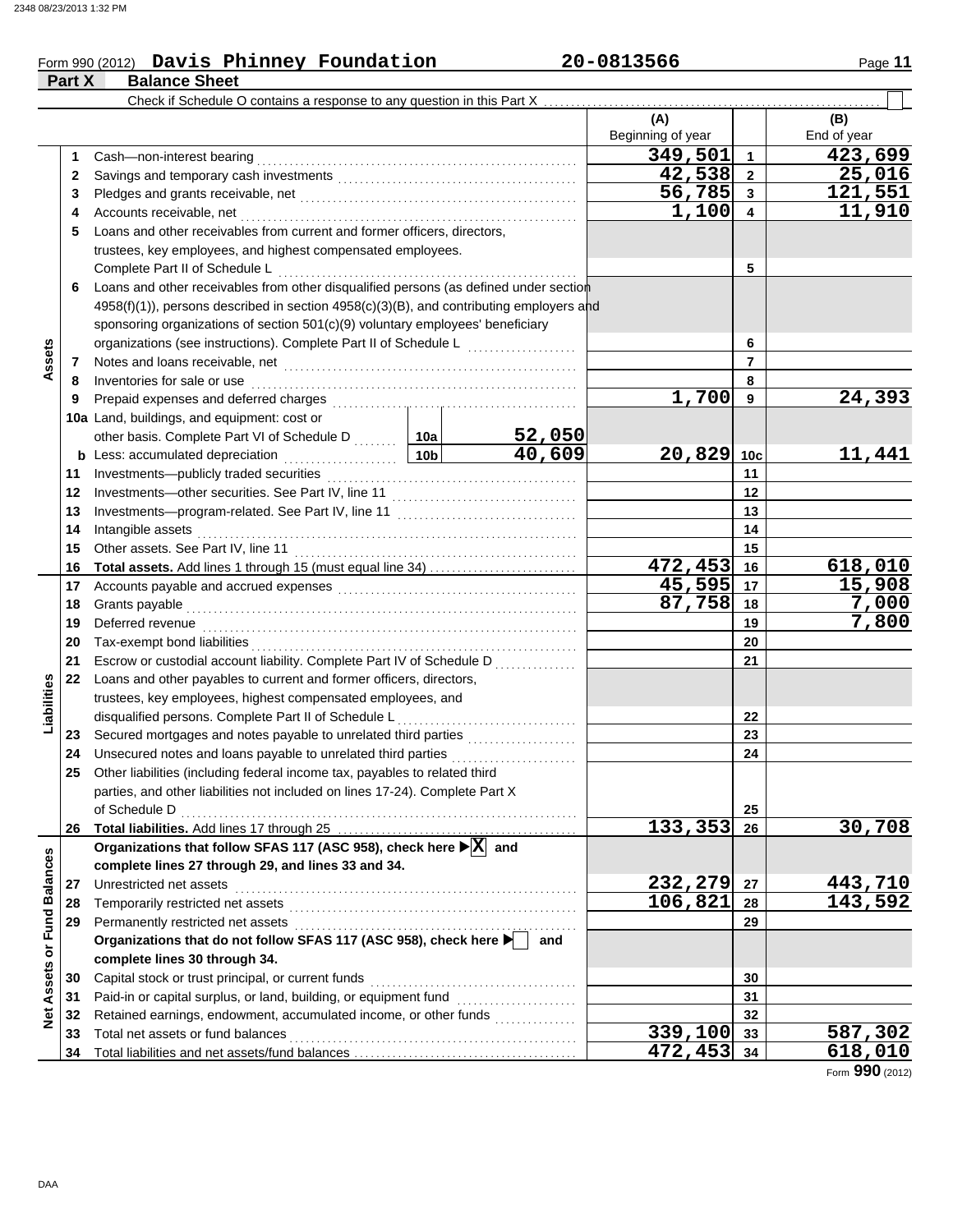|    | 20-0813566<br>Form 990 (2012) Davis Phinney Foundation                                                                |                         |                |                  | Page 12 |
|----|-----------------------------------------------------------------------------------------------------------------------|-------------------------|----------------|------------------|---------|
|    | <b>Reconciliation of Net Assets</b><br>Part XI                                                                        |                         |                |                  |         |
|    |                                                                                                                       |                         |                |                  |         |
|    |                                                                                                                       |                         | 1,053,517      |                  |         |
| 2  |                                                                                                                       | $\mathbf{2}$            |                |                  | 805,315 |
| 3  |                                                                                                                       |                         |                |                  | 248,202 |
| 4  | Net assets or fund balances at beginning of year (must equal Part X, line 33, column (A))                             | $\overline{\mathbf{4}}$ |                |                  | 339,100 |
| 5  |                                                                                                                       |                         |                |                  |         |
| 6  |                                                                                                                       | 6                       |                |                  |         |
| 7  | Investment expenses                                                                                                   | $\overline{7}$          |                |                  |         |
| 8  | Prior period adjustments                                                                                              | 8                       |                |                  |         |
| 9  | Other changes in net assets or fund balances (explain in Schedule O)                                                  | 9                       |                |                  |         |
| 10 | Net assets or fund balances at end of year. Combine lines 3 through 9 (must equal Part X, line                        |                         |                |                  |         |
|    | 33, column (B))                                                                                                       | 10                      |                |                  | 587,302 |
|    | <b>Financial Statements and Reporting</b><br><b>Part XII</b>                                                          |                         |                |                  |         |
|    |                                                                                                                       |                         |                |                  |         |
|    |                                                                                                                       |                         |                | Yes <sup>1</sup> | No.     |
| 1  | $ \mathbf{X} $ Accrual<br>Accounting method used to prepare the Form 990:     Cash<br>Other                           |                         |                |                  |         |
|    | If the organization changed its method of accounting from a prior year or checked "Other," explain in                 |                         |                |                  |         |
|    | Schedule O.                                                                                                           |                         |                |                  |         |
|    | 2a Were the organization's financial statements compiled or reviewed by an independent accountant?                    |                         | 2a             |                  | х       |
|    | If "Yes," check a box below to indicate whether the financial statements for the year were compiled or                |                         |                |                  |         |
|    | reviewed on a separate basis, consolidated basis, or both:                                                            |                         |                |                  |         |
|    | <b>Consolidated basis</b><br>  Both consolidated and separate basis<br>Separate basis                                 |                         |                |                  |         |
|    | <b>b</b> Were the organization's financial statements audited by an independent accountant?                           |                         | 2 <sub>b</sub> | х                |         |
|    | If "Yes," check a box below to indicate whether the financial statements for the year were audited on a               |                         |                |                  |         |
|    | separate basis, consolidated basis, or both:                                                                          |                         |                |                  |         |
|    | $ \mathbf{X} $ Separate basis<br>Consolidated basis<br>Both consolidated and separate basis                           |                         |                |                  |         |
|    | c If "Yes" to line 2a or 2b, does the organization have a committee that assumes responsibility for oversight         |                         |                |                  |         |
|    | of the audit, review, or compilation of its financial statements and selection of an independent accountant?          |                         | 2c             | $\mathbf X$      |         |
|    | If the organization changed either its oversight process or selection process during the tax year, explain in         |                         |                |                  |         |
|    | Schedule O.                                                                                                           |                         |                |                  |         |
|    | 3a As a result of a federal award, was the organization required to undergo an audit or audits as set forth in        |                         |                |                  |         |
|    | the Single Audit Act and OMB Circular A-133?                                                                          |                         | Зa             |                  |         |
|    | <b>b</b> If "Yes," did the organization undergo the required audit or audits? If the organization did not undergo the |                         |                |                  |         |
|    | required audit or audits, explain why in Schedule O and describe any steps taken to undergo such audits               |                         | 3b             |                  |         |

Form **990** (2012)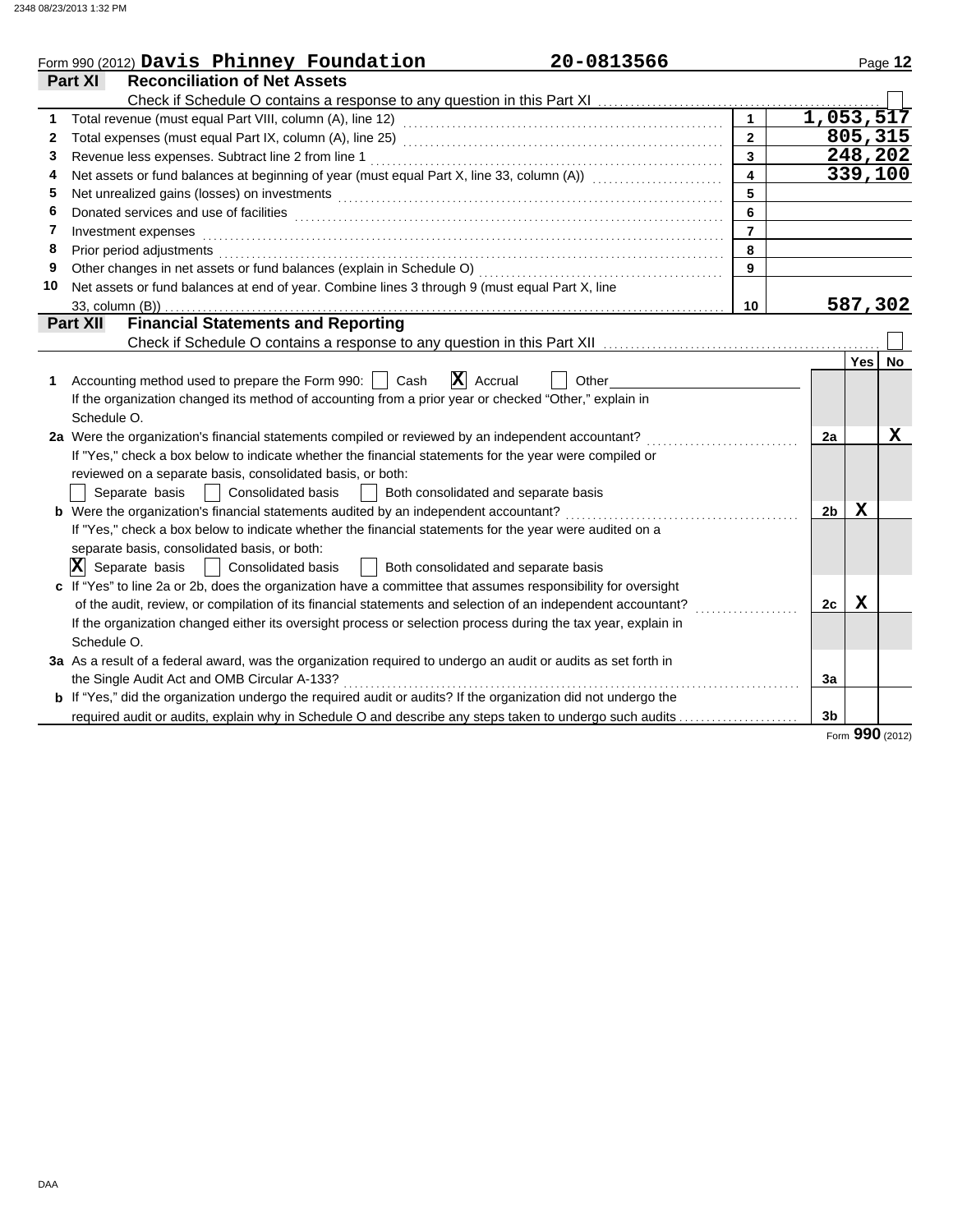| <b>SCHEDULE A</b><br><b>Public Charity Status and Public Support</b><br>(Form 990 or 990-EZ)<br>Complete if the organization is a section 501(c)(3) organization or a section |                                                                                                         |                                                                                                                                                                                                                                                           |     |                                                                               |                  |                                                                | OMB No. 1545-0047 |                                       |                                     |                                      |    |
|-------------------------------------------------------------------------------------------------------------------------------------------------------------------------------|---------------------------------------------------------------------------------------------------------|-----------------------------------------------------------------------------------------------------------------------------------------------------------------------------------------------------------------------------------------------------------|-----|-------------------------------------------------------------------------------|------------------|----------------------------------------------------------------|-------------------|---------------------------------------|-------------------------------------|--------------------------------------|----|
| Department of the Treasury                                                                                                                                                    | 4947(a)(1) nonexempt charitable trust.<br>Attach to Form 990 or Form 990-EZ. See separate instructions. |                                                                                                                                                                                                                                                           |     |                                                                               |                  |                                                                |                   |                                       | <b>Open to Public</b><br>Inspection |                                      |    |
| <b>Internal Revenue Service</b><br>Name of the organization                                                                                                                   |                                                                                                         |                                                                                                                                                                                                                                                           |     |                                                                               |                  |                                                                |                   | <b>Employer identification number</b> |                                     |                                      |    |
|                                                                                                                                                                               |                                                                                                         | Davis Phinney Foundation                                                                                                                                                                                                                                  |     |                                                                               |                  |                                                                |                   | 20-0813566                            |                                     |                                      |    |
| Part I                                                                                                                                                                        |                                                                                                         | Reason for Public Charity Status (All organizations must complete this part.) See instructions.                                                                                                                                                           |     |                                                                               |                  |                                                                |                   |                                       |                                     |                                      |    |
|                                                                                                                                                                               |                                                                                                         | The organization is not a private foundation because it is: (For lines 1 through 11, check only one box.)                                                                                                                                                 |     |                                                                               |                  |                                                                |                   |                                       |                                     |                                      |    |
| 1<br>2                                                                                                                                                                        |                                                                                                         | A church, convention of churches, or association of churches described in section 170(b)(1)(A)(i).<br>A school described in section 170(b)(1)(A)(ii). (Attach Schedule E.)                                                                                |     |                                                                               |                  |                                                                |                   |                                       |                                     |                                      |    |
| 3                                                                                                                                                                             |                                                                                                         | A hospital or a cooperative hospital service organization described in section 170(b)(1)(A)(iii).                                                                                                                                                         |     |                                                                               |                  |                                                                |                   |                                       |                                     |                                      |    |
| 4<br>city, and state:                                                                                                                                                         |                                                                                                         | A medical research organization operated in conjunction with a hospital described in section 170(b)(1)(A)(iii). Enter the hospital's name,                                                                                                                |     |                                                                               |                  |                                                                |                   |                                       |                                     |                                      |    |
| 5                                                                                                                                                                             |                                                                                                         | An organization operated for the benefit of a college or university owned or operated by a governmental unit described in                                                                                                                                 |     |                                                                               |                  |                                                                |                   |                                       |                                     |                                      |    |
|                                                                                                                                                                               | section 170(b)(1)(A)(iv). (Complete Part II.)                                                           |                                                                                                                                                                                                                                                           |     |                                                                               |                  |                                                                |                   |                                       |                                     |                                      |    |
| 6<br>$\overline{7}$                                                                                                                                                           | described in section 170(b)(1)(A)(vi). (Complete Part II.)                                              | A federal, state, or local government or governmental unit described in section 170(b)(1)(A)(v).<br>An organization that normally receives a substantial part of its support from a governmental unit or from the general public                          |     |                                                                               |                  |                                                                |                   |                                       |                                     |                                      |    |
| 8                                                                                                                                                                             |                                                                                                         | A community trust described in section 170(b)(1)(A)(vi). (Complete Part II.)                                                                                                                                                                              |     |                                                                               |                  |                                                                |                   |                                       |                                     |                                      |    |
| $ \mathbf{X} $<br>9                                                                                                                                                           |                                                                                                         | An organization that normally receives: (1) more than 33 1/3% of its support from contributions, membership fees, and gross                                                                                                                               |     |                                                                               |                  |                                                                |                   |                                       |                                     |                                      |    |
|                                                                                                                                                                               |                                                                                                         | receipts from activities related to its exempt functions—subject to certain exceptions, and (2) no more than 33 1/3% of its                                                                                                                               |     |                                                                               |                  |                                                                |                   |                                       |                                     |                                      |    |
|                                                                                                                                                                               |                                                                                                         | support from gross investment income and unrelated business taxable income (less section 511 tax) from businesses                                                                                                                                         |     |                                                                               |                  |                                                                |                   |                                       |                                     |                                      |    |
|                                                                                                                                                                               |                                                                                                         | acquired by the organization after June 30, 1975. See section 509(a)(2). (Complete Part III.)                                                                                                                                                             |     |                                                                               |                  |                                                                |                   |                                       |                                     |                                      |    |
| 10                                                                                                                                                                            |                                                                                                         | An organization organized and operated exclusively to test for public safety. See section 509(a)(4).                                                                                                                                                      |     |                                                                               |                  |                                                                |                   |                                       |                                     |                                      |    |
| 11                                                                                                                                                                            |                                                                                                         | An organization organized and operated exclusively for the benefit of, to perform the functions of, or to carry out the<br>purposes of one or more publicly supported organizations described in section $509(a)(1)$ or section $509(a)(2)$ . See section |     |                                                                               |                  |                                                                |                   |                                       |                                     |                                      |    |
|                                                                                                                                                                               |                                                                                                         | 509(a)(3). Check the box that describes the type of supporting organization and complete lines 11e through 11h.                                                                                                                                           |     |                                                                               |                  |                                                                |                   |                                       |                                     |                                      |    |
| Type I<br>a                                                                                                                                                                   | Type II<br>b                                                                                            | Type III-Functionally integrated<br>c                                                                                                                                                                                                                     |     |                                                                               | d                |                                                                |                   |                                       |                                     | Type III-Non-functionally integrated |    |
| е                                                                                                                                                                             |                                                                                                         | By checking this box, I certify that the organization is not controlled directly or indirectly by one or more disqualified persons                                                                                                                        |     |                                                                               |                  |                                                                |                   |                                       |                                     |                                      |    |
|                                                                                                                                                                               |                                                                                                         | other than foundation managers and other than one or more publicly supported organizations described in section 509(a)(1)                                                                                                                                 |     |                                                                               |                  |                                                                |                   |                                       |                                     |                                      |    |
| or section $509(a)(2)$ .                                                                                                                                                      |                                                                                                         |                                                                                                                                                                                                                                                           |     |                                                                               |                  |                                                                |                   |                                       |                                     |                                      |    |
| f                                                                                                                                                                             |                                                                                                         | If the organization received a written determination from the IRS that it is a Type I, Type II, or Type III supporting                                                                                                                                    |     |                                                                               |                  |                                                                |                   |                                       |                                     |                                      |    |
|                                                                                                                                                                               | organization, check this box                                                                            | Since August 17, 2006, has the organization accepted any gift or contribution from any of the                                                                                                                                                             |     |                                                                               |                  |                                                                |                   |                                       |                                     |                                      |    |
| g<br>following persons?                                                                                                                                                       |                                                                                                         |                                                                                                                                                                                                                                                           |     |                                                                               |                  |                                                                |                   |                                       |                                     |                                      |    |
|                                                                                                                                                                               |                                                                                                         | (i) A person who directly or indirectly controls, either alone or together with persons described in (ii) and                                                                                                                                             |     |                                                                               |                  |                                                                |                   |                                       |                                     | Yes                                  | No |
|                                                                                                                                                                               |                                                                                                         |                                                                                                                                                                                                                                                           |     |                                                                               |                  |                                                                |                   |                                       |                                     | 11g(i)                               |    |
|                                                                                                                                                                               | (ii) A family member of a person described in (i) above?                                                |                                                                                                                                                                                                                                                           |     |                                                                               |                  |                                                                |                   |                                       |                                     | 11g(ii)                              |    |
|                                                                                                                                                                               |                                                                                                         | (iii) A 35% controlled entity of a person described in (i) or (ii) above?                                                                                                                                                                                 |     |                                                                               |                  |                                                                |                   |                                       |                                     | 11g(iii)                             |    |
| h                                                                                                                                                                             |                                                                                                         | Provide the following information about the supported organization(s).                                                                                                                                                                                    |     |                                                                               |                  |                                                                |                   |                                       |                                     |                                      |    |
| (i) Name of supported<br>organization                                                                                                                                         | (ii) EIN                                                                                                | (iii) Type of organization<br>(described on lines 1-9<br>above or IRC section                                                                                                                                                                             |     | (iv) Is the organization<br>in col. (i) listed in your<br>governing document? | col. (i) of your | (v) Did you notify<br>the organization in organization in col. |                   | (vi) Is the<br>(i) organized in the   |                                     | (vii) Amount of monetary<br>support  |    |
|                                                                                                                                                                               |                                                                                                         | (see instructions))                                                                                                                                                                                                                                       | Yes | No                                                                            | Yes              | support?<br>No                                                 | Yes               | U.S.?<br>No                           |                                     |                                      |    |
| (A)                                                                                                                                                                           |                                                                                                         |                                                                                                                                                                                                                                                           |     |                                                                               |                  |                                                                |                   |                                       |                                     |                                      |    |
|                                                                                                                                                                               |                                                                                                         |                                                                                                                                                                                                                                                           |     |                                                                               |                  |                                                                |                   |                                       |                                     |                                      |    |
| (B)                                                                                                                                                                           |                                                                                                         |                                                                                                                                                                                                                                                           |     |                                                                               |                  |                                                                |                   |                                       |                                     |                                      |    |
| (C)                                                                                                                                                                           |                                                                                                         |                                                                                                                                                                                                                                                           |     |                                                                               |                  |                                                                |                   |                                       |                                     |                                      |    |
| (D)                                                                                                                                                                           |                                                                                                         |                                                                                                                                                                                                                                                           |     |                                                                               |                  |                                                                |                   |                                       |                                     |                                      |    |
| (E)                                                                                                                                                                           |                                                                                                         |                                                                                                                                                                                                                                                           |     |                                                                               |                  |                                                                |                   |                                       |                                     |                                      |    |
|                                                                                                                                                                               |                                                                                                         |                                                                                                                                                                                                                                                           |     |                                                                               |                  |                                                                |                   |                                       |                                     |                                      |    |
| <b>Total</b>                                                                                                                                                                  |                                                                                                         |                                                                                                                                                                                                                                                           |     |                                                                               |                  |                                                                |                   |                                       |                                     |                                      |    |

**For Paperwork Reduction Act Notice, see the Instructions for Form 990 or 990-EZ.**

**Schedule A (Form 990 or 990-EZ) 2012**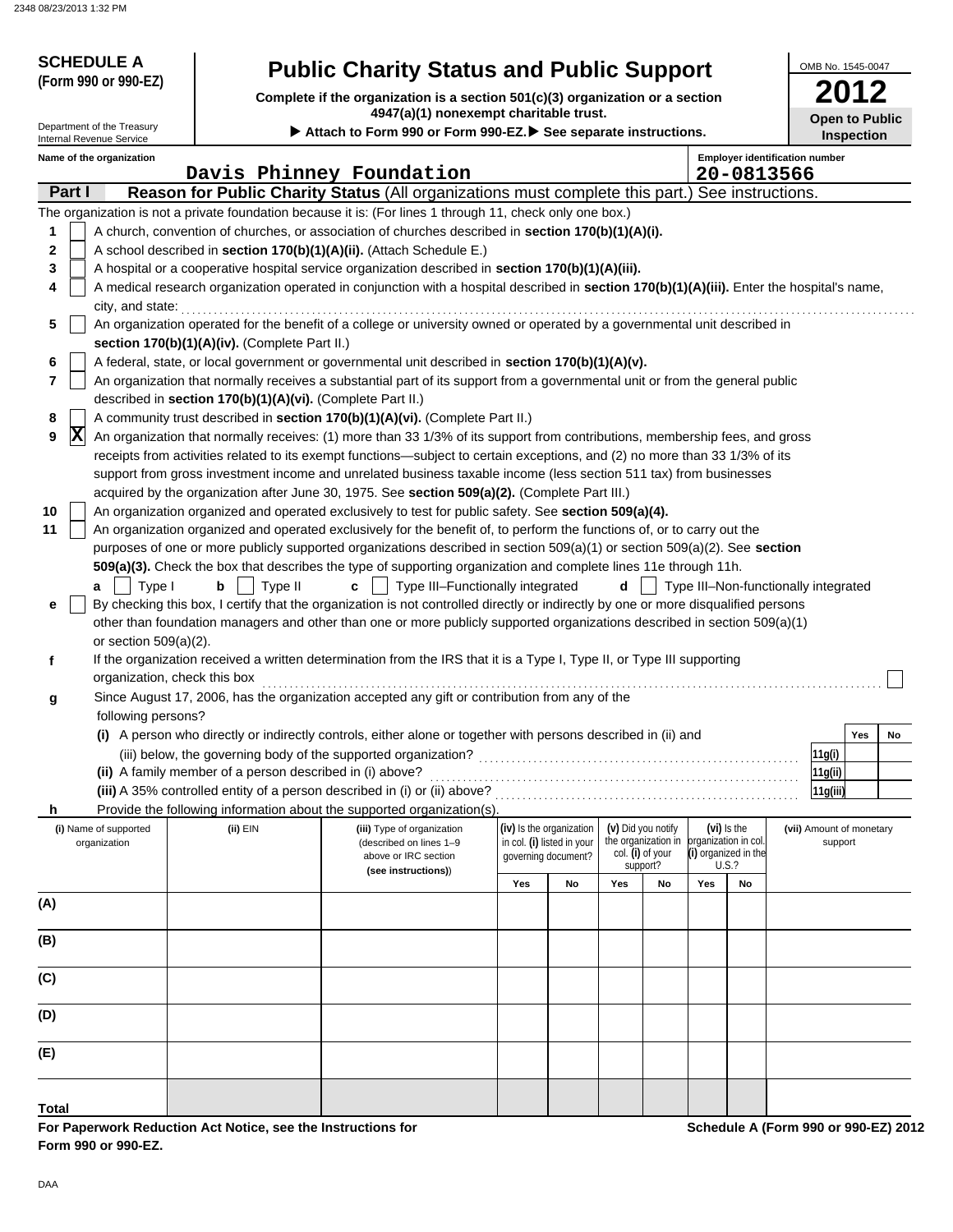# Schedule A (Form 990 or 990-EZ) 2012 **Davis Phinney Foundation 20-0813566** Page 2

|     | Part II<br>Support Schedule for Organizations Described in Sections 170(b)(1)(A)(iv) and 170(b)(1)(A)(vi)<br>(Complete only if you checked the box on line 5, 7, or 8 of Part I or if the organization failed to qualify under<br>Part III. If the organization fails to qualify under the tests listed below, please complete Part III.) |          |          |            |            |            |           |
|-----|-------------------------------------------------------------------------------------------------------------------------------------------------------------------------------------------------------------------------------------------------------------------------------------------------------------------------------------------|----------|----------|------------|------------|------------|-----------|
|     | <b>Section A. Public Support</b>                                                                                                                                                                                                                                                                                                          |          |          |            |            |            |           |
|     | Calendar year (or fiscal year beginning in)                                                                                                                                                                                                                                                                                               | (a) 2008 | (b) 2009 | $(c)$ 2010 | $(d)$ 2011 | $(e)$ 2012 | (f) Total |
| 1   | Gifts, grants, contributions, and<br>membership fees received. (Do not<br>include any "unusual grants.")                                                                                                                                                                                                                                  |          |          |            |            |            |           |
| 2   | Tax revenues levied for the<br>organization's benefit and either paid<br>to or expended on its behalf                                                                                                                                                                                                                                     |          |          |            |            |            |           |
| 3   | The value of services or facilities<br>furnished by a governmental unit to the<br>organization without charge                                                                                                                                                                                                                             |          |          |            |            |            |           |
| 4   | Total. Add lines 1 through 3                                                                                                                                                                                                                                                                                                              |          |          |            |            |            |           |
| 5   | The portion of total contributions by<br>each person (other than a<br>governmental unit or publicly<br>supported organization) included on<br>line 1 that exceeds 2% of the amount<br>shown on line 11, column (f)                                                                                                                        |          |          |            |            |            |           |
| 6   | Public support. Subtract line 5 from line 4.                                                                                                                                                                                                                                                                                              |          |          |            |            |            |           |
|     | <b>Section B. Total Support</b>                                                                                                                                                                                                                                                                                                           |          |          |            |            |            |           |
|     | Calendar year (or fiscal year beginning in)                                                                                                                                                                                                                                                                                               | (a) 2008 | (b) 2009 | (c) 2010   | $(d)$ 2011 | $(e)$ 2012 | (f) Total |
| 7   | Amounts from line 4                                                                                                                                                                                                                                                                                                                       |          |          |            |            |            |           |
| 8   | Gross income from interest, dividends,<br>payments received on securities loans,<br>rents, royalties and income from similar<br><b>SOUICES</b>                                                                                                                                                                                            |          |          |            |            |            |           |
| 9   | Net income from unrelated business<br>activities, whether or not the business<br>is regularly carried on                                                                                                                                                                                                                                  |          |          |            |            |            |           |
| 10  | Other income. Do not include gain or<br>loss from the sale of capital assets<br>(Explain in Part IV.) $\ldots$                                                                                                                                                                                                                            |          |          |            |            |            |           |
| 11  | Total support. Add lines 7 through 10                                                                                                                                                                                                                                                                                                     |          |          |            |            |            |           |
| 12  | Gross receipts from related activities, etc. (see instructions)                                                                                                                                                                                                                                                                           |          |          |            |            | 12         |           |
| 13  | First five years. If the Form 990 is for the organization's first, second, third, fourth, or fifth tax year as a section 501(c)(3)                                                                                                                                                                                                        |          |          |            |            |            |           |
|     | organization, check this box and stop here entity and substitution of the state of the state of the state of the state of the state of the state of the state of the state of the state of the state of the state of the state                                                                                                            |          |          |            |            |            |           |
|     | Section C. Computation of Public Support Percentage                                                                                                                                                                                                                                                                                       |          |          |            |            |            |           |
| 14  |                                                                                                                                                                                                                                                                                                                                           |          |          |            |            | 14         | %         |
| 15  | Public support percentage from 2011 Schedule A, Part II, line 14                                                                                                                                                                                                                                                                          |          |          |            |            | 15         | %         |
| 16a | 33 1/3% support test-2012. If the organization did not check the box on line 13, and line 14 is 33 1/3% or more, check this                                                                                                                                                                                                               |          |          |            |            |            |           |
|     | box and stop here. The organization qualifies as a publicly supported organization                                                                                                                                                                                                                                                        |          |          |            |            |            |           |
| b   | 33 1/3% support test-2011. If the organization did not check a box on line 13 or 16a, and line 15 is 33 1/3% or more,                                                                                                                                                                                                                     |          |          |            |            |            |           |
|     | check this box and stop here. The organization qualifies as a publicly supported organization                                                                                                                                                                                                                                             |          |          |            |            |            |           |
|     | 17a 10%-facts-and-circumstances test-2012. If the organization did not check a box on line 13, 16a, or 16b, and line 14 is                                                                                                                                                                                                                |          |          |            |            |            |           |
|     | 10% or more, and if the organization meets the "facts-and-circumstances" test, check this box and stop here. Explain in<br>Part IV how the organization meets the "facts-and-circumstances" test. The organization qualifies as a publicly supported                                                                                      |          |          |            |            |            |           |
|     | organization                                                                                                                                                                                                                                                                                                                              |          |          |            |            |            |           |
| b   | 10%-facts-and-circumstances test-2011. If the organization did not check a box on line 13, 16a, 16b, or 17a, and line                                                                                                                                                                                                                     |          |          |            |            |            |           |
|     | 15 is 10% or more, and if the organization meets the "facts-and-circumstances" test, check this box and stop here.                                                                                                                                                                                                                        |          |          |            |            |            |           |
|     | Explain in Part IV how the organization meets the "facts-and-circumstances" test. The organization qualifies as a publicly<br>supported organization                                                                                                                                                                                      |          |          |            |            |            |           |
| 18  | Private foundation. If the organization did not check a box on line 13, 16a, 16b, 17a, or 17b, check this box and see<br>instructions                                                                                                                                                                                                     |          |          |            |            |            |           |

**Schedule A (Form 990 or 990-EZ) 2012**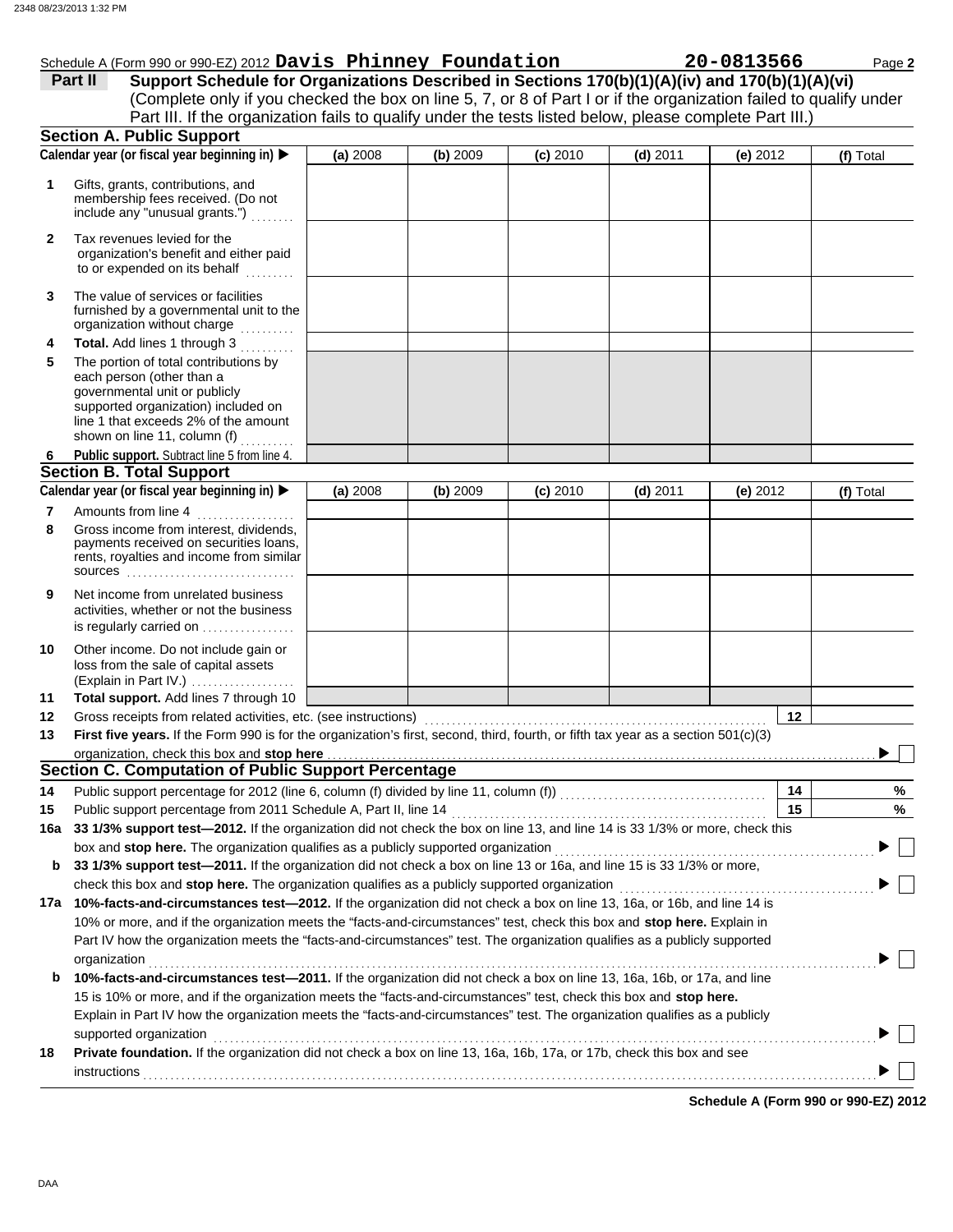## Schedule A (Form 990 or 990-EZ) 2012 **Davis Phinney Foundation 20-0813566** Page 3

**Part III** Support Schedule for Organizations Described in Section 509(a)(2) (Complete only if you checked the box on line 9 of Part I or if the organization failed to qualify under Part II. If the organization fails to qualify under the tests listed below, please complete Part II.)

|              | <b>Section A. Public Support</b>                                                                                                                                                                                                                                |          |          |            |            |            |                                 |
|--------------|-----------------------------------------------------------------------------------------------------------------------------------------------------------------------------------------------------------------------------------------------------------------|----------|----------|------------|------------|------------|---------------------------------|
|              | Calendar year (or fiscal year beginning in)                                                                                                                                                                                                                     | (a) 2008 | (b) 2009 | $(c)$ 2010 | $(d)$ 2011 | (e) 2012   | (f) Total                       |
| 1            | Gifts, grants, contributions, and membership<br>fees received. (Do not include any "unusual<br>grants.") $\ldots \ldots \ldots \ldots \ldots \ldots \ldots \ldots \ldots \ldots$                                                                                | 184,048  | 725,975  | 985,845    | 904,411    | 946,896    | 3,747,175                       |
| $\mathbf{2}$ | Gross receipts from admissions, merchandise<br>sold or services performed, or facilities<br>furnished in any activity that is related to the<br>organization's tax-exempt purpose                                                                               | 2,300    | 5,917    | 99,658     | 83,728     | 106,617    | 298,220                         |
| 3            | Gross receipts from activities that are not an<br>unrelated trade or business under section 513                                                                                                                                                                 | 547,154  |          |            |            |            | 547,154                         |
| 4            | Tax revenues levied for the<br>organization's benefit and either paid<br>to or expended on its behalf<br>dia ang pag-                                                                                                                                           |          |          |            |            |            |                                 |
| 5            | The value of services or facilities<br>furnished by a governmental unit to the<br>organization without charge<br>.                                                                                                                                              |          |          |            |            |            |                                 |
| 6            | Total. Add lines 1 through 5                                                                                                                                                                                                                                    | 733,502  | 731,892  | 1,085,503  | 988,139    | 1,053,513  | 4,592,549                       |
|              | 7a Amounts included on lines 1, 2, and 3<br>received from disqualified persons                                                                                                                                                                                  |          |          |            |            |            |                                 |
| b            | Amounts included on lines 2 and 3<br>received from other than disqualified<br>persons that exceed the greater of \$5,000<br>or 1% of the amount on line 13 for the year                                                                                         |          |          |            |            |            |                                 |
| 8            | c Add lines 7a and 7b<br>Public support (Subtract line 7c from                                                                                                                                                                                                  |          |          |            |            |            |                                 |
|              |                                                                                                                                                                                                                                                                 |          |          |            |            |            | 4,592,549                       |
|              | <b>Section B. Total Support</b>                                                                                                                                                                                                                                 |          |          |            |            |            |                                 |
|              | Calendar year (or fiscal year beginning in)                                                                                                                                                                                                                     | (a) 2008 | (b) 2009 | (c) 2010   | $(d)$ 2011 | $(e)$ 2012 | (f) Total                       |
| 9            | Amounts from line 6<br><u>a sa Barangara</u>                                                                                                                                                                                                                    | 733,502  | 731,892  | 1,085,503  | 988,139    | 1,053,513  | 4,592,549                       |
| 10a          | Gross income from interest, dividends,<br>payments received on securities loans, rents,<br>royalties and income from similar sources                                                                                                                            | 6,305    | 906      | 376        | 943        |            | 8,534                           |
|              | <b>b</b> Unrelated business taxable income (less<br>section 511 taxes) from businesses<br>acquired after June 30, 1975                                                                                                                                          |          |          |            |            |            |                                 |
| c            | Add lines 10a and 10b                                                                                                                                                                                                                                           | 6,305    | 906      | 376        | 943        |            | 8,534                           |
| 11           | Net income from unrelated business<br>activities not included in line 10b, whether<br>or not the business is regularly carried on                                                                                                                               |          |          |            |            |            |                                 |
| 12           | Other income. Do not include gain or<br>loss from the sale of capital assets<br>(Explain in Part IV.)                                                                                                                                                           |          | 3,541    |            |            |            | 3,541                           |
| 13           | Total support. (Add lines 9, 10c, 11,<br>and 12.)                                                                                                                                                                                                               | 739,807  | 736,339  | 1,085,879  | 989,082    | 1,053,517  | 4,604,624                       |
| 14           | First five years. If the Form 990 is for the organization's first, second, third, fourth, or fifth tax year as a section 501(c)(3)                                                                                                                              |          |          |            |            |            |                                 |
|              | organization, check this box and stop here                                                                                                                                                                                                                      |          |          |            |            |            |                                 |
|              | Section C. Computation of Public Support Percentage                                                                                                                                                                                                             |          |          |            |            |            |                                 |
| 15           | Public support percentage for 2012 (line 8, column (f) divided by line 13, column (f)) [[[[[[[[[[[[[[[[[[[[[[                                                                                                                                                   |          |          |            |            | 15         | 99.74%                          |
| 16           |                                                                                                                                                                                                                                                                 |          |          |            |            | 16         | 99.33%                          |
|              | Section D. Computation of Investment Income Percentage                                                                                                                                                                                                          |          |          |            |            |            |                                 |
| 17           | Investment income percentage for 2012 (line 10c, column (f) divided by line 13, column (f)) [[[[[[[[[[[[[[[[[[                                                                                                                                                  |          |          |            |            | 17         | %                               |
| 18           | Investment income percentage from 2011 Schedule A, Part III, line 17                                                                                                                                                                                            |          |          |            |            | 18         | $1\%$                           |
| 19а          | 33 1/3% support tests-2012. If the organization did not check the box on line 14, and line 15 is more than 33 1/3%, and line                                                                                                                                    |          |          |            |            |            |                                 |
|              | 17 is not more than 33 1/3%, check this box and stop here. The organization qualifies as a publicly supported organization<br>33 1/3% support tests-2011. If the organization did not check a box on line 14 or line 19a, and line 16 is more than 33 1/3%, and |          |          |            |            |            | $\blacktriangleright$ $\vert$ X |
| b            | line 18 is not more than 33 1/3%, check this box and stop here. The organization qualifies as a publicly supported organization                                                                                                                                 |          |          |            |            |            |                                 |
| 20           | Private foundation. If the organization did not check a box on line 14, 19a, or 19b, check this box and see instructions                                                                                                                                        |          |          |            |            |            |                                 |

**Schedule A (Form 990 or 990-EZ) 2012**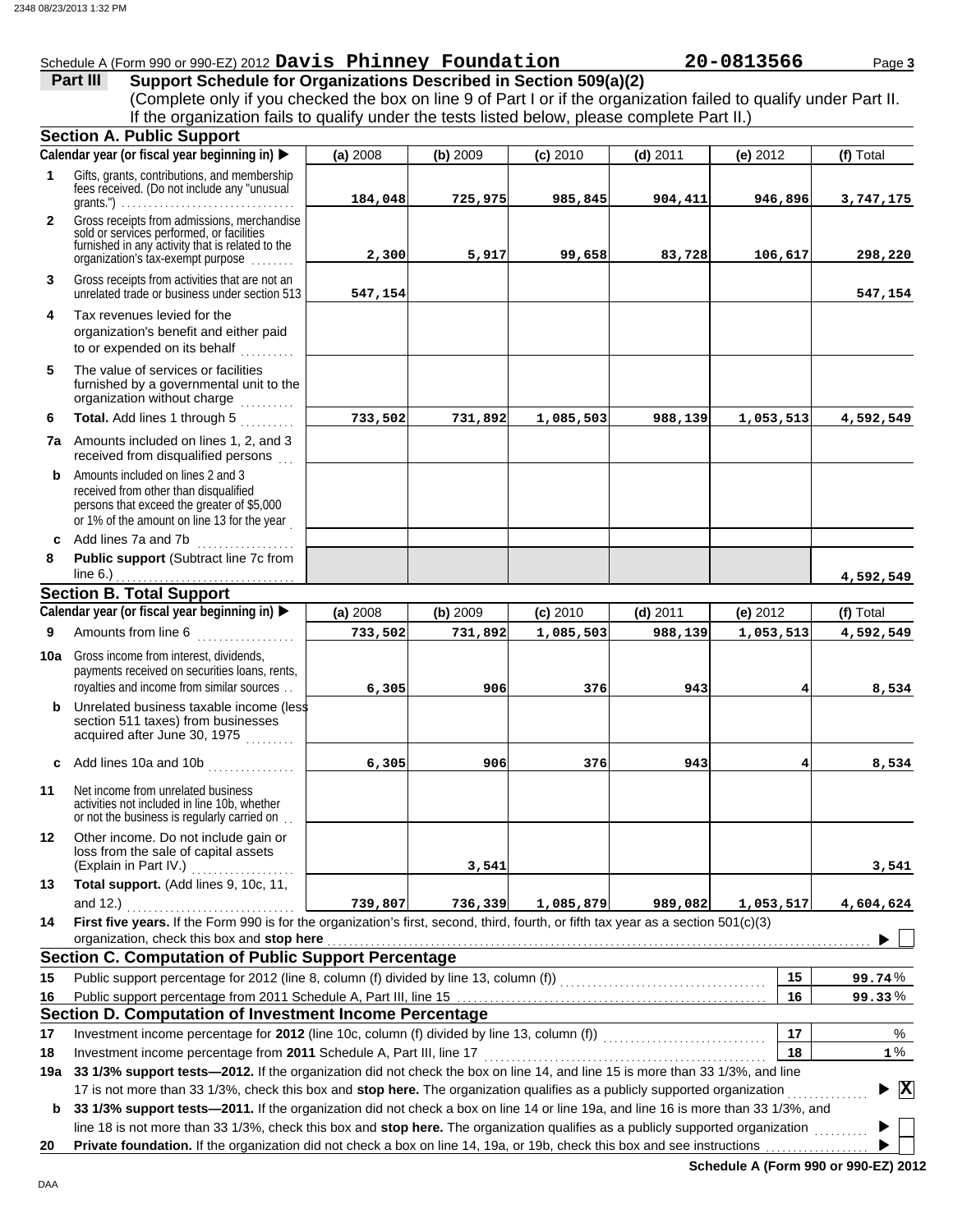| Schedule A (Form 990 or 990-EZ) 2012 Davis Phinney Foundation<br>Part IV<br>Supplemental Information. Complete this part to provide the explanations required by Part II, line 10;<br>Part II, line 17a or 17b; and Part III, line 12. Also complete this part for any additional information. (See | 20-0813566<br>Page 4 |
|-----------------------------------------------------------------------------------------------------------------------------------------------------------------------------------------------------------------------------------------------------------------------------------------------------|----------------------|
| instructions).                                                                                                                                                                                                                                                                                      |                      |
| Part III, Line 12 - Other Income Detail                                                                                                                                                                                                                                                             |                      |
| Miscellaneous<br>\$7,541                                                                                                                                                                                                                                                                            |                      |
|                                                                                                                                                                                                                                                                                                     |                      |
|                                                                                                                                                                                                                                                                                                     |                      |
|                                                                                                                                                                                                                                                                                                     |                      |
|                                                                                                                                                                                                                                                                                                     |                      |
|                                                                                                                                                                                                                                                                                                     |                      |
|                                                                                                                                                                                                                                                                                                     |                      |
|                                                                                                                                                                                                                                                                                                     |                      |
|                                                                                                                                                                                                                                                                                                     |                      |
|                                                                                                                                                                                                                                                                                                     |                      |
|                                                                                                                                                                                                                                                                                                     |                      |
|                                                                                                                                                                                                                                                                                                     |                      |
|                                                                                                                                                                                                                                                                                                     |                      |
|                                                                                                                                                                                                                                                                                                     |                      |
|                                                                                                                                                                                                                                                                                                     |                      |
|                                                                                                                                                                                                                                                                                                     |                      |
|                                                                                                                                                                                                                                                                                                     |                      |
|                                                                                                                                                                                                                                                                                                     |                      |
|                                                                                                                                                                                                                                                                                                     |                      |
|                                                                                                                                                                                                                                                                                                     |                      |
|                                                                                                                                                                                                                                                                                                     |                      |
|                                                                                                                                                                                                                                                                                                     |                      |
|                                                                                                                                                                                                                                                                                                     |                      |
|                                                                                                                                                                                                                                                                                                     |                      |
|                                                                                                                                                                                                                                                                                                     |                      |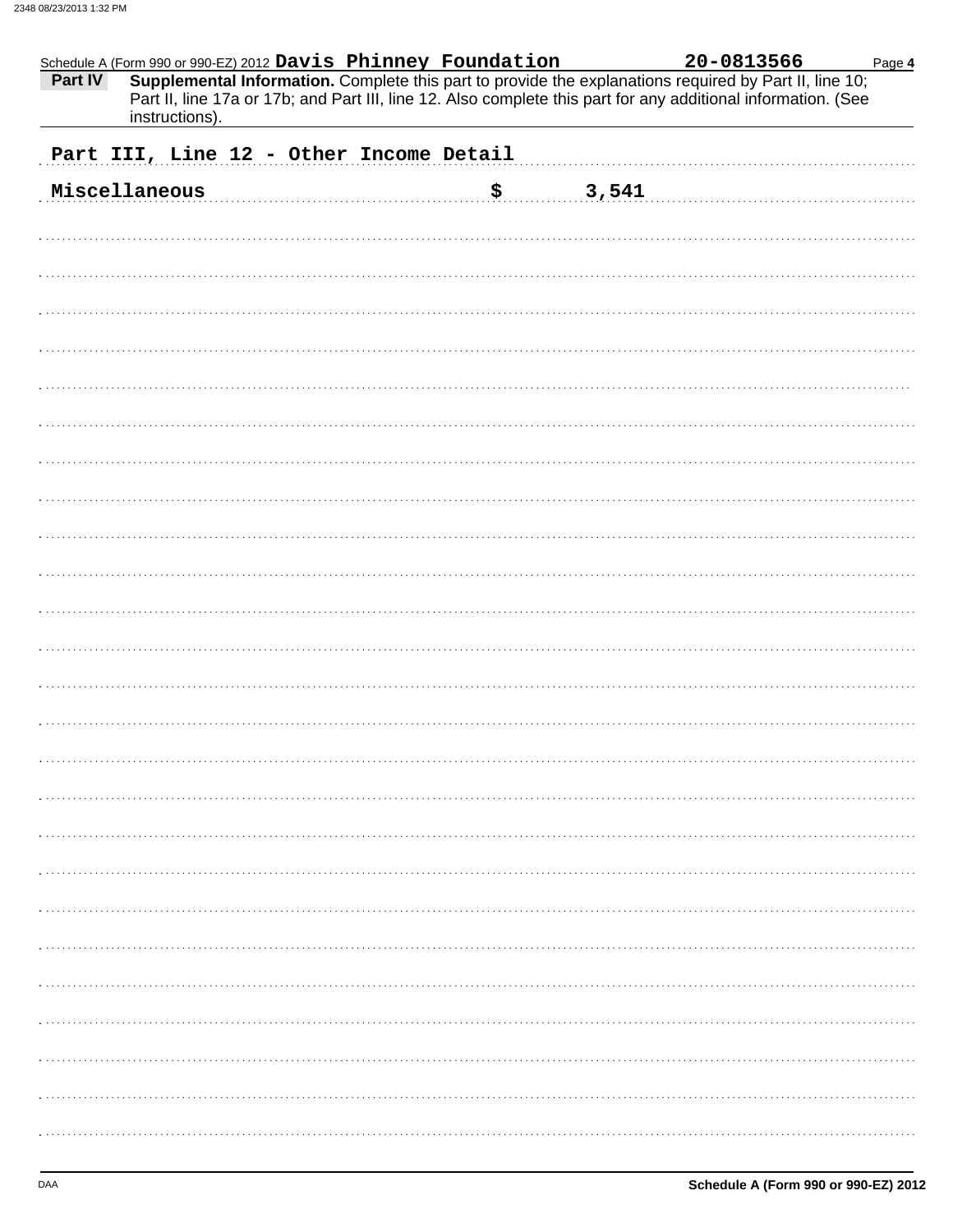Department of the Treasury Internal Revenue Service **Name of the organization**

**(Form 990, 990-EZ,**

# **Schedule of Contributors Schedule B**

**or 990-PF)**<br> **▶ Attach to Form 990, Form 990-EZ, or Form 990-PF.** 

# **2012**

**Employer identification number**

**Davis Phinney Foundation** 20-0813566

| Organization type (check one):  |                                                                                                                                                                                                                                                                                                                                                                                                 |  |  |  |  |  |
|---------------------------------|-------------------------------------------------------------------------------------------------------------------------------------------------------------------------------------------------------------------------------------------------------------------------------------------------------------------------------------------------------------------------------------------------|--|--|--|--|--|
| Filers of:                      | Section:                                                                                                                                                                                                                                                                                                                                                                                        |  |  |  |  |  |
| Form 990 or 990-EZ              | $ \mathbf{X} $ 501(c)(<br>3 ) (enter number) organization                                                                                                                                                                                                                                                                                                                                       |  |  |  |  |  |
|                                 | 4947(a)(1) nonexempt charitable trust not treated as a private foundation                                                                                                                                                                                                                                                                                                                       |  |  |  |  |  |
|                                 | 527 political organization                                                                                                                                                                                                                                                                                                                                                                      |  |  |  |  |  |
| Form 990-PF                     | $501(c)(3)$ exempt private foundation                                                                                                                                                                                                                                                                                                                                                           |  |  |  |  |  |
|                                 | 4947(a)(1) nonexempt charitable trust treated as a private foundation                                                                                                                                                                                                                                                                                                                           |  |  |  |  |  |
|                                 | 501(c)(3) taxable private foundation                                                                                                                                                                                                                                                                                                                                                            |  |  |  |  |  |
|                                 |                                                                                                                                                                                                                                                                                                                                                                                                 |  |  |  |  |  |
| instructions.                   | Check if your organization is covered by the General Rule or a Special Rule.<br>Note. Only a section 501(c)(7), (8), or (10) organization can check boxes for both the General Rule and a Special Rule. See                                                                                                                                                                                     |  |  |  |  |  |
| <b>General Rule</b>             |                                                                                                                                                                                                                                                                                                                                                                                                 |  |  |  |  |  |
|                                 | For an organization filing Form 990, 990-EZ, or 990-PF that received, during the year, \$5,000 or more (in money or<br>property) from any one contributor. Complete Parts I and II.                                                                                                                                                                                                             |  |  |  |  |  |
| <b>Special Rules</b>            |                                                                                                                                                                                                                                                                                                                                                                                                 |  |  |  |  |  |
| ΙXΙ<br>Complete Parts I and II. | For a section 501(c)(3) organization filing Form 990 or 990-EZ that met the 33 <sup>1</sup> / <sub>3</sub> % support test of the regulations<br>under sections 509(a)(1) and 170(b)(1)(A)(vi) and received from any one contributor, during the year, a contribution of<br>the greater of (1) \$5,000 or (2) 2% of the amount on (i) Form 990, Part VIII, line 1h, or (ii) Form 990-EZ, line 1. |  |  |  |  |  |
|                                 | For a section 501(c)(7), (8), or (10) organization filing Form 990 or 990-EZ that received from any one contributor,<br>during the year, total contributions of more than \$1,000 for use exclusively for religious, charitable, scientific, literary,<br>or educational purposes, or the prevention of cruelty to children or animals. Complete Parts I, II, and III.                          |  |  |  |  |  |

For a section 501(c)(7), (8), or (10) organization filing Form 990 or 990-EZ that received from any one contributor, during the year, contributions for use exclusively for religious, charitable, etc., purposes, but these contributions did not total to more than \$1,000. If this box is checked, enter here the total contributions that were received during the year for an exclusively religious, charitable, etc., purpose. Do not complete any of the parts unless the **General Rule** applies to this organization because it received nonexclusively religious, charitable, etc., contributions of \$5,000 or more during the year  $\ldots$  and  $\vdots$  are continuous contract to  $\blacksquare$ .

990-EZ, or 990-PF), but it **must** answer "No" on Part IV, line 2 of its Form 990; or check the box on line H of its Form 990-EZ or on Part I, line 2 of its Form 990-PF, to certify that it does not meet the filing requirements of Schedule B (Form 990, 990-EZ, or 990-PF). **Caution.** An organization that is not covered by the General Rule and/or the Special Rules does not file Schedule B (Form 990,

**For Paperwork Reduction Act Notice, see the Instructions for Form 990, 990-EZ, or 990-PF.**

**Schedule B (Form 990, 990-EZ, or 990-PF) (2012)**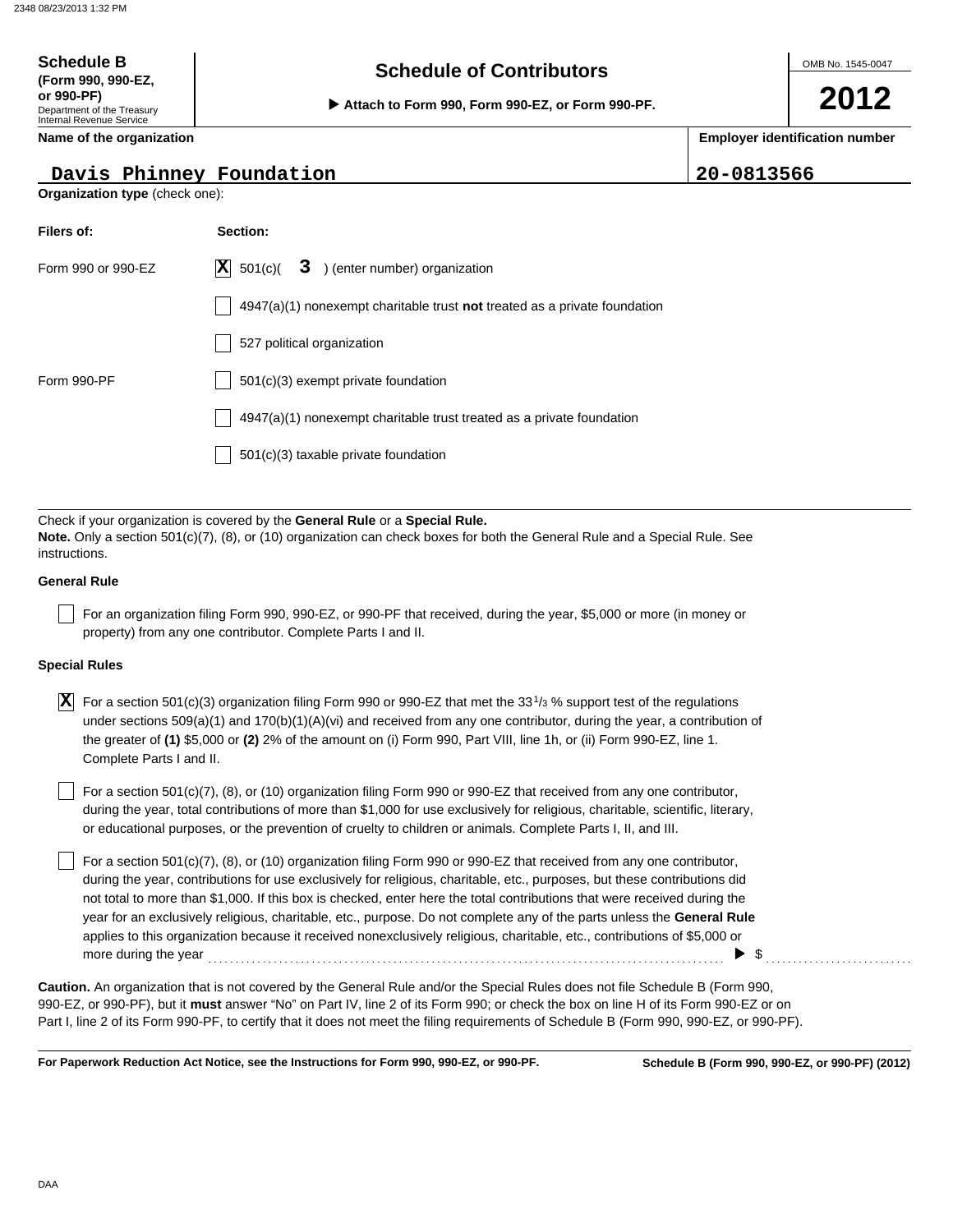|                | Schedule B (Form 990, 990-EZ, or 990-PF) (2012)                                                       |                                   | Page $1$ of $1$ of Part I                                                                                                   |
|----------------|-------------------------------------------------------------------------------------------------------|-----------------------------------|-----------------------------------------------------------------------------------------------------------------------------|
|                | Name of organization<br>Davis Phinney Foundation                                                      |                                   | <b>Employer identification number</b><br>20-0813566                                                                         |
| Part I         | <b>Contributors</b> (see instructions). Use duplicate copies of Part I if additional space is needed. |                                   |                                                                                                                             |
| (a)<br>No.     | (b)<br>Name, address, and ZIP + 4                                                                     | (c)<br><b>Total contributions</b> | (d)<br>Type of contribution                                                                                                 |
| $1$            | Rocky Mountain Events Inc<br>1855 S. Pearl St. Ste 100<br>CO 80210<br>Denver                          | 39,915<br>$\mathbb{S}$            | x<br><b>Person</b><br>Payroll<br><b>Noncash</b><br>(Complete Part II if there is<br>a noncash contribution.)                |
| (a)<br>No.     | (b)<br>Name, address, and ZIP + 4                                                                     | (c)<br><b>Total contributions</b> | (d)<br>Type of contribution                                                                                                 |
| 2 <sub>1</sub> | Medtronic, Inc.<br>710 Medtronic Pkwy<br>Minneapolis<br>MN 55432                                      | 195,000<br>\$                     | x<br><b>Person</b><br>Payroll<br><b>Noncash</b><br>(Complete Part II if there is<br>a noncash contribution.)                |
| (a)<br>No.     | (b)<br>Name, address, and ZIP + 4                                                                     | (c)<br><b>Total contributions</b> | (d)<br>Type of contribution                                                                                                 |
| $\overline{3}$ | Teva Neuroscience Inc.<br>901 E. 104th St. Ste 900<br>MO 64131<br>Kansas City                         | 116,250<br>\$                     | x<br><b>Person</b><br>Payroll<br><b>Noncash</b><br>(Complete Part II if there is<br>a noncash contribution.)                |
| (a)<br>No.     | (b)<br>Name, address, and ZIP + 4                                                                     | (c)<br><b>Total contributions</b> | (d)<br>Type of contribution                                                                                                 |
| $\frac{4}{1}$  | Select Equity Group Foundation<br>380 Lafayette St. 6th Floor<br>NY 10003<br>New York                 | 23,176<br>\$                      | $\overline{\textbf{x}}$<br>Person<br>Payroll<br><b>Noncash</b><br>(Complete Part II if there is<br>a noncash contribution.) |
| (a)<br>No.     | (b)<br>Name, address, and ZIP + 4                                                                     | (c)<br><b>Total contributions</b> | (d)<br>Type of contribution                                                                                                 |
| 5 <sub>1</sub> | Abbott Laboratories<br>200 Abbott Park Rd.<br>Abbott Park<br>IL 60664                                 | 45,000<br>\$                      | $\overline{\mathbf{x}}$<br>Person<br>Payroll<br>Noncash<br>(Complete Part II if there is<br>a noncash contribution.)        |
| (a)<br>No.     | (b)<br>Name, address, and ZIP + 4                                                                     | (c)<br><b>Total contributions</b> | (d)<br>Type of contribution                                                                                                 |
| 6              | <b>UCB</b><br>1950 Lake Park Dr.<br>GA 30080<br>Smyrna                                                | 20,000<br>\$                      | $\overline{\mathbf{x}}$<br>Person<br>Payroll<br>Noncash<br>(Complete Part II if there is<br>a noncash contribution.)        |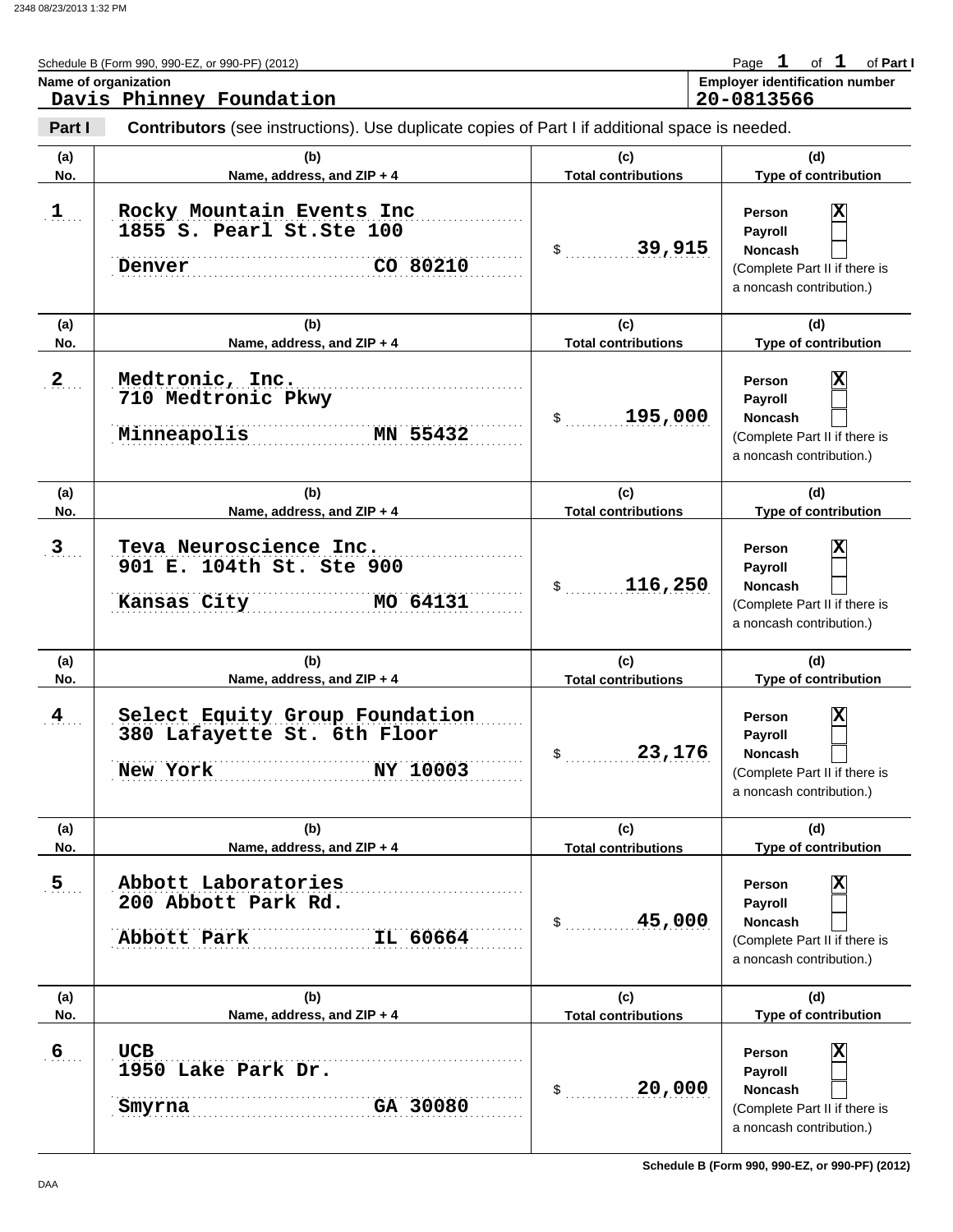**(Form 990)**

Department of the Treasury Internal Revenue Service **Name of the organization**

# **SCHEDULE D Supplemental Financial Statements**

▶ Attach to Form 990. ▶ See separate instructions. **Part IV, line 6, 7, 8, 9, 10, 11a, 11b, 11c, 11d, 11e, 11f, 12a, or 12b. Complete if the organization answered "Yes," to Form 990,**

| OMB No. 1545-0047                          |
|--------------------------------------------|
| 2012                                       |
| <b>Open to Public</b><br><b>Inspection</b> |

**Employer identification number**

|              | Davis Phinney Foundation                                                                                                                      |                                                     | 20-0813566                      |
|--------------|-----------------------------------------------------------------------------------------------------------------------------------------------|-----------------------------------------------------|---------------------------------|
|              | Organizations Maintaining Donor Advised Funds or Other Similar Funds or Accounts. Complete if the<br>Part I                                   |                                                     |                                 |
|              | organization answered "Yes" to Form 990, Part IV, line 6.                                                                                     |                                                     |                                 |
|              |                                                                                                                                               | (a) Donor advised funds                             | (b) Funds and other accounts    |
| 1.           | Total number at end of year                                                                                                                   |                                                     |                                 |
| 2            |                                                                                                                                               |                                                     |                                 |
| 3            |                                                                                                                                               |                                                     |                                 |
| 4            |                                                                                                                                               |                                                     |                                 |
| 5            | Did the organization inform all donors and donor advisors in writing that the assets held in donor advised                                    |                                                     |                                 |
|              |                                                                                                                                               |                                                     | Yes<br><b>No</b>                |
| 6            | Did the organization inform all grantees, donors, and donor advisors in writing that grant funds can be used                                  |                                                     |                                 |
|              | only for charitable purposes and not for the benefit of the donor or donor advisor, or for any other purpose                                  |                                                     |                                 |
|              | conferring impermissible private benefit?                                                                                                     |                                                     | Yes<br>No                       |
|              | Conservation Easements. Complete if the organization answered "Yes" to Form 990, Part IV, line 7.<br>Part II                                  |                                                     |                                 |
| 1            | Purpose(s) of conservation easements held by the organization (check all that apply).                                                         |                                                     |                                 |
|              | Preservation of land for public use (e.g., recreation or education)                                                                           | Preservation of an historically important land area |                                 |
|              | Protection of natural habitat                                                                                                                 | Preservation of a certified historic structure      |                                 |
|              | Preservation of open space                                                                                                                    |                                                     |                                 |
| $\mathbf{2}$ | Complete lines 2a through 2d if the organization held a qualified conservation contribution in the form of a conservation                     |                                                     |                                 |
|              | easement on the last day of the tax year.                                                                                                     |                                                     |                                 |
|              |                                                                                                                                               |                                                     | Held at the End of the Tax Year |
|              | a Total number of conservation easements                                                                                                      |                                                     | 2a                              |
|              |                                                                                                                                               |                                                     | 2 <sub>b</sub>                  |
|              | Number of conservation easements on a certified historic structure included in (a) [11] Number of conservation                                |                                                     | 2c                              |
|              | Number of conservation easements included in (c) acquired after 8/17/06, and not on a                                                         |                                                     |                                 |
|              |                                                                                                                                               |                                                     | 2d                              |
| 3            | Number of conservation easements modified, transferred, released, extinguished, or terminated by the organization during the                  |                                                     |                                 |
|              | tax year $\blacktriangleright$                                                                                                                |                                                     |                                 |
|              | Number of states where property subject to conservation easement is located $\blacktriangleright$                                             |                                                     |                                 |
| 5            | Does the organization have a written policy regarding the periodic monitoring, inspection, handling of                                        |                                                     |                                 |
|              |                                                                                                                                               |                                                     | Yes<br>No                       |
| 6            | Staff and volunteer hours devoted to monitoring, inspecting, and enforcing conservation easements during the year                             |                                                     |                                 |
|              | .                                                                                                                                             |                                                     |                                 |
| 7            | Amount of expenses incurred in monitoring, inspecting, and enforcing conservation easements during the year                                   |                                                     |                                 |
|              | ▶ \$                                                                                                                                          |                                                     |                                 |
|              | Does each conservation easement reported on line 2(d) above satisfy the requirements of section 170(h)(4)(B)                                  |                                                     |                                 |
|              |                                                                                                                                               |                                                     | Yes<br>No                       |
| 9            | In Part XIII, describe how the organization reports conservation easements in its revenue and expense statement, and                          |                                                     |                                 |
|              | balance sheet, and include, if applicable, the text of the footnote to the organization's financial statements that describes the             |                                                     |                                 |
|              | organization's accounting for conservation easements.                                                                                         |                                                     |                                 |
|              | Organizations Maintaining Collections of Art, Historical Treasures, or Other Similar Assets.<br>Part III                                      |                                                     |                                 |
|              | Complete if the organization answered "Yes" to Form 990, Part IV, line 8.                                                                     |                                                     |                                 |
|              | 1a If the organization elected, as permitted under SFAS 116 (ASC 958), not to report in its revenue statement and balance sheet               |                                                     |                                 |
|              | works of art, historical treasures, or other similar assets held for public exhibition, education, or research in furtherance of              |                                                     |                                 |
|              | public service, provide, in Part XIII, the text of the footnote to its financial statements that describes these items.                       |                                                     |                                 |
|              | <b>b</b> If the organization elected, as permitted under SFAS 116 (ASC 958), to report in its revenue statement and balance sheet             |                                                     |                                 |
|              | works of art, historical treasures, or other similar assets held for public exhibition, education, or research in furtherance of              |                                                     |                                 |
|              | public service, provide the following amounts relating to these items:                                                                        |                                                     |                                 |
|              |                                                                                                                                               |                                                     |                                 |
|              | (i) Revenues included in Form 990, Part VIII, line 1<br>(i) Revenues included in Form 990, Part X<br>(ii) Assets included in Form 990, Part X |                                                     |                                 |
| $\mathbf{2}$ | If the organization received or held works of art, historical treasures, or other similar assets for financial gain, provide the              |                                                     |                                 |
|              | following amounts required to be reported under SFAS 116 (ASC 958) relating to these items:                                                   |                                                     |                                 |
|              |                                                                                                                                               |                                                     |                                 |
|              |                                                                                                                                               |                                                     |                                 |

DAA **For Paperwork Reduction Act Notice, see the Instructions for Form 990.**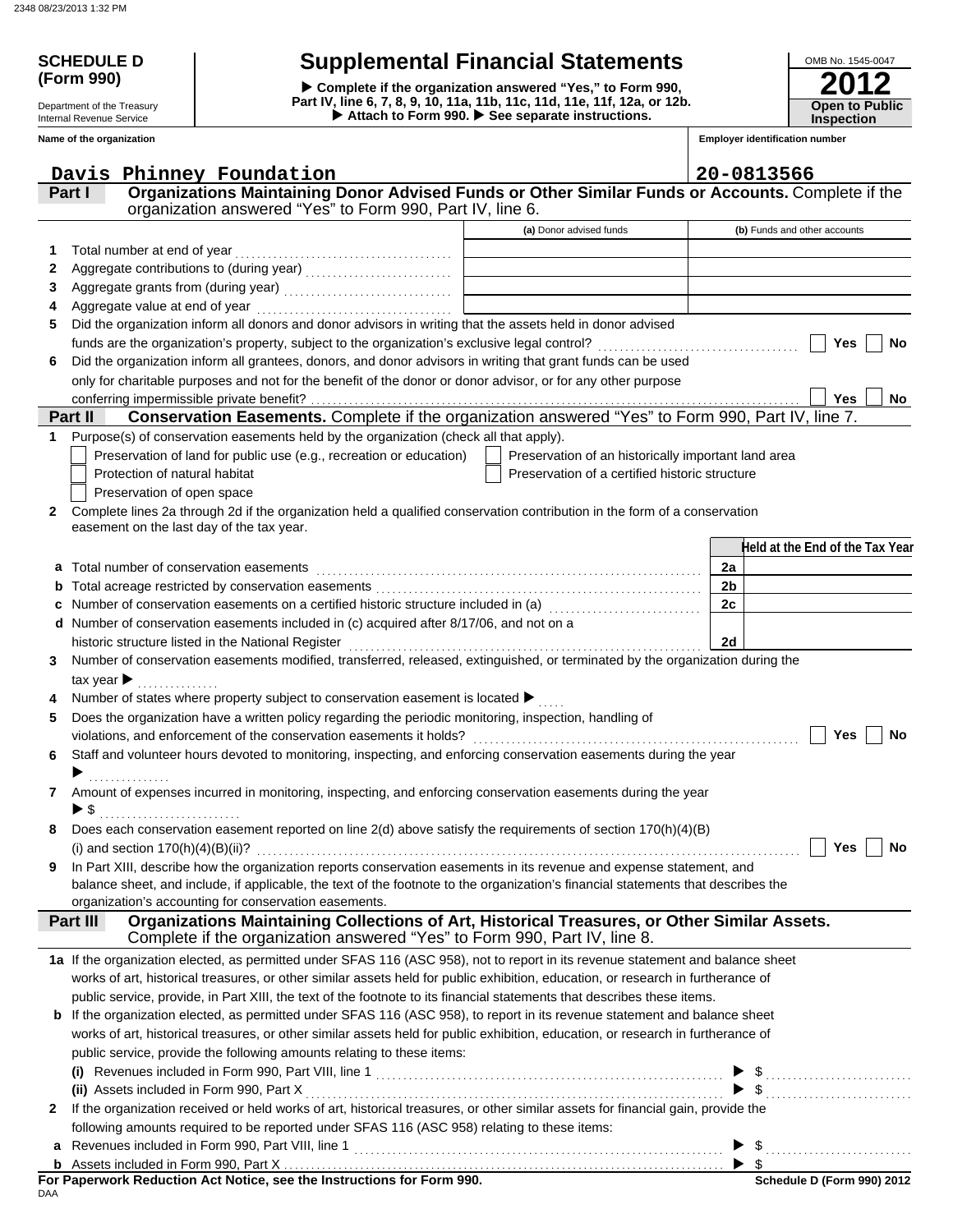|    | Schedule D (Form 990) 2012 Davis Phinney Foundation                                                                                                                                                                            |                         |                           |                    | 20-0813566      |                      |                     | Page 2      |
|----|--------------------------------------------------------------------------------------------------------------------------------------------------------------------------------------------------------------------------------|-------------------------|---------------------------|--------------------|-----------------|----------------------|---------------------|-------------|
|    | Organizations Maintaining Collections of Art, Historical Treasures, or Other Similar Assets (continued)<br>Part III                                                                                                            |                         |                           |                    |                 |                      |                     |             |
| 3  | Using the organization's acquisition, accession, and other records, check any of the following that are a significant use of its<br>collection items (check all that apply):                                                   |                         |                           |                    |                 |                      |                     |             |
| a  | Public exhibition                                                                                                                                                                                                              | d                       | Loan or exchange programs |                    |                 |                      |                     |             |
| b  | Scholarly research                                                                                                                                                                                                             | е                       |                           |                    |                 |                      |                     |             |
| c  | Preservation for future generations                                                                                                                                                                                            |                         |                           |                    |                 |                      |                     |             |
| 4  | Provide a description of the organization's collections and explain how they further the organization's exempt purpose in Part                                                                                                 |                         |                           |                    |                 |                      |                     |             |
|    | XIII.                                                                                                                                                                                                                          |                         |                           |                    |                 |                      |                     |             |
| 5  | During the year, did the organization solicit or receive donations of art, historical treasures, or other similar                                                                                                              |                         |                           |                    |                 |                      |                     |             |
|    |                                                                                                                                                                                                                                |                         |                           |                    |                 |                      | Yes                 | No          |
|    | Escrow and Custodial Arrangements. Complete if the organization answered "Yes" to Form 990, Part IV,<br><b>Part IV</b><br>line 9, or reported an amount on Form 990, Part X, line 21.                                          |                         |                           |                    |                 |                      |                     |             |
|    | 1a Is the organization an agent, trustee, custodian or other intermediary for contributions or other assets not                                                                                                                |                         |                           |                    |                 |                      |                     |             |
|    | included on Form 990, Part X?                                                                                                                                                                                                  |                         |                           |                    |                 |                      | Yes                 | No          |
|    | b If "Yes," explain the arrangement in Part XIII and complete the following table:                                                                                                                                             |                         |                           |                    |                 |                      |                     |             |
|    |                                                                                                                                                                                                                                |                         |                           |                    |                 |                      | Amount              |             |
|    | c Beginning balance                                                                                                                                                                                                            |                         |                           |                    |                 | 1c                   |                     |             |
|    |                                                                                                                                                                                                                                |                         |                           |                    |                 | 1d                   |                     |             |
|    |                                                                                                                                                                                                                                |                         |                           |                    |                 | 1е                   |                     |             |
| f  | Ending balance with the contract of the contract of the contract of the contract of the contract of the contract of the contract of the contract of the contract of the contract of the contract of the contract of the contra |                         |                           |                    |                 | 1f                   |                     |             |
|    |                                                                                                                                                                                                                                |                         |                           |                    |                 |                      | <b>Yes</b>          | No          |
|    | <b>b</b> If "Yes," explain the arrangement in Part XIII. Check here if the explanation has been provided in Part XIII                                                                                                          |                         |                           |                    |                 |                      |                     |             |
|    | Endowment Funds. Complete if the organization answered "Yes" to Form 990, Part IV, line 10.<br><b>Part V</b>                                                                                                                   |                         |                           |                    |                 |                      |                     |             |
|    |                                                                                                                                                                                                                                | (a) Current year        | (b) Prior year            | (c) Two years back |                 | (d) Three years back | (e) Four years back |             |
|    | 1a Beginning of year balance                                                                                                                                                                                                   |                         |                           |                    |                 |                      |                     |             |
|    | <b>b</b> Contributions                                                                                                                                                                                                         |                         |                           |                    |                 |                      |                     |             |
|    | c Net investment earnings, gains, and                                                                                                                                                                                          |                         |                           |                    |                 |                      |                     |             |
|    | d Grants or scholarships                                                                                                                                                                                                       |                         |                           |                    |                 |                      |                     |             |
|    | e Other expenditures for facilities and                                                                                                                                                                                        |                         |                           |                    |                 |                      |                     |             |
|    | $\mathsf{programs}_{\dots,\dots,\dots,\dots,\dots,\dots,\dots,\dots}$                                                                                                                                                          |                         |                           |                    |                 |                      |                     |             |
|    | f Administrative expenses                                                                                                                                                                                                      |                         |                           |                    |                 |                      |                     |             |
|    |                                                                                                                                                                                                                                |                         |                           |                    |                 |                      |                     |             |
| 2. | Provide the estimated percentage of the current year end balance (line 1g, column (a)) held as:                                                                                                                                |                         |                           |                    |                 |                      |                     |             |
| a  | Board designated or quasi-endowment > %                                                                                                                                                                                        |                         |                           |                    |                 |                      |                     |             |
|    | <b>b</b> Permanent endowment <b>D</b> %                                                                                                                                                                                        |                         |                           |                    |                 |                      |                     |             |
|    | c Temporarily restricted endowment $\blacktriangleright$                                                                                                                                                                       | %                       |                           |                    |                 |                      |                     |             |
|    | The percentages in lines 2a, 2b, and 2c should equal 100%.                                                                                                                                                                     |                         |                           |                    |                 |                      |                     |             |
|    | 3a Are there endowment funds not in the possession of the organization that are held and administered for the                                                                                                                  |                         |                           |                    |                 |                      |                     |             |
|    | organization by:                                                                                                                                                                                                               |                         |                           |                    |                 |                      |                     | Yes  <br>No |
|    | (i) unrelated organizations entertainment and all the contract of the contract of the contract of the contract of the contract of the contract of the contract of the contract of the contract of the contract of the contract |                         |                           |                    |                 |                      | 3a(i)               |             |
|    |                                                                                                                                                                                                                                |                         |                           |                    |                 |                      | 3a(ii)              |             |
|    |                                                                                                                                                                                                                                |                         |                           |                    |                 |                      | 3b                  |             |
|    | Describe in Part XIII the intended uses of the organization's endowment funds.<br>Land, Buildings, and Equipment. See Form 990, Part X, line 10.<br><b>Part VI</b>                                                             |                         |                           |                    |                 |                      |                     |             |
|    | Description of property                                                                                                                                                                                                        | (a) Cost or other basis | (b) Cost or other basis   |                    | (c) Accumulated |                      | (d) Book value      |             |
|    |                                                                                                                                                                                                                                | (investment)            | (other)                   |                    | depreciation    |                      |                     |             |
|    |                                                                                                                                                                                                                                |                         |                           |                    |                 |                      |                     |             |
|    |                                                                                                                                                                                                                                |                         |                           |                    |                 |                      |                     |             |
|    |                                                                                                                                                                                                                                |                         |                           |                    |                 |                      |                     |             |
|    |                                                                                                                                                                                                                                |                         |                           | 52,050             |                 | 40,609               |                     | 11,441      |
|    |                                                                                                                                                                                                                                |                         |                           |                    |                 |                      |                     |             |
|    | Total. Add lines 1a through 1e. (Column (d) must equal Form 990, Part X, column (B), line 10(c).)                                                                                                                              |                         |                           |                    |                 | ▶                    |                     | 11,441      |

**Schedule D (Form 990) 2012**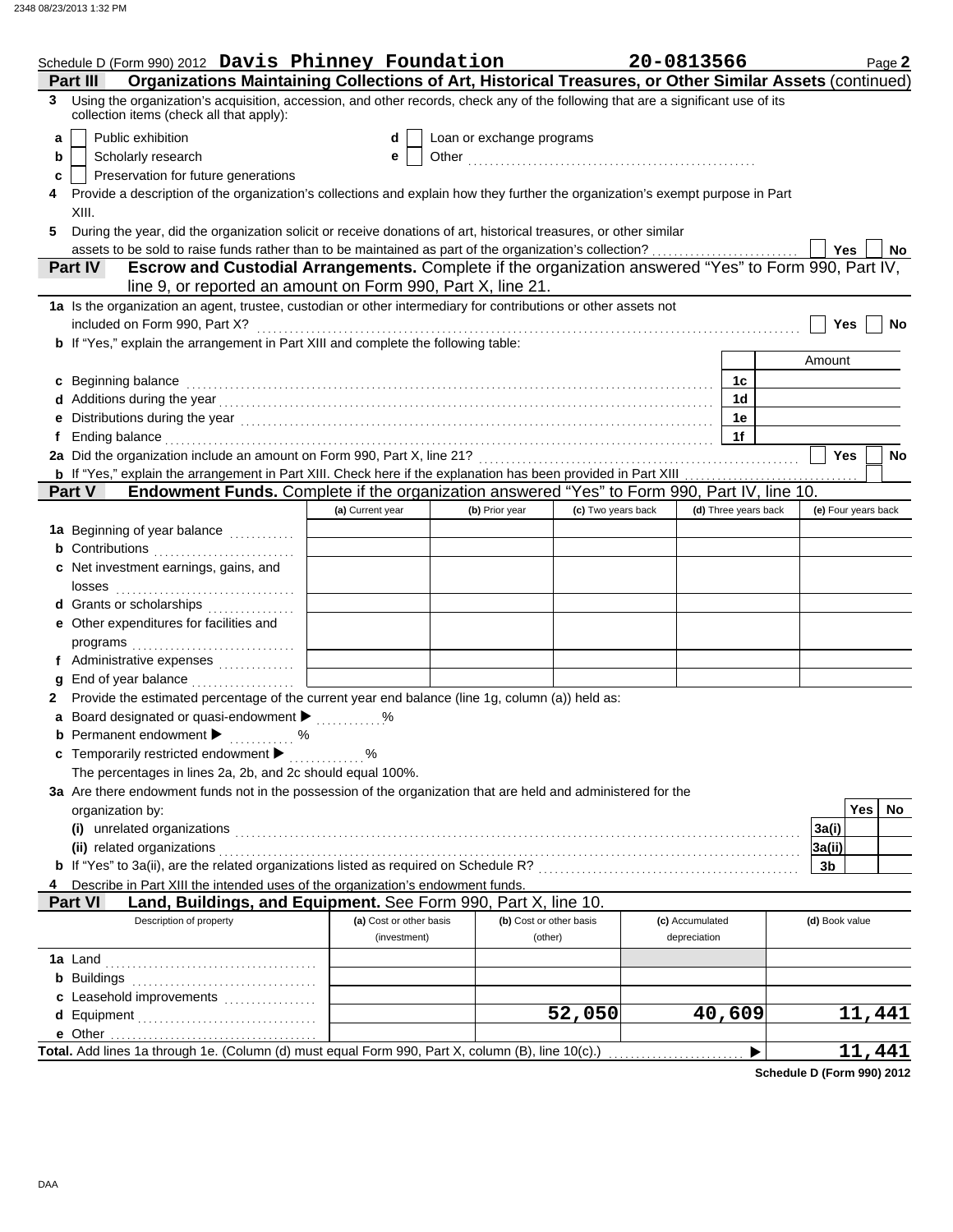| Schedule D (Form 990) 2012 Davis Phinney Foundation<br>Investments-Other Securities. See Form 990, Part X, line 12.<br><b>Part VII</b> |                | 20-0813566                       | Page 3         |
|----------------------------------------------------------------------------------------------------------------------------------------|----------------|----------------------------------|----------------|
| (a) Description of security or category                                                                                                | (b) Book value | (c) Method of valuation:         |                |
| (including name of security)                                                                                                           |                | Cost or end-of-year market value |                |
|                                                                                                                                        |                |                                  |                |
|                                                                                                                                        |                |                                  |                |
| (3) Other $\ldots$ $\ldots$ $\ldots$ $\ldots$ $\ldots$ $\ldots$ $\ldots$ $\ldots$ $\ldots$                                             |                |                                  |                |
|                                                                                                                                        |                |                                  |                |
| $\ldots$ (B)                                                                                                                           |                |                                  |                |
| (C)                                                                                                                                    |                |                                  |                |
| (D)                                                                                                                                    |                |                                  |                |
| (E)                                                                                                                                    |                |                                  |                |
| (F)                                                                                                                                    |                |                                  |                |
| (G)                                                                                                                                    |                |                                  |                |
| (H)                                                                                                                                    |                |                                  |                |
| (1)                                                                                                                                    |                |                                  |                |
| Total. (Column (b) must equal Form 990, Part X, col. (B) line 12.)                                                                     | ▶              |                                  |                |
| Investments-Program Related. See Form 990, Part X, line 13.<br><b>Part VIII</b>                                                        |                |                                  |                |
| (a) Description of investment type                                                                                                     | (b) Book value | (c) Method of valuation:         |                |
|                                                                                                                                        |                | Cost or end-of-year market value |                |
| (1)                                                                                                                                    |                |                                  |                |
| (2)                                                                                                                                    |                |                                  |                |
| (3)                                                                                                                                    |                |                                  |                |
| (4)                                                                                                                                    |                |                                  |                |
| (5)                                                                                                                                    |                |                                  |                |
| (6)                                                                                                                                    |                |                                  |                |
| (7)                                                                                                                                    |                |                                  |                |
| (8)                                                                                                                                    |                |                                  |                |
| (9)                                                                                                                                    |                |                                  |                |
| (10)                                                                                                                                   |                |                                  |                |
| Total. (Column (b) must equal Form 990, Part X, col. (B) line 13.)                                                                     | ▶              |                                  |                |
| Other Assets. See Form 990, Part X, line 15.<br>Part IX                                                                                |                |                                  |                |
| (a) Description                                                                                                                        |                |                                  | (b) Book value |
| (1)                                                                                                                                    |                |                                  |                |
| (2)                                                                                                                                    |                |                                  |                |
| (3)                                                                                                                                    |                |                                  |                |
| (4)                                                                                                                                    |                |                                  |                |
| (5)                                                                                                                                    |                |                                  |                |
| (6)                                                                                                                                    |                |                                  |                |
| (7)                                                                                                                                    |                |                                  |                |
| (8)                                                                                                                                    |                |                                  |                |
| (9)                                                                                                                                    |                |                                  |                |
| (10)                                                                                                                                   |                |                                  |                |
| Total. (Column (b) must equal Form 990, Part X, col. (B) line 15.)                                                                     |                |                                  |                |

**Part X Other Liabilities.** See Form 990, Part X, line 25.

| $\cdots$ | <b>Strict Elabilities:</b> Occ Form Coo, Fait A, line Lo.                 |                |
|----------|---------------------------------------------------------------------------|----------------|
| 1.       | (a) Description of liability                                              | (b) Book value |
| (1)      | Federal income taxes                                                      |                |
| (2)      |                                                                           |                |
| (3)      |                                                                           |                |
| (4)      |                                                                           |                |
| (5)      |                                                                           |                |
| (6)      |                                                                           |                |
| (7)      |                                                                           |                |
| (8)      |                                                                           |                |
| (9)      |                                                                           |                |
| (10)     |                                                                           |                |
| (11)     |                                                                           |                |
|          | <b>Total.</b> (Column (b) must equal Form 990, Part X, col. (B) line 25.) |                |

FIN 48 (ASC 740) Footnote. In Part XIII, provide the text of the footnote to the organization's financial statements that reports the organization's **2.** liability for uncertain tax positions under FIN 48 (ASC 740). Check here if the text of the footnote has been provided in Part XIII ...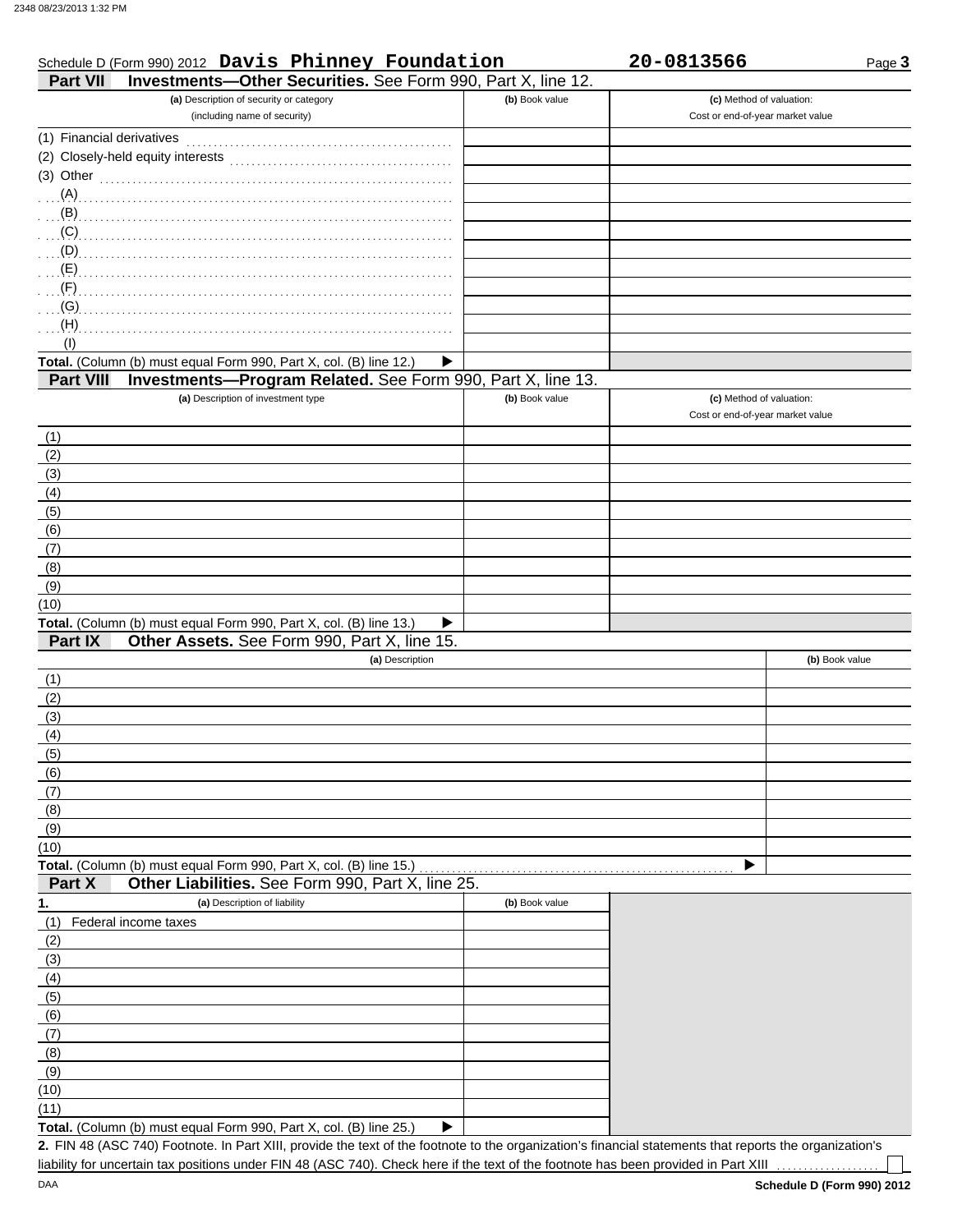|              | Schedule D (Form 990) 2012 Davis Phinney Foundation                                                  |                | 20-0813566 |                | Page 4       |
|--------------|------------------------------------------------------------------------------------------------------|----------------|------------|----------------|--------------|
|              | Reconciliation of Revenue per Audited Financial Statements With Revenue per Return<br><b>Part XI</b> |                |            |                |              |
| 1            |                                                                                                      |                |            | $\blacksquare$ | 1,058,392    |
| $\mathbf{2}$ | Amounts included on line 1 but not on Form 990, Part VIII, line 12:                                  |                |            |                |              |
| a            |                                                                                                      | 2a             |            |                |              |
| b            |                                                                                                      | 2 <sub>b</sub> | 4,875      |                |              |
| c            |                                                                                                      | 2c             |            |                |              |
| d            |                                                                                                      | 2d             |            |                |              |
| е            |                                                                                                      |                |            | 2е             | <u>4,875</u> |
| 3.           |                                                                                                      |                |            | 3              | 1,053,517    |
| 4            | Amounts included on Form 990, Part VIII, line 12, but not on line 1:                                 |                |            |                |              |
| a            | Investment expenses not included on Form 990, Part VIII, line 7b [[[[[[[[[[[[[[[[[[[[[[[]]]]]]]]     | 4a             |            |                |              |
| b            |                                                                                                      | 4b             |            |                |              |
| c.           | Add lines 4a and 4b                                                                                  |                |            | 4c             |              |
|              |                                                                                                      |                |            | 5              | 1,053,517    |
|              | Part XII Reconciliation of Expenses per Audited Financial Statements With Expenses per Return        |                |            |                |              |
| 1.           |                                                                                                      |                |            | $\overline{1}$ | 810,190      |
| 2            | Amounts included on line 1 but not on Form 990, Part IX, line 25:                                    |                |            |                |              |
| a            |                                                                                                      | 2a             | 4,875      |                |              |
| b            |                                                                                                      | 2 <sub>b</sub> |            |                |              |
| c            |                                                                                                      | 2c             |            |                |              |
| d            |                                                                                                      | 2d             |            |                |              |
| е            |                                                                                                      |                |            | 2е             | 4,875        |
| 3.           |                                                                                                      |                |            | 3              | 805, 315     |
|              | Amounts included on Form 990, Part IX, line 25, but not on line 1:                                   |                |            |                |              |
| a            | Investment expenses not included on Form 990, Part VIII, line 7b [[[[[[[[[[[[[[[[[[[[[[[]]]]]]]]     | 4a             |            |                |              |
| b            |                                                                                                      | 4 <sub>b</sub> |            |                |              |
| c            | Add lines 4a and 4b                                                                                  |                |            | 4с             |              |
|              |                                                                                                      |                |            | 5              | 805,315      |
|              | <b>Part XIII</b> Supplemental Information                                                            |                |            |                |              |

Complete this part to provide the descriptions required for Part II, lines 3, 5, and 9; Part III, lines 1a and 4; Part IV, lines 1b and 2b; Part V, line 4; Part X, line 2; Part XI, lines 2d and 4b; and Part XII, lines 2d and 4b. Also complete this part to provide any additional information.

Part X - FIN 48 Footnote

The Foundation adopted the Accounting for Uncertainty in Income Taxes accounting standard which requires the Foundation to determine whether a tax position (and the related tax benefit) is more likely than not to be sustained upon examination by the applicable taxing authority, based solely on the technical merits of the position. The tax benefit to be recognized is measured as the largest amount of benefit that is greater than fifty knowledge of all relevant information. During the year ended December 31, percent likely of being realized upon settlement, presuming that the tax position is examined by the appropriate taxing authority that has full 2012, the Foundation's management evaluated its tax positions to determine the existence of uncertainties, and did not note any matters that would require recognition or which may have an affect on its tax-exempt status.

. . . . . . . . . . . . . . . . . . . . . . . . . . . . . . . . . . . . . . . . . . . . . . . . . . . . . . . . . . . . . . . . . . . . . . . . . . . . . . . . . . . . . . . . . . . . . . . . . . . . . . . . . . . . . . . . . . . . . . . . . . . . . . . . . . . . . . . . . . . . . . . . . . . . . . . . . . . . . . . . .

. . . . . . . . . . . . . . . . . . . . . . . . . . . . . . . . . . . . . . . . . . . . . . . . . . . . . . . . . . . . . . . . . . . . . . . . . . . . . . . . . . . . . . . . . . . . . . . . . . . . . . . . . . . . . . . . . . . . . . . . . . . . . . . . . . . . . . . . . . . . . . . . . . . . . . . . . . . . . . . . .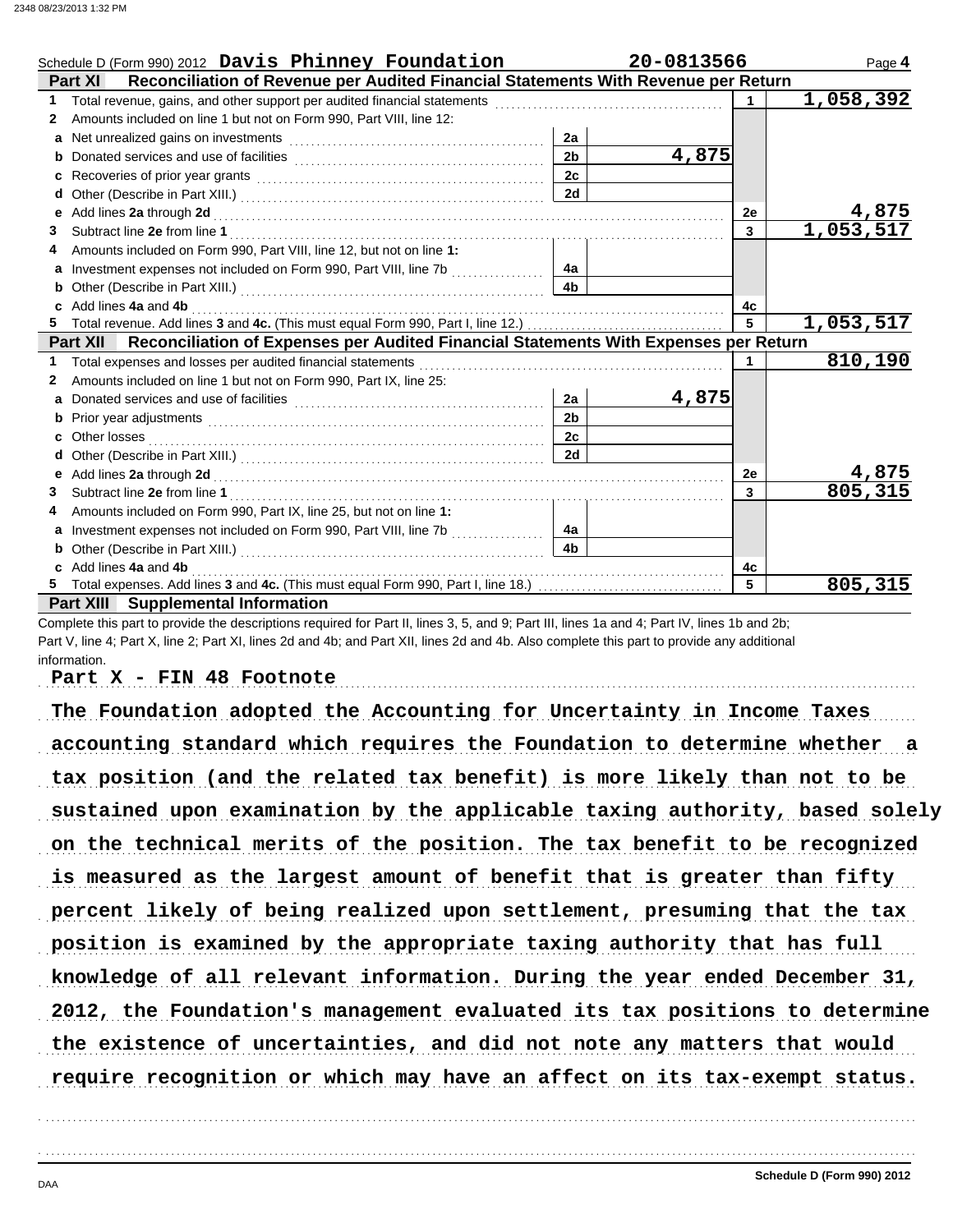| Schedule D (Form 990) 2012 Davis Phinney Foundation<br>Part XIII Supplemental Information (continued) |  |  | 20-0813566 | Page 5 |
|-------------------------------------------------------------------------------------------------------|--|--|------------|--------|
|                                                                                                       |  |  |            |        |
|                                                                                                       |  |  |            |        |
|                                                                                                       |  |  |            |        |
|                                                                                                       |  |  |            |        |
|                                                                                                       |  |  |            |        |
|                                                                                                       |  |  |            |        |
|                                                                                                       |  |  |            |        |
|                                                                                                       |  |  |            |        |
|                                                                                                       |  |  |            |        |
|                                                                                                       |  |  |            |        |
|                                                                                                       |  |  |            |        |
|                                                                                                       |  |  |            |        |
|                                                                                                       |  |  |            |        |
|                                                                                                       |  |  |            |        |
|                                                                                                       |  |  |            |        |
|                                                                                                       |  |  |            |        |
|                                                                                                       |  |  |            |        |
|                                                                                                       |  |  |            |        |
|                                                                                                       |  |  |            |        |
|                                                                                                       |  |  |            |        |
|                                                                                                       |  |  |            |        |
|                                                                                                       |  |  |            |        |
|                                                                                                       |  |  |            |        |
|                                                                                                       |  |  |            |        |
|                                                                                                       |  |  |            |        |
|                                                                                                       |  |  |            |        |
|                                                                                                       |  |  |            |        |
|                                                                                                       |  |  |            |        |
|                                                                                                       |  |  |            |        |
|                                                                                                       |  |  |            |        |
|                                                                                                       |  |  |            |        |
|                                                                                                       |  |  |            |        |
|                                                                                                       |  |  |            |        |
|                                                                                                       |  |  |            |        |
|                                                                                                       |  |  |            |        |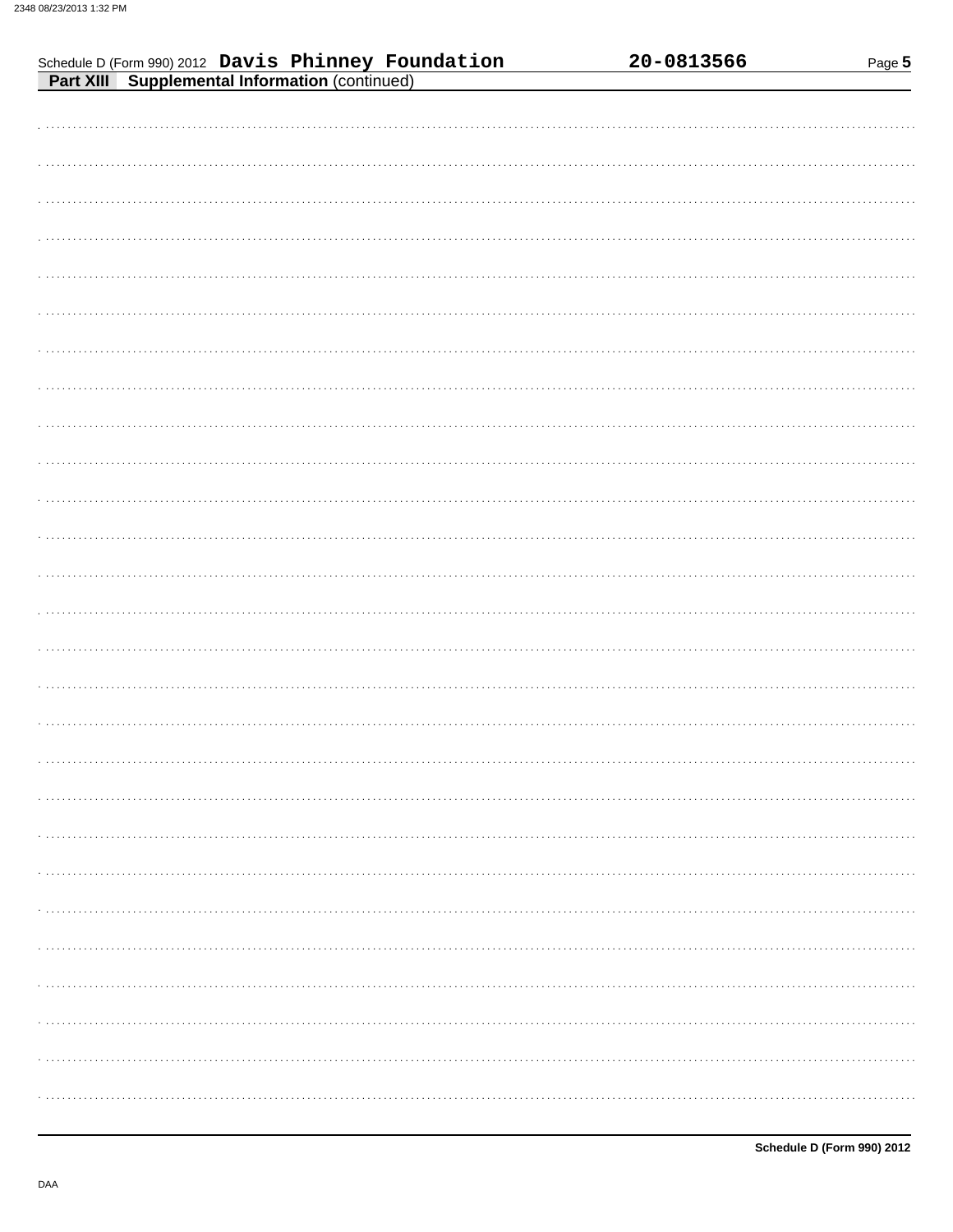### Supplemental Information to Form 990 or 990-EZ

Complete to provide information for responses to specific questions on Form 990 or 990-EZ or to provide any additional information. Attach to Form 990 or 990-EZ.



Internal Revenue Service Name of the organization

**SCHEDULE O** 

(Form 990 or 990-EZ)

Department of the Treasury

Davis Phinney Foundation

**Employer identification number** 20-0813566

# Form 990 - Organization's Mission or Most Significant Activities The Davis Phinney Foundation for Parkinson's is unique in the Parkinson's community. Our mission to help people living with Parkinson's to live well today makes us so. The Foundation was founded in 2004 by Olympic medal-winner and cycling great, Davis Phinney who was diagnosed with Parkinson's in 2000 at the age of 40. Today, Davis is both a role model in the cycling community and an inspiration to the estimated 1.5 million Americans living with this chronic disease. We are committed to supporting programs and research that deliver inspiration, information and tools that will enable people living with Parkinson's to take more control in managing their disease. The Foundation provides essential information, practical tools and inspiration to people living with Parkinson's and funds research closely aligned with our mission - improving the lives of people living with Parkinson's. Our major program

initiatives are:

Form 990, Part III, Line 4d - All Other Accomplishment Research funding of early-phase, innovative studies that focus on exercise, speech, movement and other factors that affect quality of life. Since our inception we have funded more than \$1.2 million dollars in research at leading institutions, including Stanford, Boston University, Washington University, University of Colorado, University of Cincinnati and the University of Alabama at Birmingham.

Recent funding of a trial exploring the benefits of stationary cycling and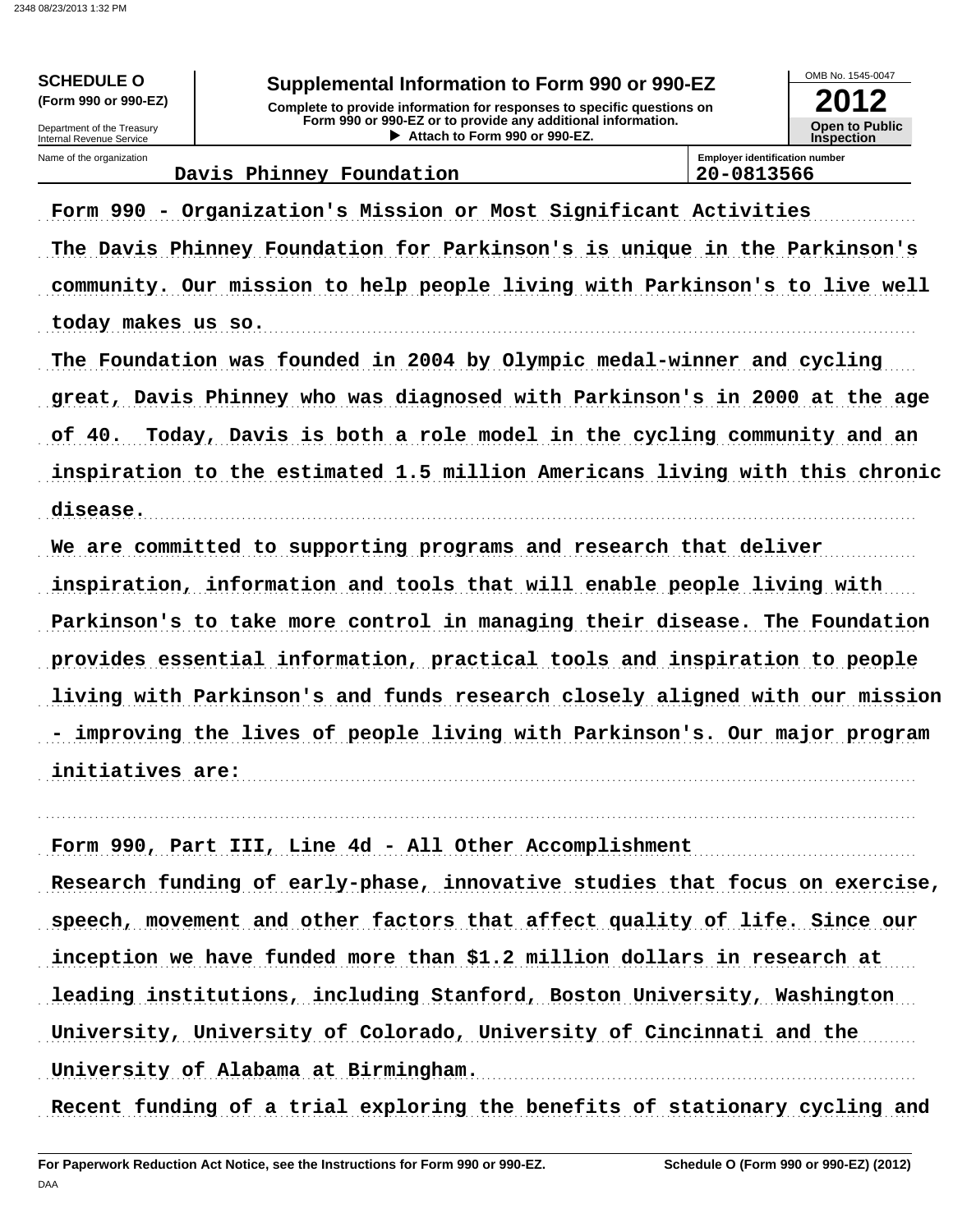2348 08/23/2013 1:32 PM

| Schedule O (Form 990 or 990-EZ) (2012)               |                                                                             | Page 2 |
|------------------------------------------------------|-----------------------------------------------------------------------------|--------|
| Name of the organization<br>Davis Phinney Foundation | <b>Employer identification number</b><br>20-0813566                         |        |
|                                                      | the potential of forced intensity exercise to slow disease progression has  |        |
|                                                      | been provided to Dr Jay Albers of Clevelend Clinic and Dr. Bas Bloem of UMC |        |
| St, Radboud, Nijmegen, the Netherlands.              |                                                                             |        |
|                                                      | Form 990, Part VI, Line 2 - Related Party Information Among Officers        |        |
| Davis Phinney                                        | Connie Carpenter Phinney                                                    |        |
| Vice Chair                                           | Board Member                                                                |        |
| Spouses                                              |                                                                             |        |
|                                                      | Form 990, Part VI, Line 11b - Organization's Process to Review Form 990     |        |
|                                                      | The form 990 is distributed to the Board of Directors for review and        |        |
| approval prior to filing.                            |                                                                             |        |
|                                                      | Form 990, Part VI, Line 12c - Enforcement of Conflicts Policy               |        |
|                                                      | Employees and board members and officers are required to sign an annual     |        |
| questionnaire/disclosure document.                   |                                                                             |        |
|                                                      | Form 990, Part VI, Line 15a - Compensation Process for Top Official         |        |
|                                                      | The Board reviews compensation surveys and other organizations 990's when   |        |
|                                                      | establishing compensation for the organizations Executive Director.         |        |
|                                                      | Form 990, Part VI, Line 15b - Compensation Process for Officers             |        |
|                                                      | Compensation surveys and other organization's 990s are used to establish    |        |
| compensation for other key employees.                |                                                                             |        |
|                                                      | Form 990, Part VI, Line 17 - Other States Where Copy of Return is Filed     |        |
|                                                      | Maryland, Michigan, Minnesota, Mississippi, Missouri, New Hampshire,        |        |